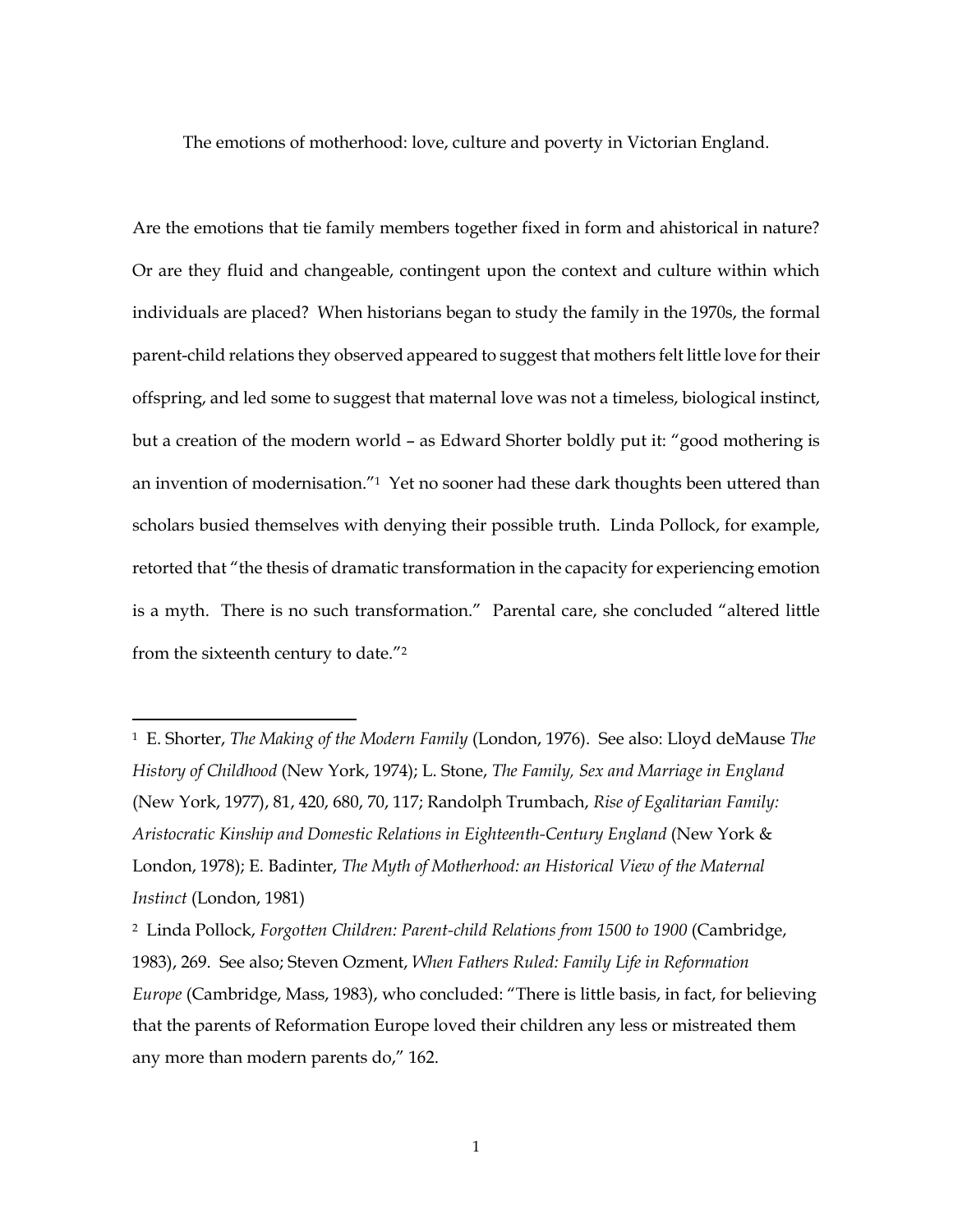Although this statement was made more than thirty years ago, the emphasis on the transhistorical and constant nature of parental love can be found throughout the recent literature. Whether looking at elite or non-elite groups, at mothers or fathers, or at Britain or the US, historians advance much the same set of claims about the essentially unchanging nature of the love parents feel for their children. Indeed, even the discipline's recent "emotional turn," with its focus upon the mutability of emotions, has done little to shake family historians' faith in the constancy of parental love over time. <sup>3</sup> Of course, scholars now show far greater awareness of the multiple, fragmentary, and sometimes contradictory conceptions of fatherhood and motherhood available to Victorian parents. Yet the ways in which these ideals map onto emotional experience of family life have received far less attention.4 This – so far as it is considered at all – is regarded as something fixed. As one

<sup>3</sup> For thoughts on the "emotional turn," see in particular Jan Plamper, "The History of Emotions: An Interview with William Reddy, Barbara Rosenwein, and Peter Stearns," *History and Theory* 49, no. 2 (2010): 237–265; and the excellent forum in this journal in 2012. <sup>4</sup> For mothers see: Leonore Davidoff and Catherine Hall, *Family Fortunes: Men and Women of the English Middle Class* (London, 1987); M. Jeanne Peterson, *Family, Love, and Work in the Lives of Victorian Gentlewomen* (Bloomington IN., 1989); Claudia Nelson and Ann Sumner Holmes, eds., *Maternal Instincts: Visions of Motherhood and Sexuality in Britain, 1875-1925 (*Basingstoke, 1997); Ellen Bayuk Rosenman and Claudia C. Klaver, *Other Mothers: Beyond the Maternal Ideal* (Columbus, 2008). For fathers, see: S. M. Frank, *Life with Father: Parenthood and Masculinity in the Nineteenth*‐*Century North* (Baltimore, 1998); J. Tosh, *A Man's Place: masculinity and the middle*‐*class home in Victorian England* (London and New Haven, 1999); Shawn Johansen, *Family Men: Middle*‐*Class Fatherhood in Industrializing*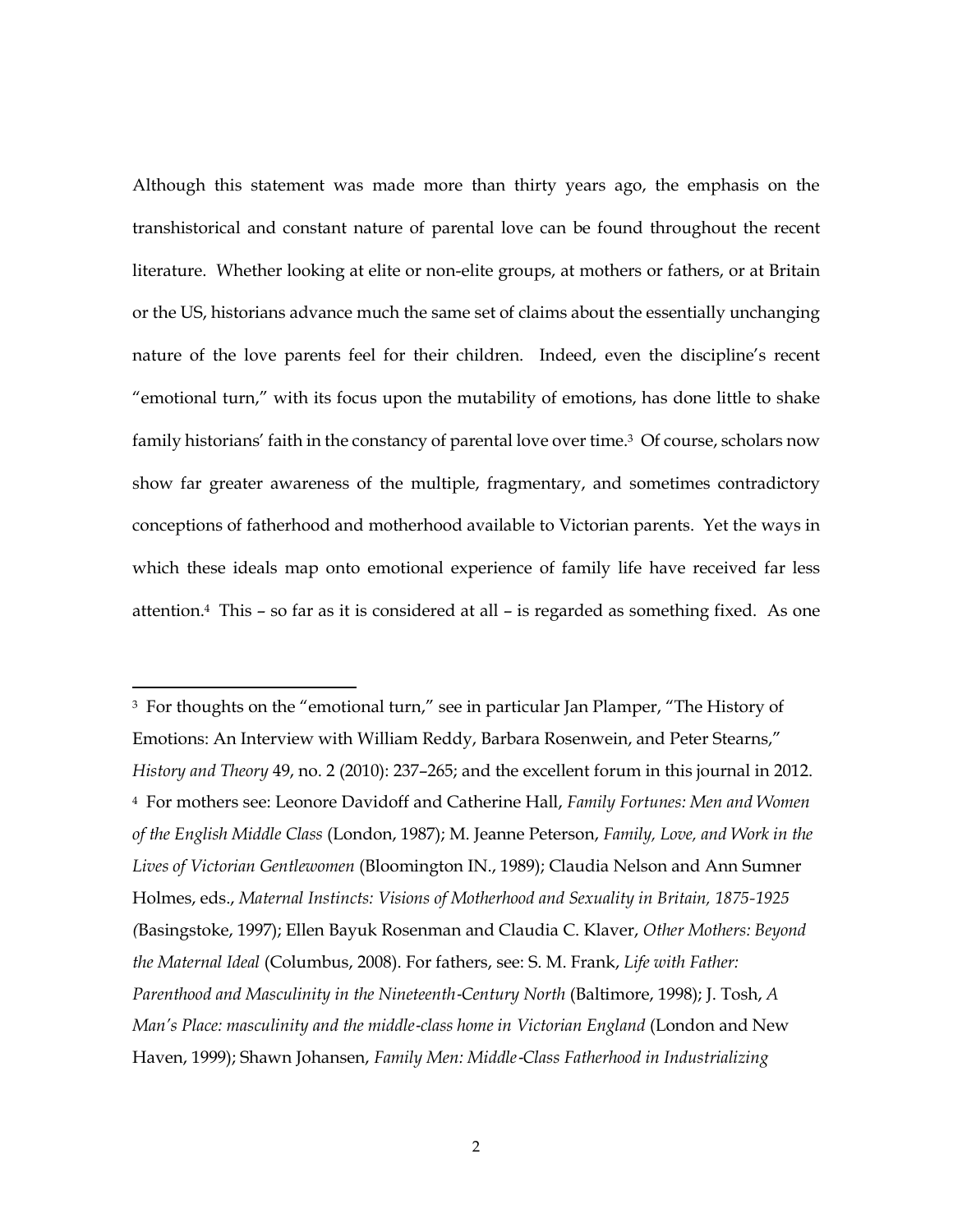scholar reminds us: "fathers then, as now, were bound to their children by powerful and primitive emotions."<sup>5</sup> Another observes that whilst cultural ideals changed, the "innate emotions of parenthood did not change."6 Similar thoughts are echoed by those looking at working-class parents. These, it is admitted, did not use intimacy and affection to raise their children in ways that are immediately recognisable as "love" to us; they demonstrated their love instead in the labour required to house, feed and clothe dependent family members.<sup>7</sup>

 $\overline{a}$ 

<sup>6</sup> Joanne Bailey, *Parenting in England, 1760–1830: Emotion, Identity, and Generation* (Oxford, 2012), 27, 47. See also Linda W. Rosenzweig, ""The Anchor of My Life": Middle-Class American Mothers and College-Educated Daughters, 1880-1920," *Journal of Social History*, Vol. 25, No. 1 (Autumn, 1991): 5-25; Claudia Nelson, *Family Ties in Victorian England* (Westport CT., 2007).

<sup>7</sup> Ellen Ross, *Love and Toil: Motherhood in outcast London, 1870-1918* (Oxford, 1993); Jane Humphries, *Childhood and Child Labour in the British Industrial Revolution* (Cambridge, 2010); Carl Chinn, *They Worked all their Lives: Women of the Urban Poor in England, 1880-1939* (Manchester, 1988); Elizabeth Roberts, *A Woman's Place is in the Home: An Oral History of Working-Class Women, 1890-1940* (Oxford, 1984); Anna Davin, *Growing Up Poor: Home, School and Street in London, 1870-1914* (London, 1996). For fathers see: Julie-Marie Strange, *Fatherhood, Attachment and the British Working Class, c.1870-1914* (Cambridge, 2013). See also Andrew Walker, "Fathers" pride? Fatherhood in industrialising communities," in Broughton and Rogers, eds., *Gender and Fatherhood*, 113-125; Helen Rogers, "First in the House: daughters on working-class fathers and fatherhood" in ibid., 126-137; Lynn Abrams, "'There Was Nobody like My Daddy': Fathers, the Family and the Marginalisation of Men in Modern Scotland," *Scottish Historical Review*, 78, no. 206 (1999),

3

*America* (London, 2001); Trev Lynn Broughton and Helen Rogers, eds., *Gender and Fatherhood in the Nineteenth Century* (Basingstoke, 2007).

<sup>5</sup> Tosh, *A Man's Place*, 100.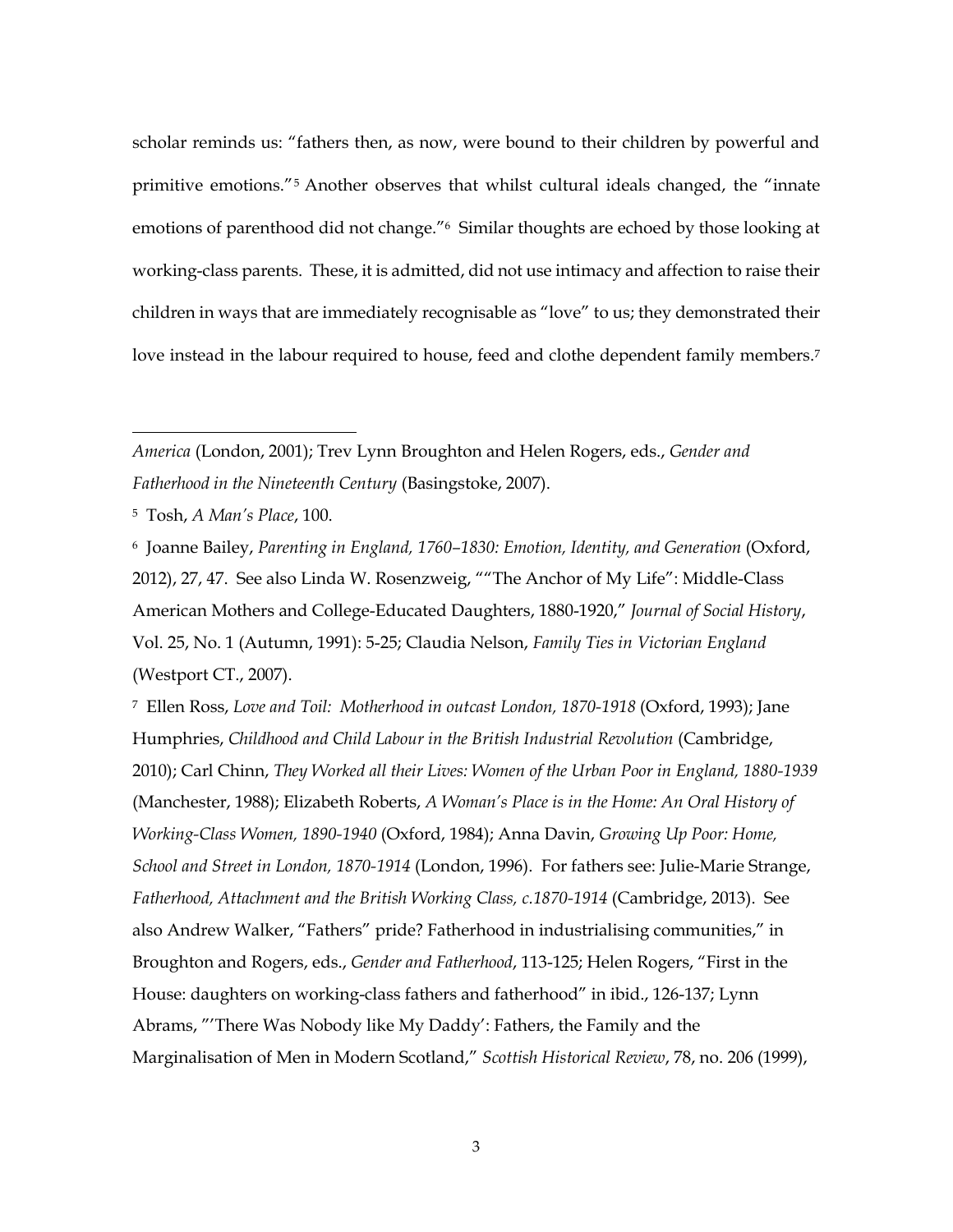Thus in contrast to the first generation of family historians, who read the evidence of vastly different parenting practice as evidence of different emotional experiences, most work published in the last twenty-five years emphasises the continuity of certain core, inner emotions despite these changing external forms.

It is perhaps helpful at the outset to repeat an observation that emotions historians have tentatively dared to voice: despite our pretensions to objectivity, scholars bring their own emotions to the material they study.<sup>8</sup> Historians of the family bring a lifetime's personal experience of family life as well as years of exposure to our culture's conception of the proper and "natural" affections of motherhood to bear on their work.9 It should thus be understood that the oft-repeated claim in the historical literature that love forms the core of mother-child relationships is to some extent a restatement of our own society's views about the primacy of love in mother-child relations. It must also be admitted that the separation of mutable outward cultural forms from a more stable set of inner emotions has served a strategically useful function in allowing scholars to discuss unfamiliar parenting styles and

<sup>219-242;</sup> Laura King, *Family Men: Fatherhood and Masculinity in Britain, 1914-1960* (Oxford, 2015).

<sup>8</sup> The point is eloquently expressed in Dorothy Ko's analysis of the Chinese practice of footbinding and her observation that through exposure to anti-footbinding sentiment modern western readers have learned to view the custom with disgust. Dorothy Ko, *Cinderella's Sisters: A Revisionist History of Footbinding* (Berkeley, Calif., 2005).

<sup>9</sup> For more on how mothering became "natural", see Ann Dally, *Inventing Motherhood. The Consequences of an Ideal* (London, Burnett. Books, 1982).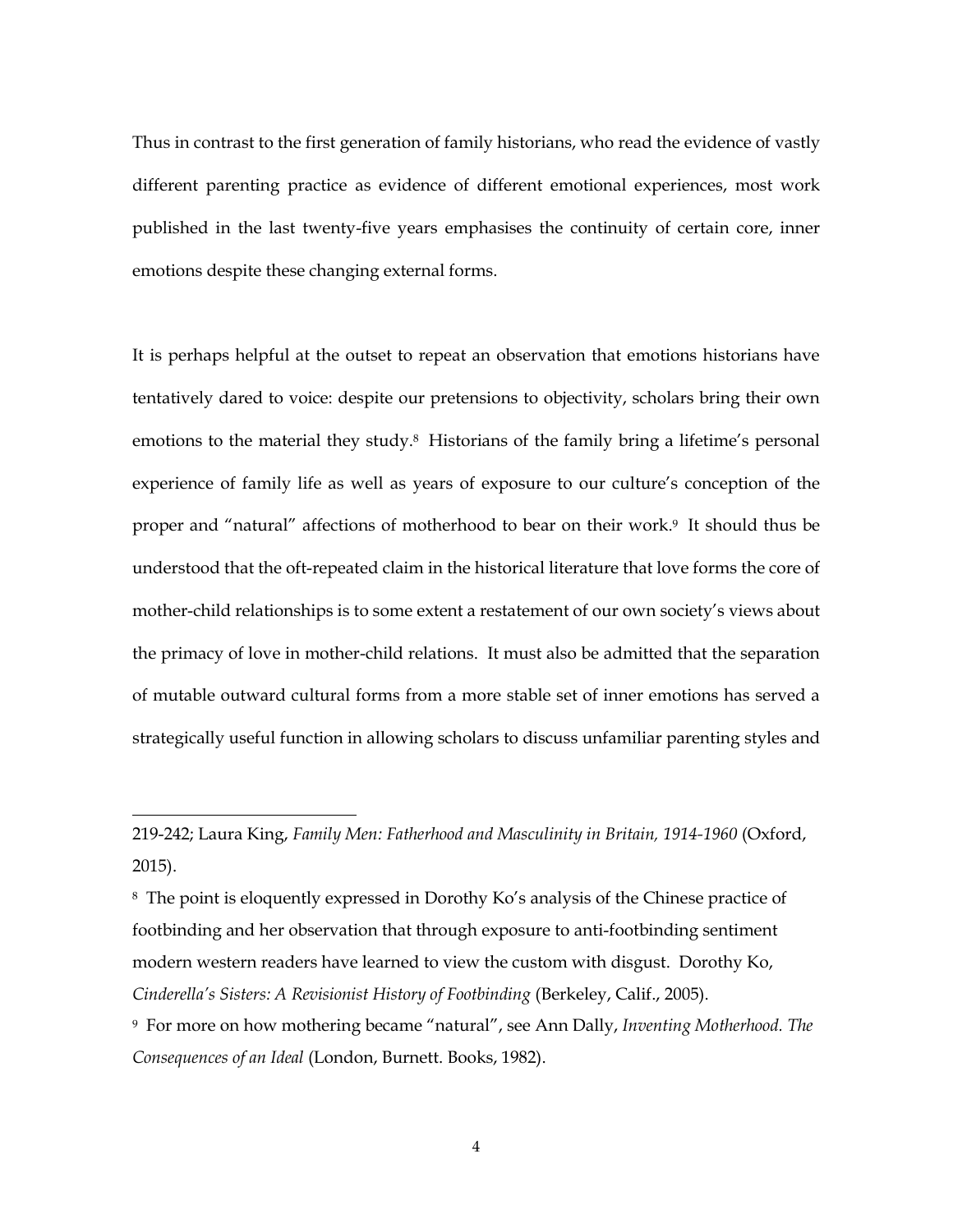values. It was obviously unsatisfactory to upbraid historical constituencies for their failure to conform to the ideals of the modern western family, and discriminating between changing cultural forms and a static emotional core has permitted historians to discuss historical difference without passing moral judgement. Yet when set against the burgeoning literature on the history of the emotions, there is something troubling about the working assumption that the emotional ties that bind family members together are ever fixed in form.<sup>10</sup>

As the history of the emotions continues its rapid development as a distinct field of study, its central tenets become more difficult to summarise. Nonetheless, important contributions by Peter Stearns, Barbara Rosenwein and others have done enough to force a fundamental rethink of the assumption that emotions are unchanging. <sup>12</sup> Particularly pertinent to this study of the emotional underpinnings of family life is William Reddy's concept of "emotional regimes," laid out most fully in his *The Navigation of Feeling: A* 

<sup>&</sup>lt;sup>10</sup> For more on the tension between universalist and constructivist approaches to the study of the emotions, see, in particular, Jan Plamper, *The History of Emotions: An Introduction* (Oxford, 2015).

<sup>11</sup> *Ibid.* for a comprehensive introduction to the current state of play.

<sup>12</sup> Peter N. Stearns & Carol Z. Stearns, "Emotionology: clarifying the History of Emotions and Emotional Standards, *American Historical Review* 90, no. 4 (1985): 813-830; Barbara Rosenwein, "Worrying about Emotions in History," *American Historical Review* 107, no. 3 (June 2002): 821–845.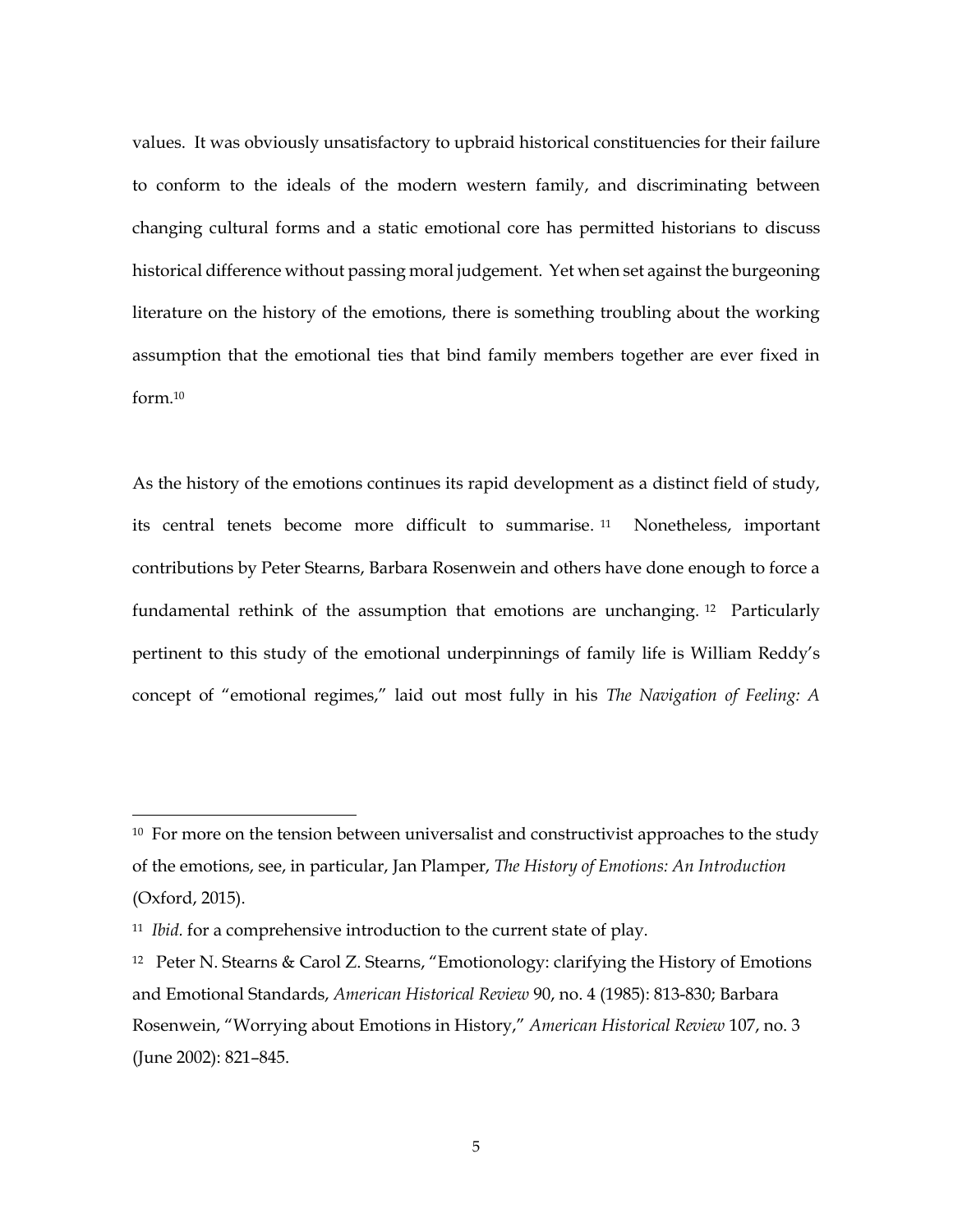*Framework for the History of Emotions*. <sup>13</sup> In this work, Reddy posits a direct relationship between a society's cultural configurations for emotional expression and the actual emotions experienced. Not only are both mutable, he suggests, but a society's emotional norms and expectations – its "emotional regime" – have tangible emotional consequences for those who live within it. This provides a powerful new way of thinking about family life. Clearly, if Reddy is correct that cultural norms and expectations play a role in shaping one's inner, emotional experiences then the claim that the ideas and language surrounding family life changed whilst inner emotions did not must be rejected. In Reddy's formulation, different emotional regimes create, ipso facto, different emotional experiences; and the historian's task therefore becomes to explore how.

In the decade or so since Reddy set out this template, the field has burgeoned. We now have numerous studies of discrete emotions, and whilst some of this literature confines itself to tracking changing cultural scripts in essentially familiar ways, at its most innovative emotions history seeks to probe the territory between cultural scripts and emotional life, between expression and experience. <sup>14</sup> Indeed, it is arguably this marriage of

 $\overline{a}$ 

<sup>14</sup> Carol Stearns and Peter Stearns, *Anger: The Struggle for Emotional Control in America's History* (Chicago, 1986); Stearns and Stearns, *Jealousy: The Evolution of an Emotion in American History* (New York, 1989); Barbara H. Rosenwein, ed., *Anger's Past: The Social Uses of an Emotion in the Middle Ages* (Ithaca NY., 1998); Martin Francis, 'Tears, Tantrums, and Bared Teeth: The Emotional Economy of Three Conservative Prime Ministers, 1951–1963',

<sup>13</sup> William M. Reddy, *The Navigation of Feeling: A Framework for the History of Emotions* (Cambridge, 2001).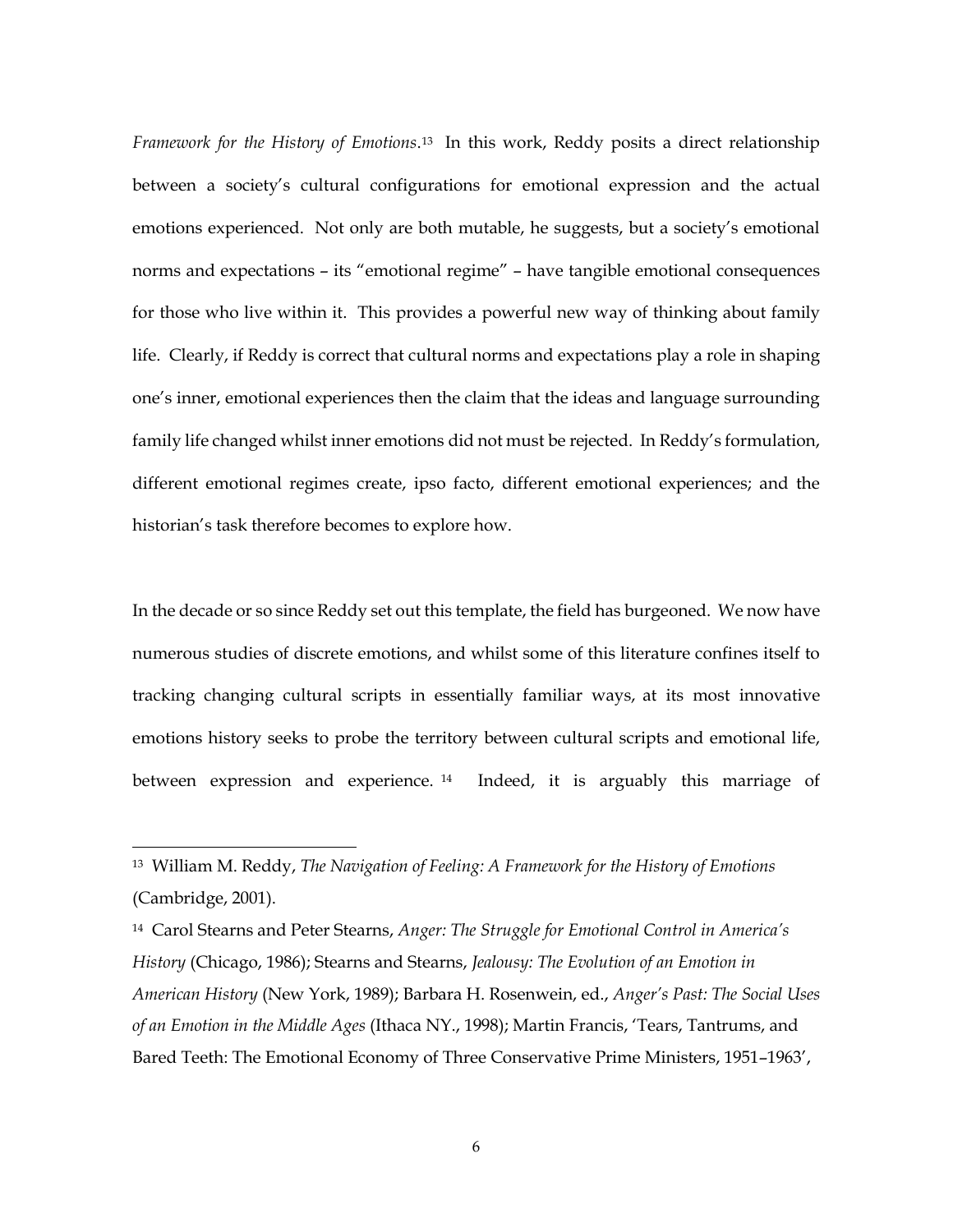poststructuralist insights concerning the free-floating nature of discursive tropes with the much older social historian's concern to understand the lived experience of historical actors that has made recent research in emotions history such a distinctive and innovative form of enquiry.

In this article, I seek to draw upon new approaches from the history of the emotions to rethink one of our most elemental emotional experiences: the love between a mother and her child. My focus is upon families in Britain that can loosely be described as "working class," in other words fathers (where present) were employed in manual labour; resources

 $\overline{a}$ 

*Journal of British Studies*, 41/3 (2002), pp. 354-387; Susan J Matt, *Keeping Up with the Joneses: Envy in American Consumer Society, 1890-1930* (Philadelphia, 2003); Joanna Bourke, *Fear. A Cultural History* (London, 2005); Michael Roper, "Between Manliness and Masculinity: The 'War Generation' and the Psychology of Fear in Britain, 1914–1950," *Journal of British Studies* 44, no. 2 (2005): 343–362; Michael Roper, 'Slipping Out of View: Subjectivity and Emotion in Gender History', *History Workshop Journal* (2005) 59(1): 57-72; Jan Plamper and Benjamin Lazier, eds., *Fear: Across the Disciplines* (Pittsburgh, 2012); Michael Laffan and Max Weiss eds. *Facing Fear: The History of an Emotion in Global Perspective* (Princeton, 2012); William Reddy, *The Making of Romantic Love: Longing and Sexuality in Europe, South Asia, and Japan* (Chicago, IL, 2012); Nicole Eustace, *1812: War and the Passions of Patriotism*  (University of Pennsylvania Press, Philadelphia: 2012).Claire Langhamer, *The English in Love: The Intimate Story of an Emotional Revolution* (Oxford, Oxford University Press, 2013); Ute Frevert, Pascal Eitler, Stephanie Olsen, et al., *Learning How to Feel: Children's Literature and Emotional Socialization, 1870–1970* (Oxford: Oxford U.P., 2014); Ute Frevert et al., *Emotional Lexicons: Continuity and Change in the Vocabulary of Feeling 1700-2000* (Oxford, 2014); Bourke, *The Story of Pain* (Oxford, 2014); Thomas Dixon, *Weeping Britannia: Portrait of a Nation in Tears* (Oxford University Press, 2015).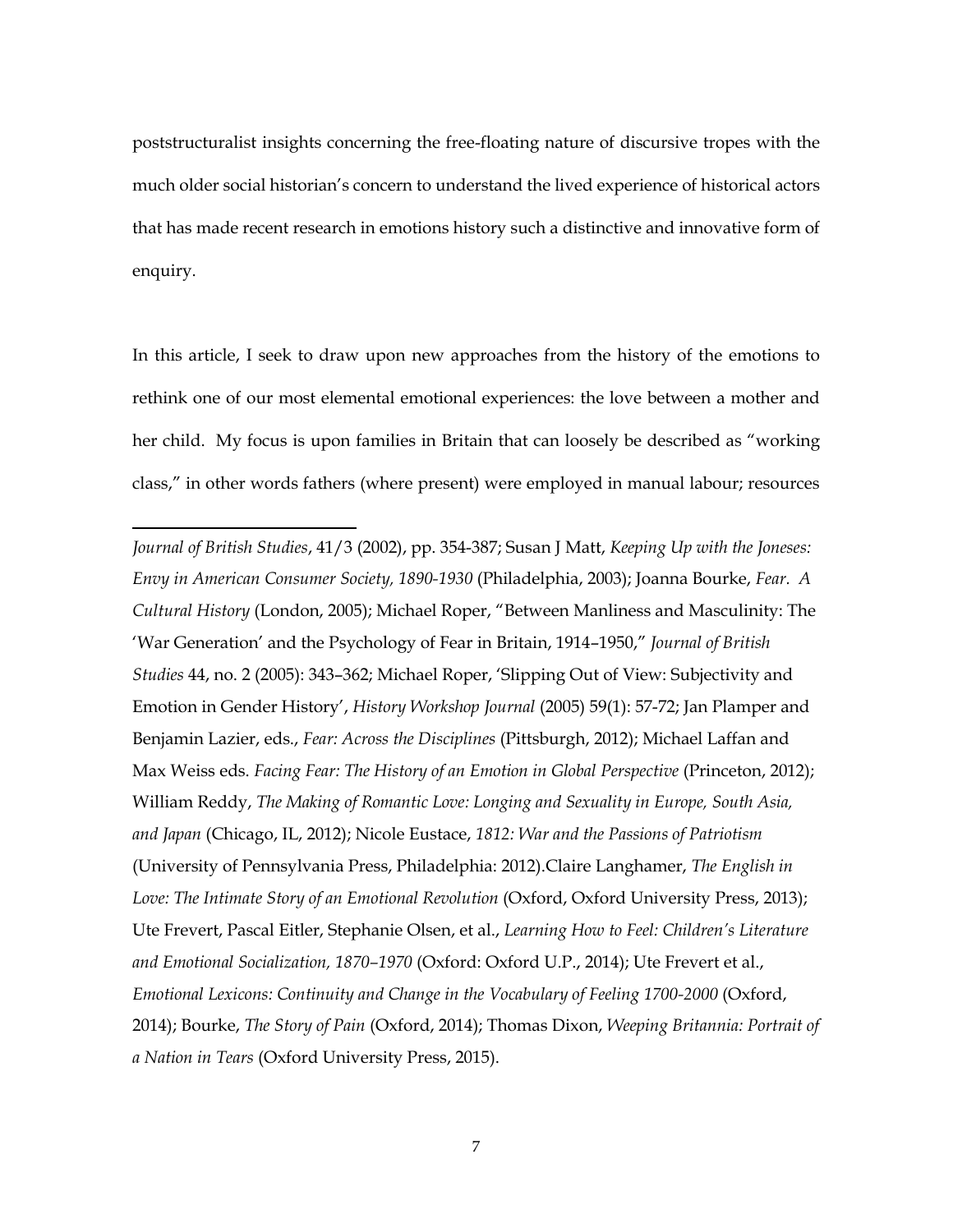– money, food, space, time – were always scarce. This focus on working-class families is not incidental. When the Stearns first put the history of the emotions on the historical map in 1985 they highlighted the difficulty of accessing the emotions of the lower classes, adding that this difficulty provided no grounds "for neglect of a basic ingredient of human history."<sup>15</sup> Yet the Stearns' intervention has arguably been less effective in this regard than in any other. Almost all of the recent work that explicitly engages with the emotions takes middle- or upper-class subjects as its focus. As Stearns and Matt soberly conclude in their recent survey of the field, the emotional history of articulate groups "is clearly easier to do" than work on groups which less actively consume any formal literature. We thus know "far more … about the experience of the upper and middle classes than about the working classes and the impoverished". 16

It is, of course, hardly necessary to point out that the poor had emotions too and that uncovering them forms a worthwhile historical project. But the motivation for the present study is not simply to fill a gap in historical coverage. It is to challenge the tenets of a fastgrowing historical specialism that has yet to consider the consequences of excluding large parts of the population. As a generation of postcolonial historians have forced us to recognise, when we attempt to reconstruct past worlds through the eyes, words and deeds

<sup>15</sup> Stearns & Stearns, "Emotionology," 830.

<sup>16</sup> Susan J Matt and Peter N Stearns, eds., *Doing Emotions History* (Champaign, IL, 2013), 5. The emphasis on articulate groups is readily evident in Peter N Stearns & Jan Lewis, eds., *An Emotional History of the United States* (New York, 1998).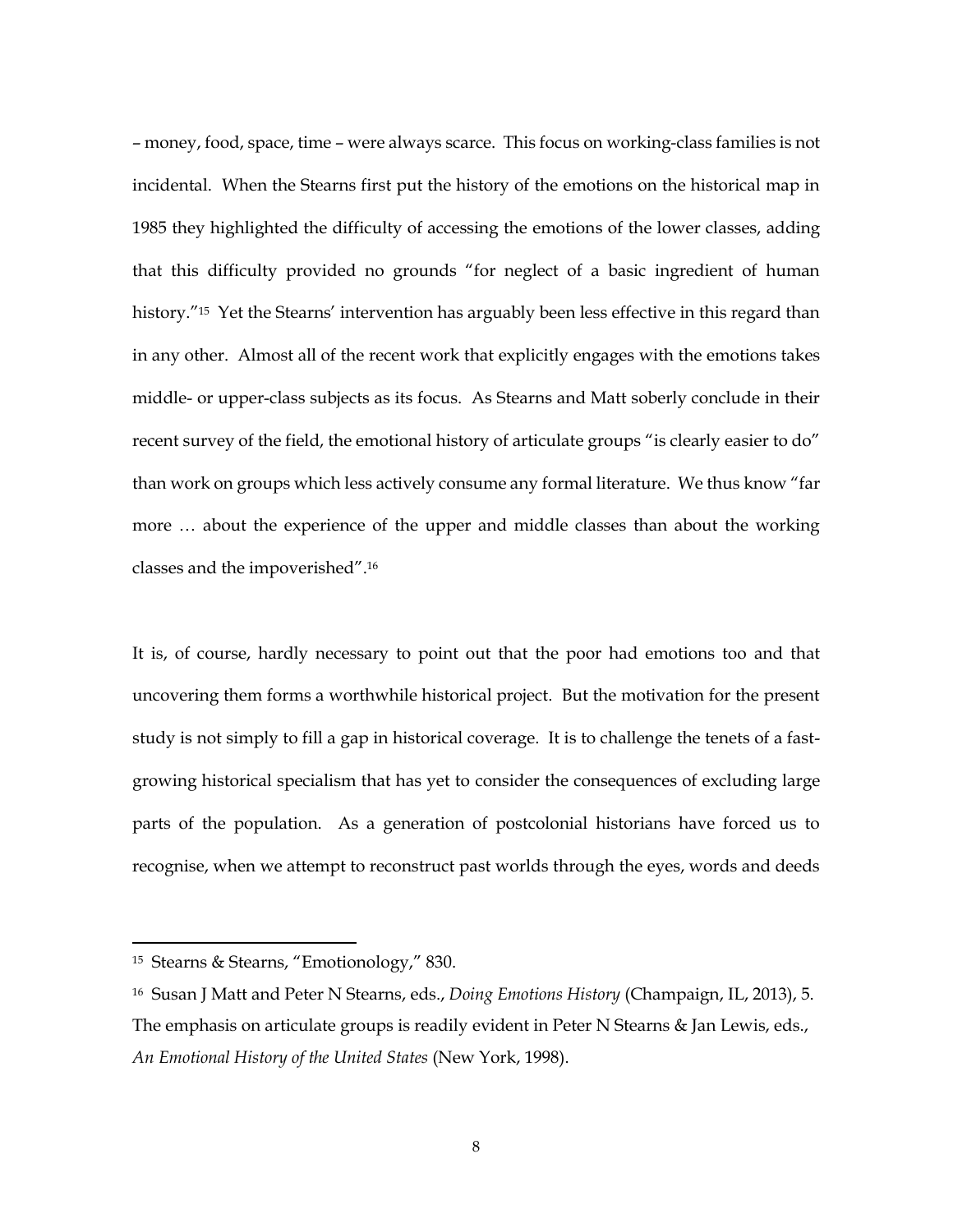of powerful white men our reconstructions reproduce the politics and perspective of those white men in subtle ways.<sup>17</sup> Different historical actors have differential access to resources, education, and power, and thus uneven means to create an archive. Furthermore, the project of interrogating the silent voices of subordinate subjects has not simply *added* to our understanding of imperialism; it has upended earlier narratives that were founded on their exclusion. The problem of differential access to archive creation is not one only for the global historian. The same problems exist for European societies too, with their complex social and gender hierarchies and unequal distributions of goods and power. This then forms my motivation for looking at a non-elite constituency. The goal is not simply to provide a parallel body of emotions history for the poor and female, to mark out a new and separate silo in which we may carry on business as usual, sketching out emotional trajectories for an as-yet unstudied social constituency. The aim is to think more deeply about how emotions are fashioned, experienced and expressed, and about how one's place in the social order feeds into this process.

<sup>17</sup> Michel-Rolph Trouillot, *Silencing the Past: Power and the Production of History* (Beacon Press, 1995); Jordanna Bailkin, "Where Did the Empire Go? Archives and Decolonization in Britain," *American Historical Review* (2015) 120 (3): 884-899; Durba Ghosh, "Decoding the Nameless: Gender, Subjectivity, and Historical Methodologies in Reading the Archives of Colonial India," in Kathleen Wilson, ed., *A New Imperial History: Culture, Identity, and Modernity, 1660–1840* (Cambridge, 2004), 297–316; Ghosh, "Another Set of Imperial Turns?," *American Historical Review* 117, no. 3 (June 2012): 772–793; Ranajit Guha, "Chandra's Death," *Subaltern Studies* 5 (1986): 135–165; Mary Poovey, "The Limits of the Universal Knowledge Project: British India and the East Indiamen," *Critical Inquiry* 31, no. 1 (2004): 183–202; Antoinette Burton, ed.,*Archive Stories: Facts, Fiction, and the Writing of History* (Durham, N.C., 2005).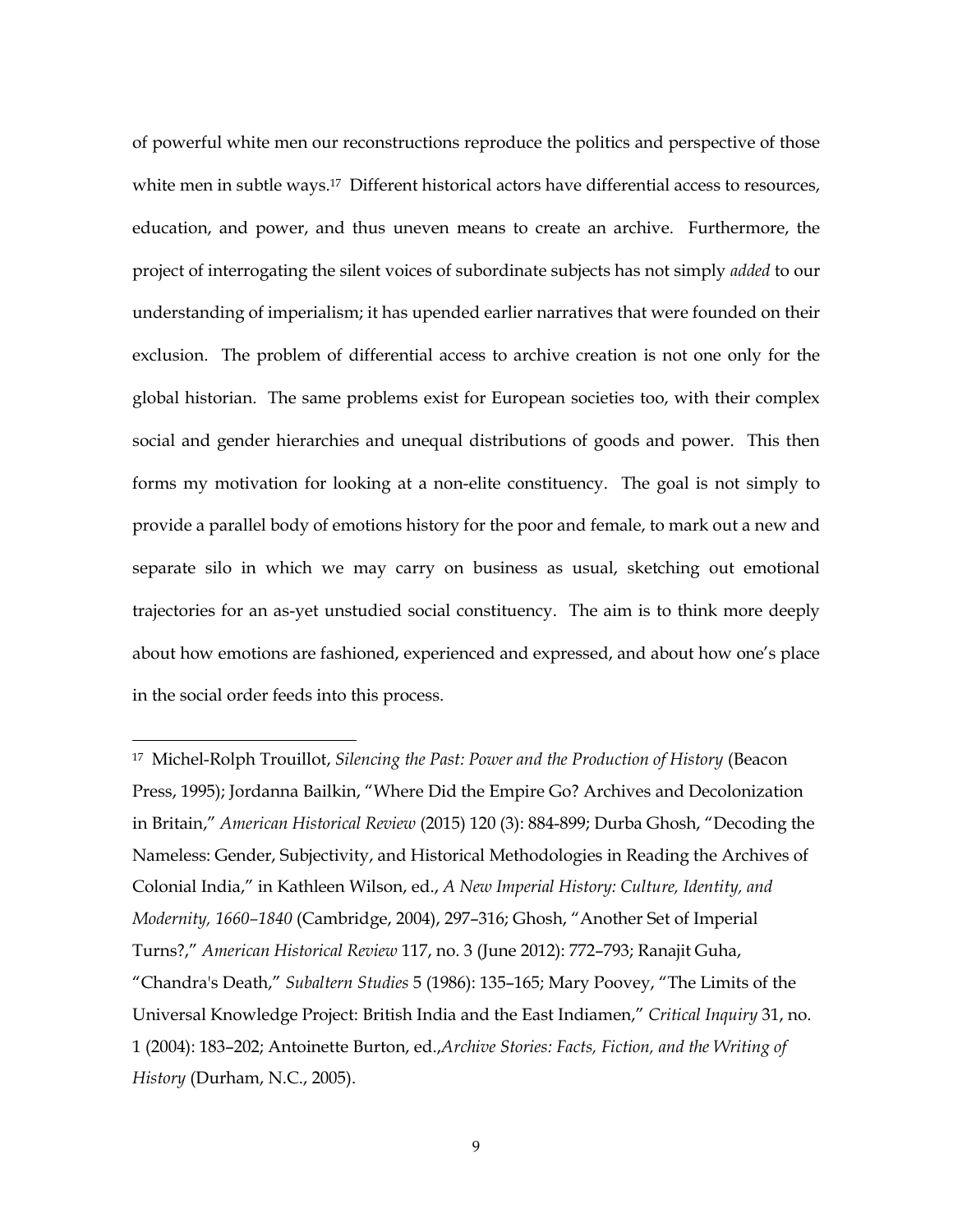The mothers looked at here all lacked the simple necessaries of life that help to make life pleasant: adequate food, decent housing, access to healthcare, and effective means to limit their family size. Hunger, tiredness, cold, physical discomfort, lack of privacy, and lack of peace and quiet – these do not constitute part of a society's cultural codes or emotional regime; nor are they the same as the emotions themselves. But it is, at the very least, reasonable to ask whether such things had an impact upon the ability of a woman to mother her children. To ask: how does a family maintain loving ties when its members are forced to compete to fulfil their basic human needs for food, space and rest? How does a mother experience love when she is hungry, and those she is supposed to love have a claim on her own limited rations? Unpacking the emotional experience of life within the working-class family opens up a raft of questions about the interplay of the cultural and the emotional and invites a reconsideration of our sub-discipline's conceptual frameworks.

What follows is drawn upon life-writing by those born into impoverished, working-class families in Britain between 1840 and 1903, and therefore describing childhoods down to the outbreak of WW1. The sources have been drawn from an exhaustive survey of the bibliography of working-class autobiography compiled by John Burnett in the 1980s.18 This bibliography lists 458 items in this timeframe, a small proportion of which have proved unsuitable for this study, generally either because the autobiography contains no family

<sup>18</sup> John Burnett, David Vincent, and David Mayall, *The Autobiography of the Working Class. An Annotated, Critical Bibliography, 1790-1900*, i (New York, 1984).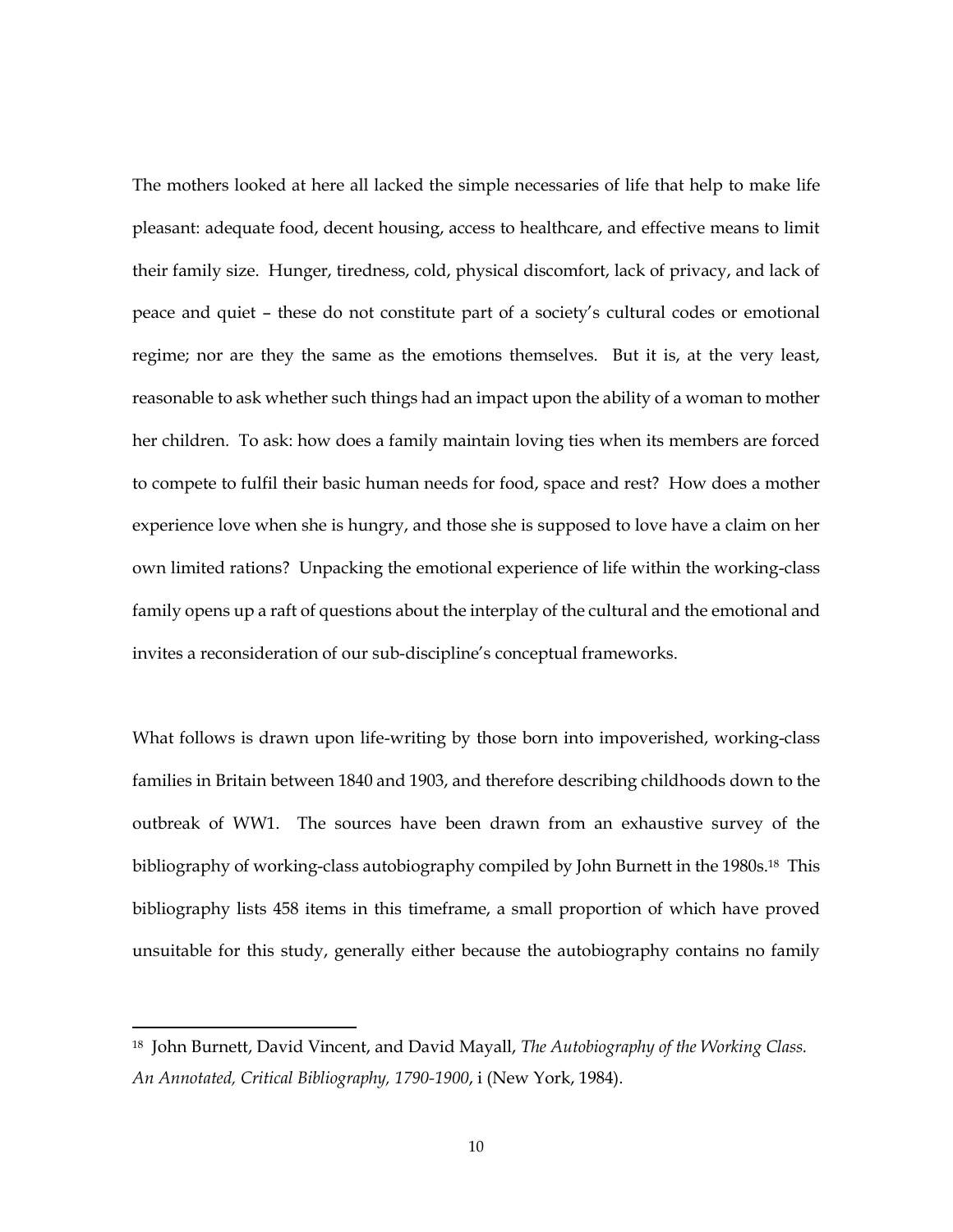detail, or because the item has become lost or proved unobtainable. This, along with other autobiographies that have come to light, provides a total of 411 life-histories, and amounts to a near comprehensive analysis of the available records.

Autobiography has long formed the mainstay of historical enquiry into family life, but its use is of course not without problems. <sup>19</sup> Carolyn Steedman's superb and self-aware account of her childhood in post-war London reveals the story-telling involved in telling life-stories and highlights the difficulty of bridging the gap between written accounts of childhood and earlier lived experiences.20 It is a problem which many scholars have addressed and one to which I will return in due course.<sup>21</sup> At the outset, however, there is a rather different concern to address; namely, how far these writers provide an accurate cross-section of the

<sup>19</sup> See in particular: Julie-Marie Strange, "Fatherhood, providing and attachment in late Victorian and Edwardian working-class families," *Historical Journal* 55 (2012): 1007-1027. See also Regenia Gagnier *Subjectivities: A History of Self-Representation in Britain, 1832-1920*  (Oxford, 1991); T. Cosslett, C. Lury and P. Summerfield, eds., *Feminism and Autobiography: Texts, Theories, Methods* (London, 2000); M. Roper, "Re-remembering the soldier-hero: the psychic and social construction of memory in personal narratives of the Great War," *History Workshop Journal*, 50 (2000); 181–20.

<sup>20</sup> Carolyn Steedman, *Landscape for a Good Woman: A Story of Two Lives* (London, 1983). The problem is also addressed in a very different way by Joan W. Scott, "The Evidence of Experience," *Critical Enquiry* 17 (1991), 773-797. Also useful is: C. Linde, *Life Stories: The Creation of Coherence* (Oxford, 1993).

<sup>&</sup>lt;sup>21</sup> A thoughtful analysis of the difficulty of writing the history of one working-class woman is contained in Seth Koven, *The Match Girl and the Heiress* (Princeton University Press, 2015).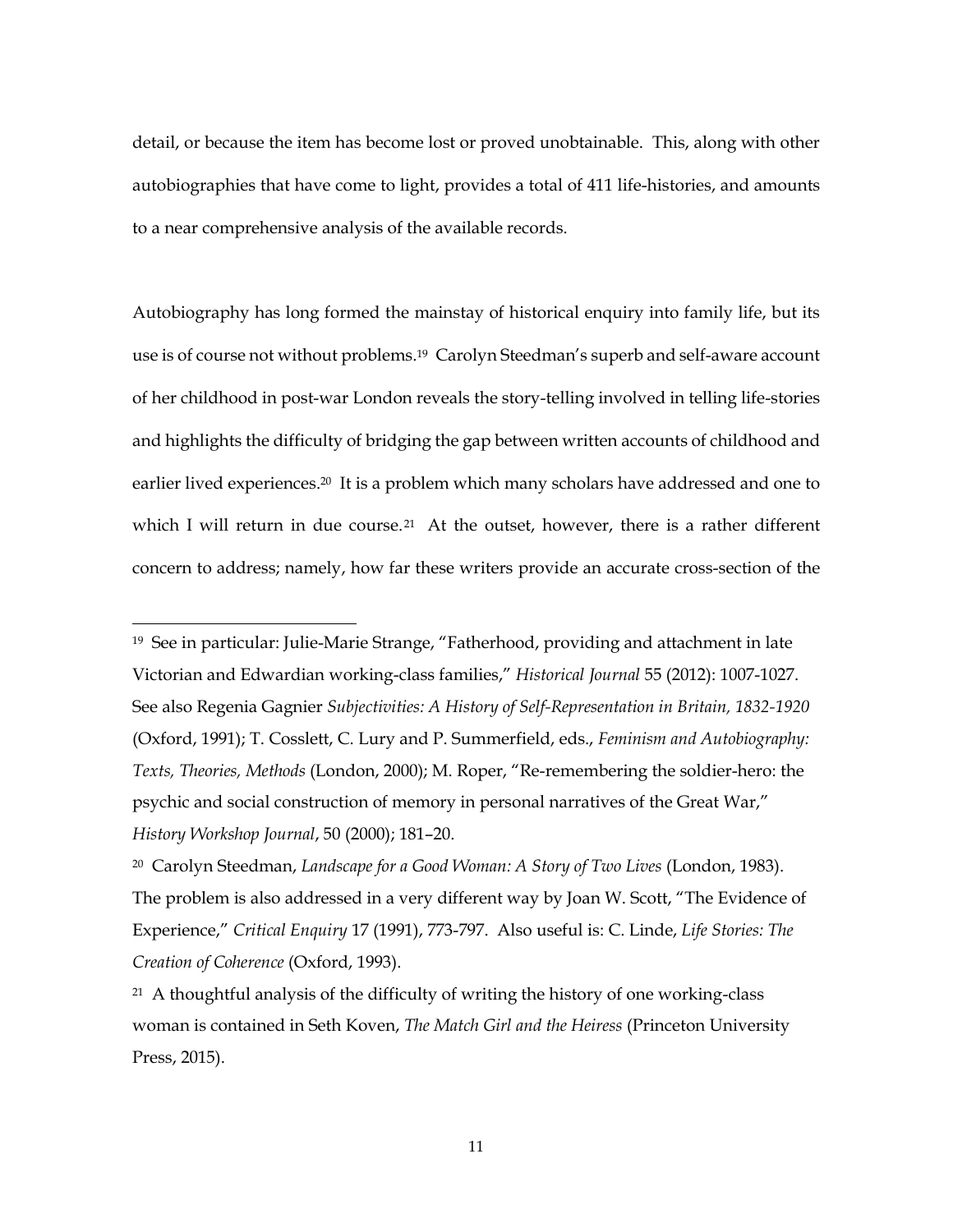broader working-class community? Do those who penned an autobiography capture the spread of working-class, including those from the most impoverished and marginal quarters? It is well-known that autobiographers tended to have achieved something of note by the time they pen their autobiographies. Did these future achievements correlate with a set of family characteristics that all had shared earlier in life?

In fact, so far as it is possible to measure "typical" working-class family characteristics, our sample of autobiographies corresponds well with the wider population. In terms of geographical origins, family size and family structure, those who wrote autobiographies closely mirror the wider public.<sup>22</sup> Thus whilst some (though by no means all) of the

<sup>&</sup>lt;sup>22</sup> The census of 1851 indicated that 45 percent of the population lived in towns of more than 5,000 souls. Our collection of autobiographies mirror this closely: 51 percent of the cohort from 1840-1870 lived in towns over 5,000. By 1891, the census recorded 68 percent of the population living in towns; as did 66 percent of the cohort from 1871-1903. Urbanisation figures taken from C. M. Law, "The growth of urban population in England and Wales, 1801-1911," *Transactions, Institute of British Geographers,* 41 (1967), 125-43, table III. A range of different demographic estimates indicate that somewhere between 20 and 30 percent of children had lost either their father or their mother before the age of 16. 24 percent of female writers and 27 percent of male writers had lost one parent by the age of sixteen. The wide range stems from the fact that family breakdown in all its forms is difficult to detect historically. See the discussion in Humphries, *Childhood*, pp. 64-5; Michael Anderson, *Family Structure in Nineteenth-Century Lancashire* (Cambridge, 1971); Barry Reay, *Microhistories: Demography, Society and Culture in Rural England, 1800-1930* (Cambridge, 1996). There is, unsurprisingly, a gender imbalance in the autobiographies; the majority were written by men (sixty-six percent) whilst women wrote approximately a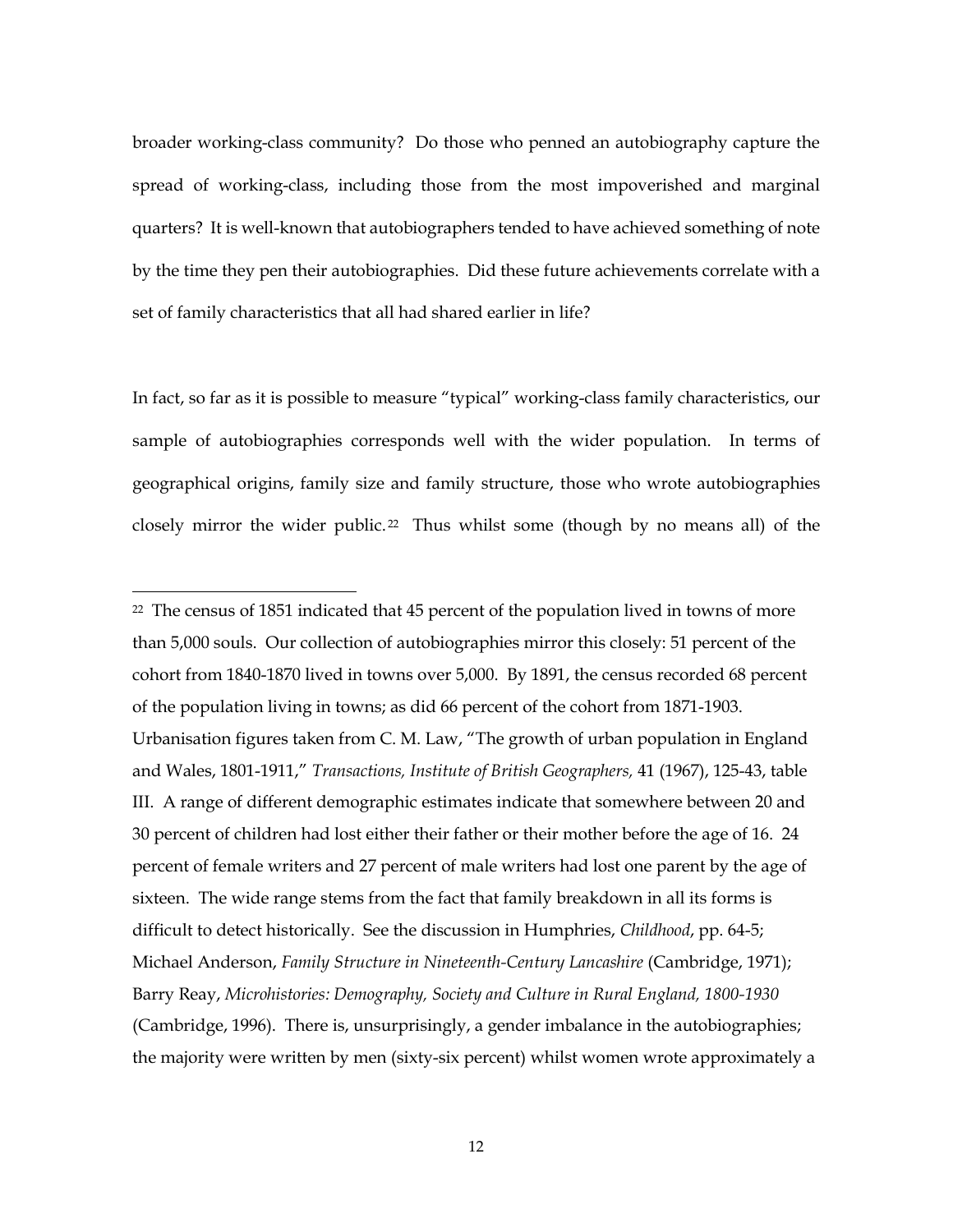autobiographers went on to achieve something of sufficient note to justify the writing of an autobiography, there is nothing remarkable about their families of origin.

Of course, there is more to interpreting the stories contained in the autobiographies than simply demonstrating that their families of origin were representative of working-class families more broadly. Autobiographical accounts involve the reinterpretation of earlier lived events at many years' remove, the rendering of complex lived experiences into simple, intelligible narratives, acceptable both to surviving family members, to the book-buying public, or to other audiences. <sup>23</sup> Inevitably, finished works contain silences, absences, and contradictions, all of which will need to be addressed. Yet for all their complexity, these slippery sources offer the best, indeed the only, way of penetrating the private recesses of the working-class family.

third of the autobiographies. In the figures given below, I use weighted samples for each gender.

<sup>&</sup>lt;sup>23</sup> For a consideration of some of these issues in very different contexts, see: James R. Barrett, 'Was the Personal Political? Reading the Autobiography of American Communism', *International Review of Social History*, 53, 2008, pp. 395-423; Ryan Hanley, 'Calvinism, Proslavery and James Albert Ukawsaw Gronniosaw', *Slavery & Abolition: a Journal of Slave and Post-Slave Studies* 35:1 (2015), pp. 1-22; Annie Devenish, 'Performing the Political Self: a study of identity making and self representation in the autobiographies of India's first generation of parliamentary women', *Women's History Review*, 22:2 (2013), pp. 280-294; Igal Halfin, *Terror in my Soul: Communist Autobiographies on Trial* (Cambridge, Mass: Harvard University Press, 2003).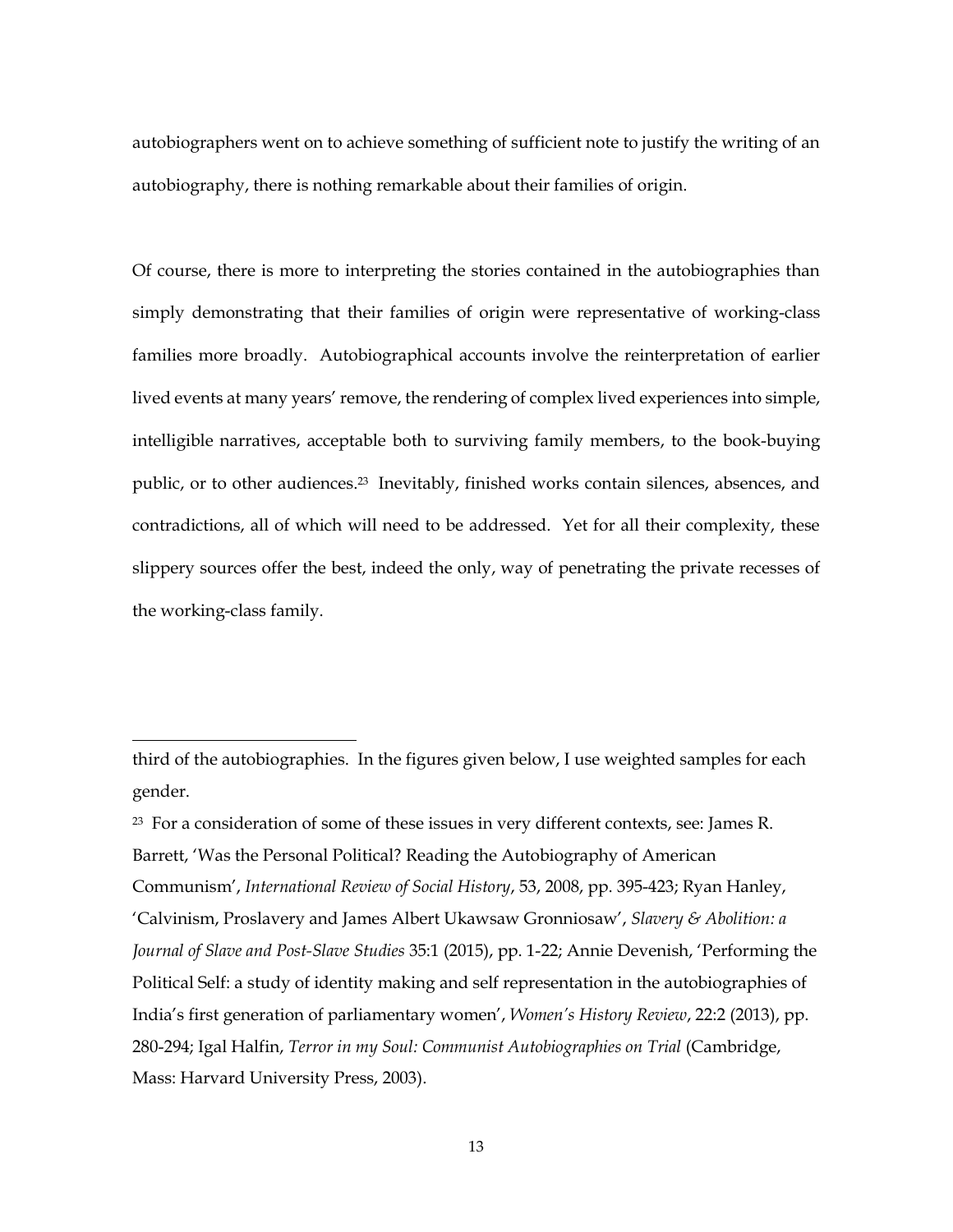I.

Let us start with the cultural codes within which family life was situated. What did working-class culture expect of mothers? How were mothers *supposed* to behave? Such apparently simple questions are far from straightforward when looking at those who left little in the way of written records. Conduct books, novels, sermons and the like form the material to which historians usually turn in order to reconstruct cultural values, but how does one proceed when with subjects who have signally failed to bequeath an archive of this nature? In the absence of such records, some attempts have been made to use ballads and songs to reconstruct the mental horizons of working people, but such approaches are beset by the fact that scholars are generally unable to establish the authorship of printed versions of songs and ballads. <sup>24</sup> We are therefore forced back to the autobiographical records as the only place where authentically working-class values about family life were regularly articulated.

But in order to use autobiographies to reconstruct cultural values, we must appreciate the operation of memory in their creation. Although this article seeks to understand Victorian values, these records were not, for the most part, produced during the Victorian period at all. A handful of individuals born early in the reign wrote their autobiographies in the twilight years of Queen Victoria's reign, but the majority were born after 1850 and did not get around to writing their autobiography until the twentieth century – a time of rising

<sup>24</sup> Chinn, *They Worked all their Lives*, 12-13.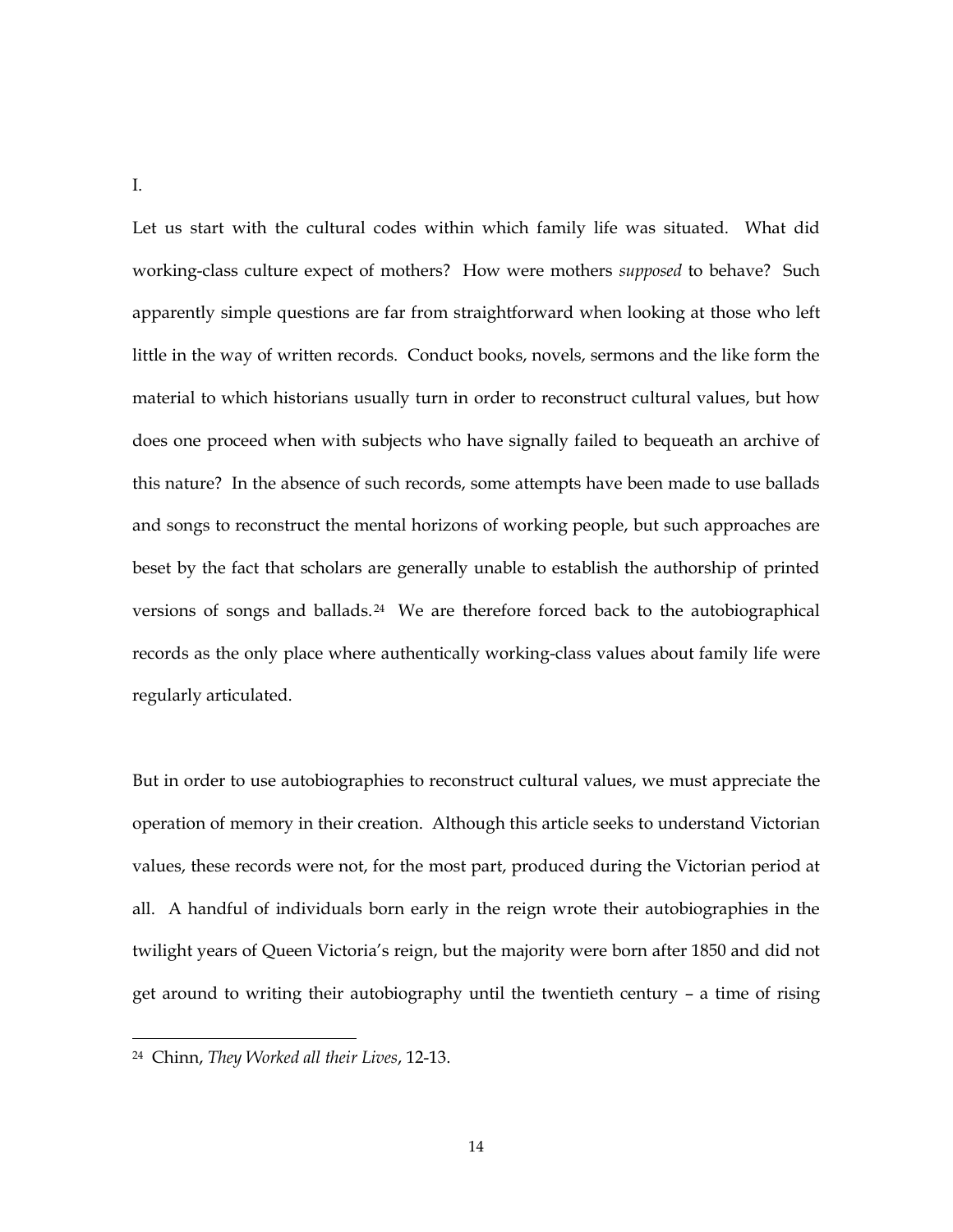affluence and rapidly changing family values.<sup>25</sup> As a result, autobiographical writing offered individuals the opportunity to revaluate their early years in the light of a new cultural climate. This does not prevent the use of twentieth-century sources to reconstruct Victorian values, but it does require us to explore the writing strategies that authors used to negotiate the difference between contemporary norms and their own earlier experiences.

It is immediately clear that there was considerable shared terrain amongst a large number of writers concerning what constituted a good mother. <sup>26</sup> Good mothers, they agreed, worked tirelessly to ensure a clean, well-ordered home. Their duties involved the wise spending of a husband's meagre wage, and the endless round of cleaning, cooking and sewing necessary for the physical wellbeing of the family. Time and again, autobiographers indicated how their mother measured up to this ideal. "She counted and took care of the scanty wages. She planned out the week's need."<sup>27</sup> She "scrupulously remov[ed] every speck of dirt or dust from the uneven stone floor."<sup>28</sup> She was "up with the lark in the summer, and long before daylight in winter, preparing the meagre morning meal of oatmeal

<sup>25</sup> A wonderful introduction to some of these shifts is contained in: Deborah Cohen, *Family Secrets: Living with Shame from the Victorians to the Present Day* (London, 2013). Also useful are: Langhamer, *The English in Love*; Francis, 'Tears, Tantrums, and Bared Teeth; Dixon, *Weeping Britannia*.

<sup>26</sup> Philip Inman, *No Going Back, An Autobiography* (London, 1952), 13; Frank Hodges, *My Adventures as a Labour Leader* (London, [1924]), 2.

<sup>27</sup> David Kirkwood, *My Life of Revolt*, with forewords by the Rt Hon. Winston S. Churchill and the Rt. Hon. George Lansbury (London, 1935), 25.

<sup>28</sup> John Fraser, *Sixty Years in Uniform* (London, 1939), 18.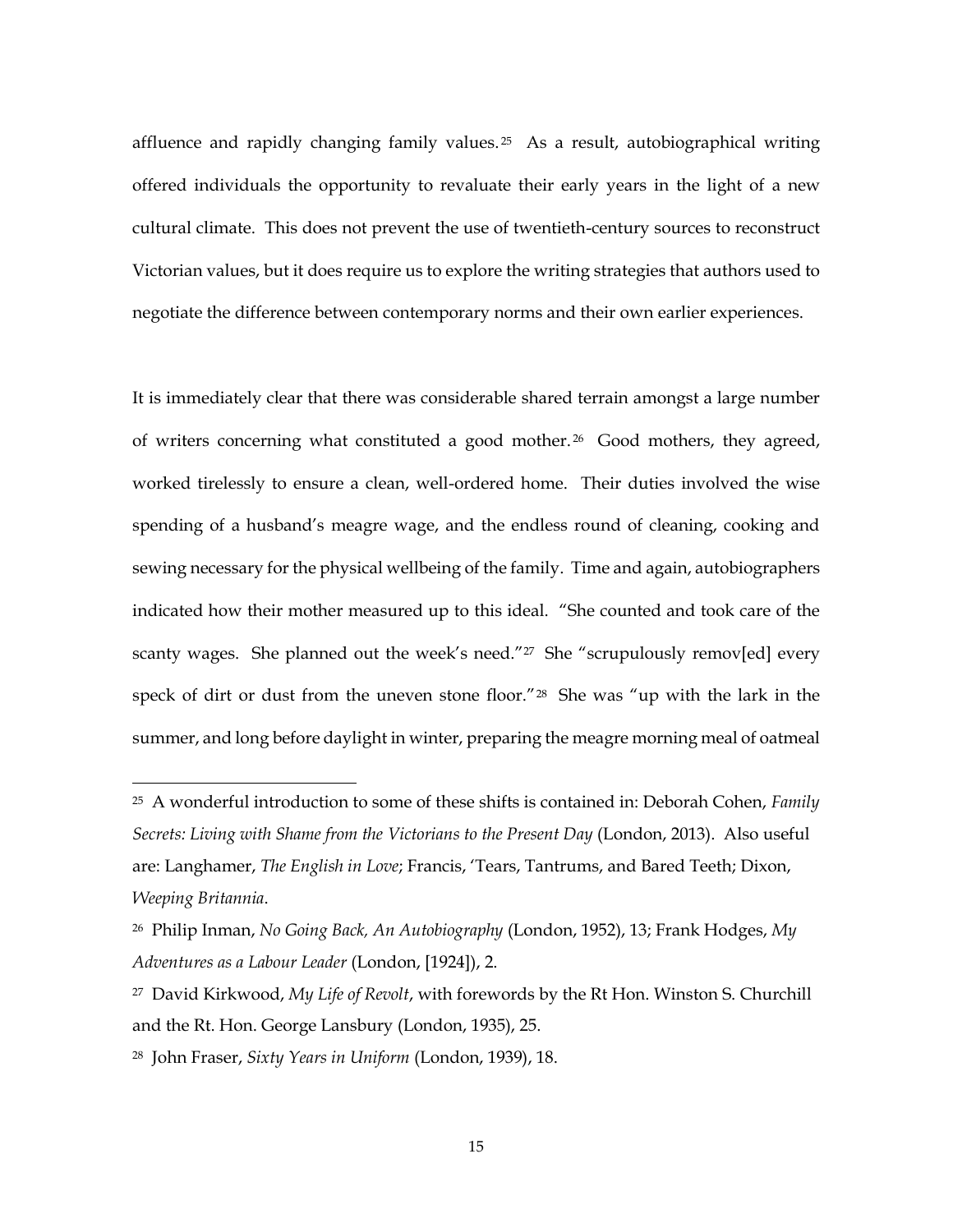and skimmed milk."<sup>29</sup> A mother's role was not primarily to earn the wherewithal to keep the family. It was to transform the husband's wages into a tolerably comfortable domestic existence for each and every member of the family.

The regularity and ease with which writers recorded their mothers' household labour points to the strong association between motherhood and housekeeping in working-class culture. Indeed, housekeeping was not only the dominant motif amongst twentieth-century autobiographers; it was also the vernacular used by Victorian autobiographers (who were for the most part describing childhoods before the Victorian period). It is remarkable that working-class autobiographers writing prior to the twentieth-century scarcely provided any information about their mothers at all, and certainly very little of a personal nature. Mothers were described (if at all) in a handful of words. She was a "good help-mete," a "thoughtful,

<sup>29</sup> Sir James Sexton, *Sir James Sexton, Agitator: The Life of the Dockers' MP. An Autobiography*, with a preface by the Rt. Hon. David Lloyd George, MP (London, 1936), 24. See also: Chester Armstrong, *Pilgrimage from Nenthead: An Autobiography* (London, 1938), 32John Eldred, *I Love the Brooks* (London, 1955), 20; Thomas Jordan, "Thomas Jordan, coal-miner," in John Burnett, ed., *Destiny Obscure: Autobiographies of Childhood, Education and Family from the 1820s to the 1920s* (London, 1982), 100; George Ratcliffe, *Sixty Years of It: Being the Story of my Life and Public Career* (London, [1935]), 6; Fred Kitchen, *Brother to the Ox: The Autobiography of a Farm Labourer* (London, 1940), 9; Sidney R. Campion, *Sunlight on the Foothills* (London, [1941]), 1; John McGovern, *Neither Fear nor Favour* (London, 1960), 11; Ben Turner, *About Myself, 1863-1930*, with a foreword by the Rt. Hon. J. Ramsay Macdonald P. C (London, 1930), 42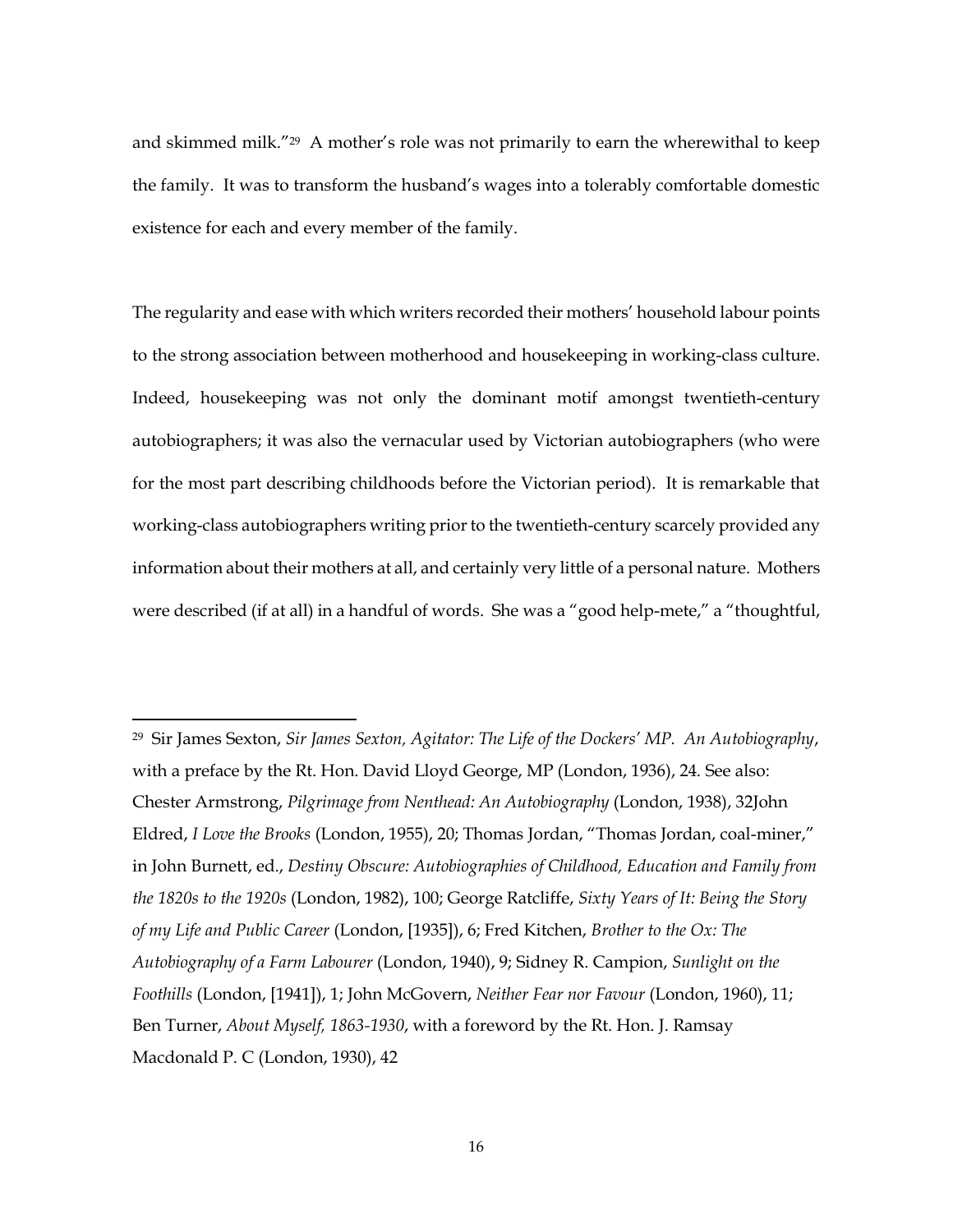thrifty mother" a "most persevering, industrious woman."30 Any more extended discussion invariably turned exclusively upon the work she did, whether paid or unpaid, on her family's behalf. Mothers were remembered for their "toiling life", for "toiling hard to keep the home together," or for their "hard struggle" in the home.<sup>31</sup> Indeed, so far as we can decipher from autobiographies written during the Victorian period, motherhood was at that time conceived and described almost wholly in terms of the physical rather than emotional labour that it involved.

Clearly, though, by the twentieth century writers no longer wanted to limit their discussion of childhood to the efficiency with which their mother had performed the labour of the home. Conceptions of motherhood had started to lay a heavy emphasis upon a mother's supposed natural capacity for love and nurture in the nineteenth century, and these ideas

 $\overline{a}$ 

<sup>30</sup> Timothy Mountjoy, *The Life, Labours and Deliverances of a Forest of Dean Collier* (N.p., 1887). 1; Edward G. Davis, *Some Passages from My Life (*Birmingham, 1898), 8; William Hollingsworth, *An Autobiographical Sketch of the Life of Mr Wm. Hollingsworth* (London, n.d.), 3. See also J. G., *Prisoner Set Free. The Narrative of a Convict in the Preston House of Correction with a few Remarks by the Rev. John Clay* (Preston, 1846), 5. <sup>31</sup> William Hanson, *The Life of William Hanson, Written by Himself* (Halifax, 2nd edn 1883); Edward Allen Rymer, 'The Martyrdom of the Mine, or 60 Years' Struggle for Life', ed. with an introduction by Robert G. Neville, *History Workshop Journal*, 1976, vols I and II, 220–244; Roger Langdon, *The Life of Roger Langdon, Told by Himself* (London, 1909), 18. They also described mothers as good housekeepers, who could bake, brew, knit and sew. See: James Nye, *A Small Account of my Travels Through the Wilderness*, ed., Vic Gammon (Brighton, [?]), p.11. Thomas Whittaker, *Life's Battles in Temperance Armour* (London, 1884; repr. 2009).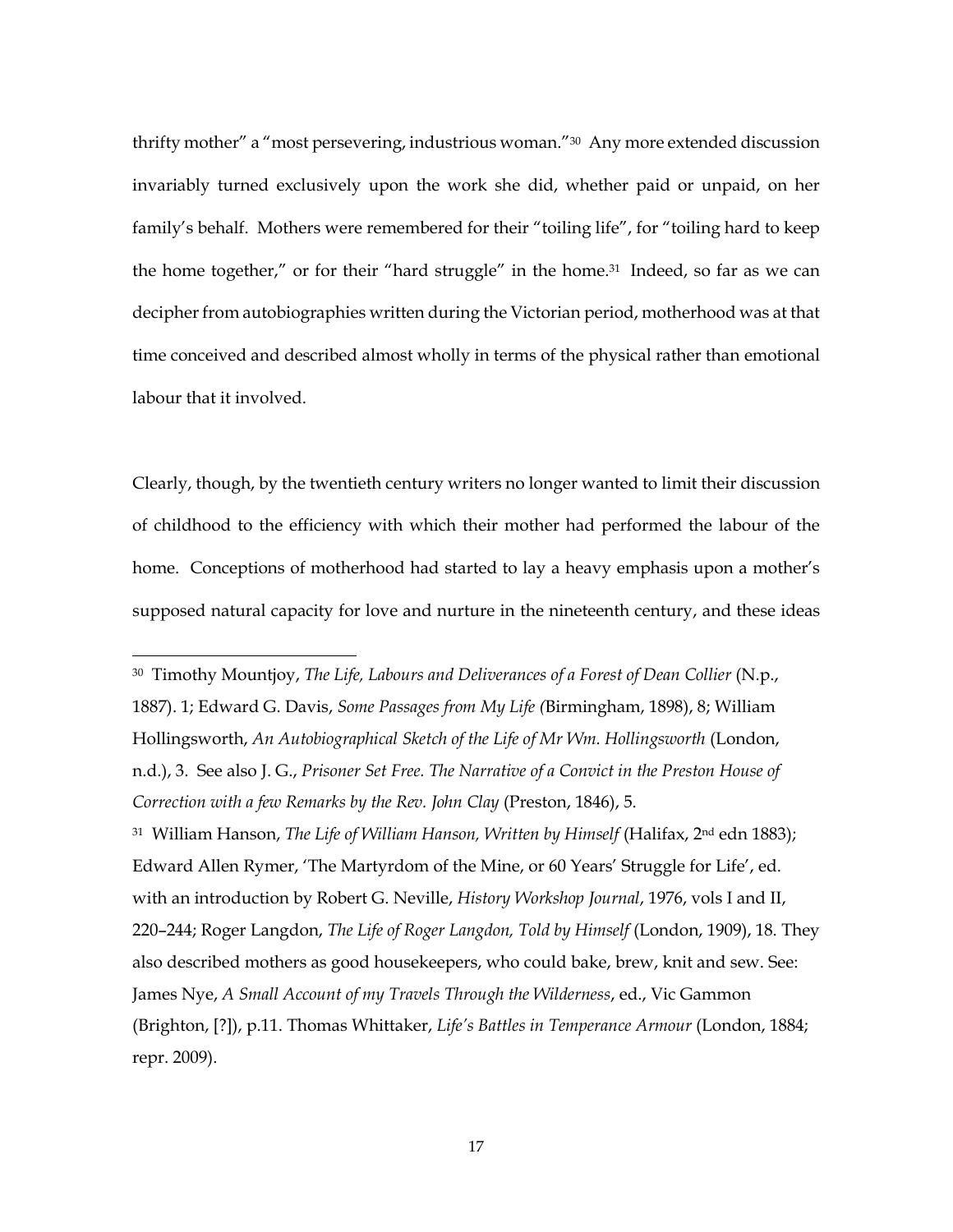became widely disseminated in the twentieth.32 This provided a new framework within which working-class autobiographers could re-evaluate their own early years and opened out a space for discussion of the more personal elements of family life.<sup>33</sup>

Certainly, many of the autobiographical writers had experienced something close to the warm, nurturing mother-child bond now emphasised by psychologists, though they often lacked a clear and consistent language with which to discuss it. A few writers helpfully used that familiar word: "love." Arthur Newton, for example, recalled being "loved and cared for in a simple sort of way" by parents who were "rich in love and affection."34 But most writers invested "love" with their own, often rather idiosyncratic set of meanings, and many bypassed the concept altogether. After all, as Elizabeth Bryson put it, family's like hers were "shy of the word 'love.'"<sup>35</sup>

<sup>32</sup> Cathy Urwin and Elaine Sharland, "From bodies to minds in childcare literature: advice to parents in inter-war Britain," in Roger Cooter (ed.), *In the Name of the Child: Health and Welfare, 1880-1940* (London, 1992), 174-99; Denise Riley, "War in the Nursery," *Feminist Review* No. 2 (1979), 82-108; Uffa Jensen, "Mrs. Gaskell's anxiety", in Ute Frevert, Pascal Eitler, Stephanie Olsen, et al., *Learning How to Feel: Children's Literature and Emotional Socialization, 1870–1970* (Oxford: Oxford U.P., 2014).

<sup>&</sup>lt;sup>33</sup> Plamper's study of fear describes a similar in arc of change with respect to the degree of fear writers and soldiers were able to express. See Jan Plamper, "Fear: Soldiers and Emotion in Early Twentieth-Century Russian Military Psychology," *Slavic Review* 68, no. 2 (2009): 259–283.

<sup>34</sup> Arthur Newton, *Years of Change: Autobiography of a Hackney Shoemaker* (London, 1974), 2. <sup>35</sup> Elizabeth Bryson, *Look Back in Wonder, with an introduction by K. L. Brooker* (Dundee, 1966), 30.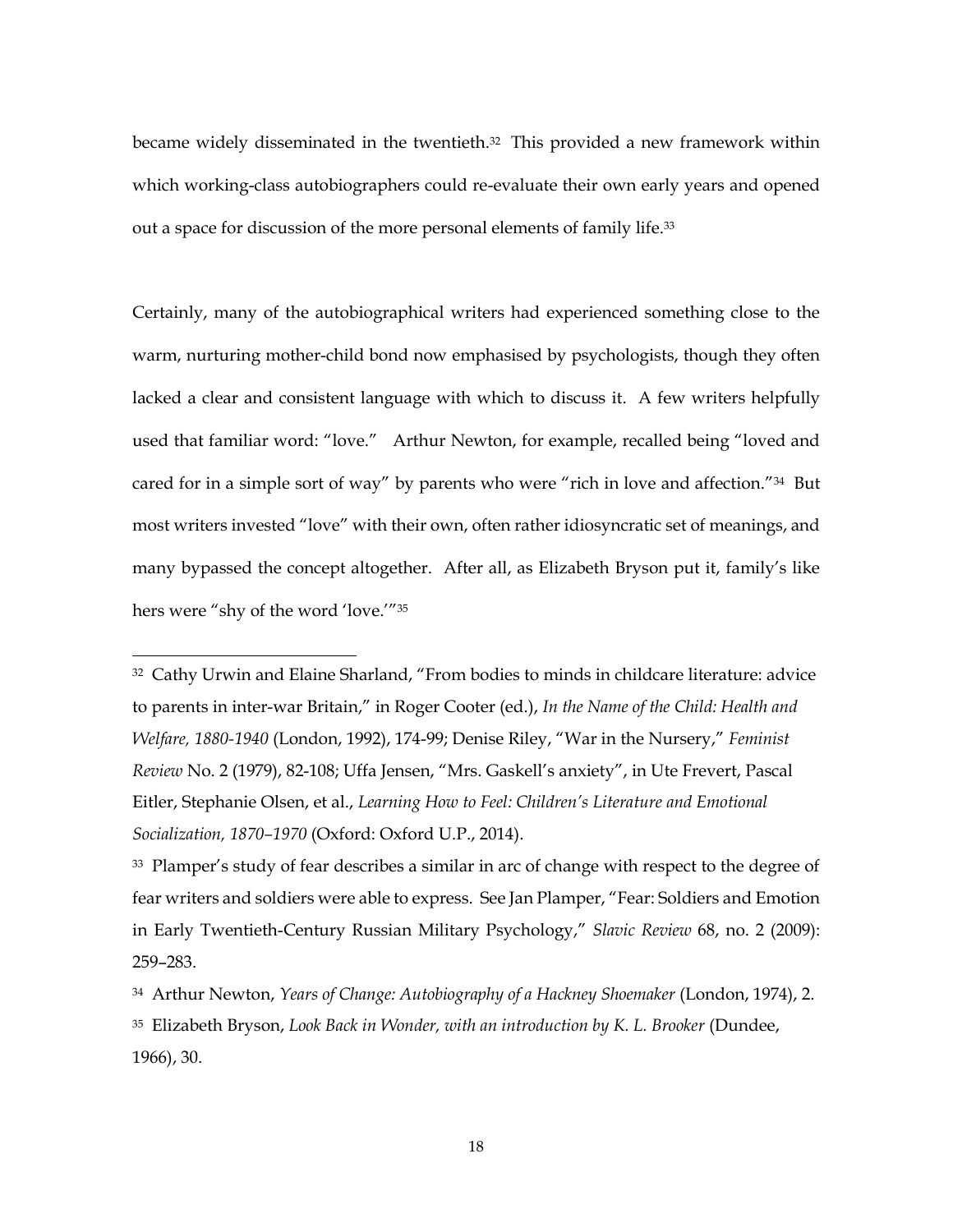Instead "love" was just one of several ways in which writers tried to indicate wellbeing within the family. Autobiographers wrote about "affection" rather than "love," and drew attention to particular maternal qualities, such as gentleness, warmth, kindness, good humour, and sympathy. <sup>36</sup> They recalled such things as the "smile on her face;"<sup>37</sup> her "large heart [and] warm temperament;"<sup>38</sup> or specific acts of kindness and care.<sup>39</sup> These workingclass writers had been raised in a context without a neatly formulated cultural convention validating the place of love in mother-child relationships, and this left them without a simple, readymade language. But the absence of clearly articulated concepts did not preclude the existence of strong mother-child bonds. Clearly many mothers had found their own ways of striking a significant emotional connection with their children.

At the same time, however, we must not get too carried away by the ability of poor women to transcend their culture's restricted vision of motherhood. This, after all, might be expected to some degree. Emotional norms do not have to be universally obeyed and individuals will always construct their emotional lives from the materials they have to hand in distinct and unique ways. Furthermore, the alternative possibility must also be

<sup>36</sup> Alfred Ireson, "Reminiscences," in John Burnett, ed., *Destiny Obscure*, 70-77, 71-2.

<sup>37</sup> Sir Thomas J. Lipton, *Leaves from the Lipton Logs*, with a foreword by W. Blackwood

<sup>(</sup>London, n.d.), 37. See also John Fraser, *Sixty Years in Uniform* (London, 1939), 18.

<sup>38</sup> Thomas Whittaker, *Life's Battles in Temperance Armour* (London, 1884), 14, 5

<sup>39</sup> Elizabeth Oakley, "The autobiography of Elizabeth Oakley, 1831-1900," *Norfolk Record Society*, 56 (1993); 113-50.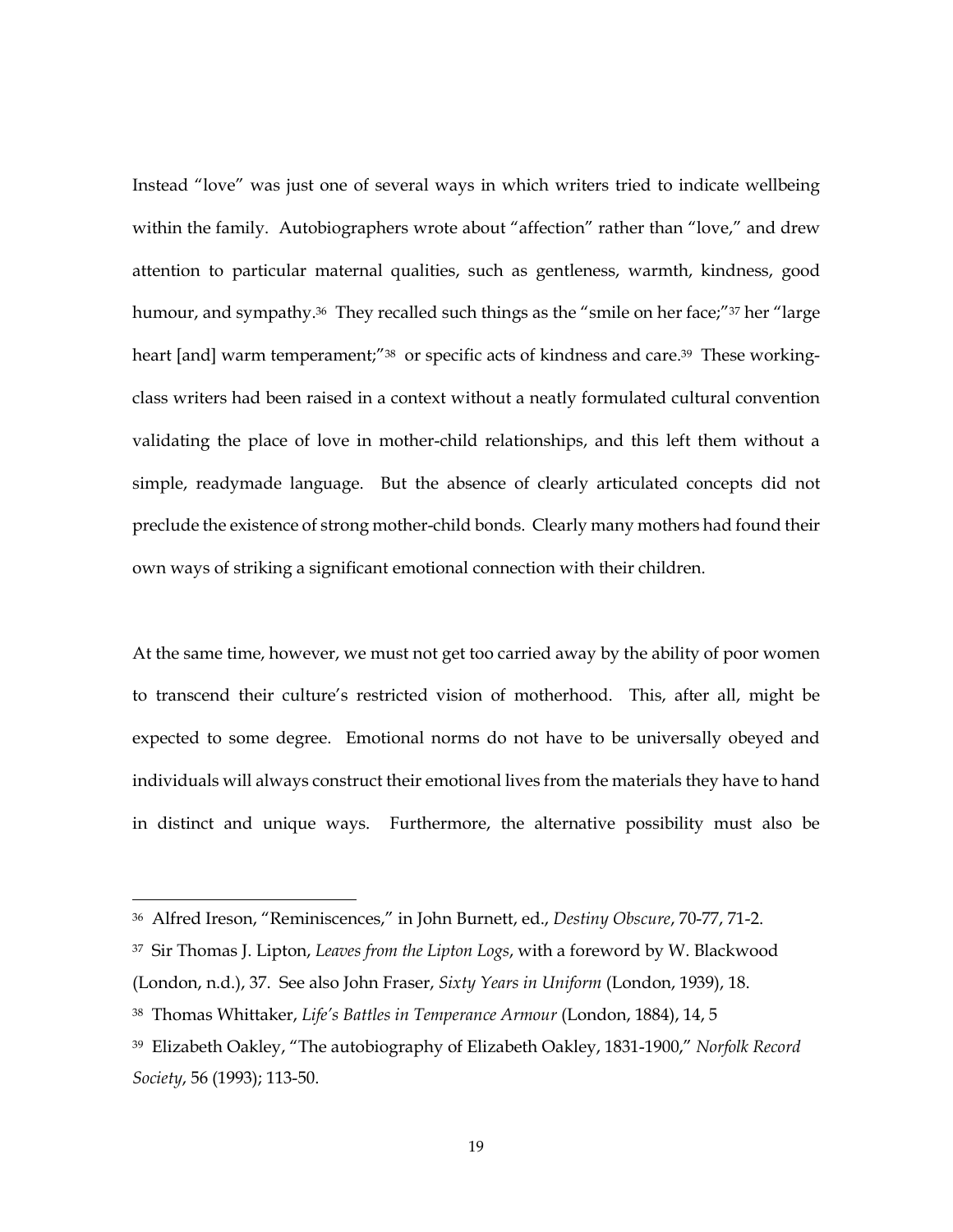considered: cultural codes underscoring the importance of material rather than emotional care may not have *prevented* the development of loving familial relationships, but did they play any role in limiting or restricting the emotional bonds between mothers and their children?

The evidence on this score is rather more depressing, for if we look closely at the family lives described in the autobiography it appears that the focus on housekeeping was not an effective or reliable mechanism for sustaining emotional wellbeing. In fact, cultural configurations of motherhood which emphasised material rather than emotional care helped to foster mothering styles in which maternal love was difficult for children to discern. Admittedly, performing the expected rites of motherhood *could* illicit a positive emotional response. A bowl of hot, tasty food or an item of hand-stitched clothing could protect a vulnerable young child immersed in a world of deprivation from cold, harsh elements, and have significance beyond the purely material. As Edward Humphries recalled, his mother's ability to keep the family well fed even when times were hard "brought comfort to us all."<sup>40</sup> Yet in over four hundred autobiographies connections between housekeeping and wellbeing were only occasionally drawn, and writers were far more likely to comment upon the disconnect between the two.

<sup>40</sup> Burnett Archive of Working-Class Autobiography, Brunel University: Edward Humphries, "Childhood. An Autobiography of a Boy from 1889-1906," 1:361, p. 29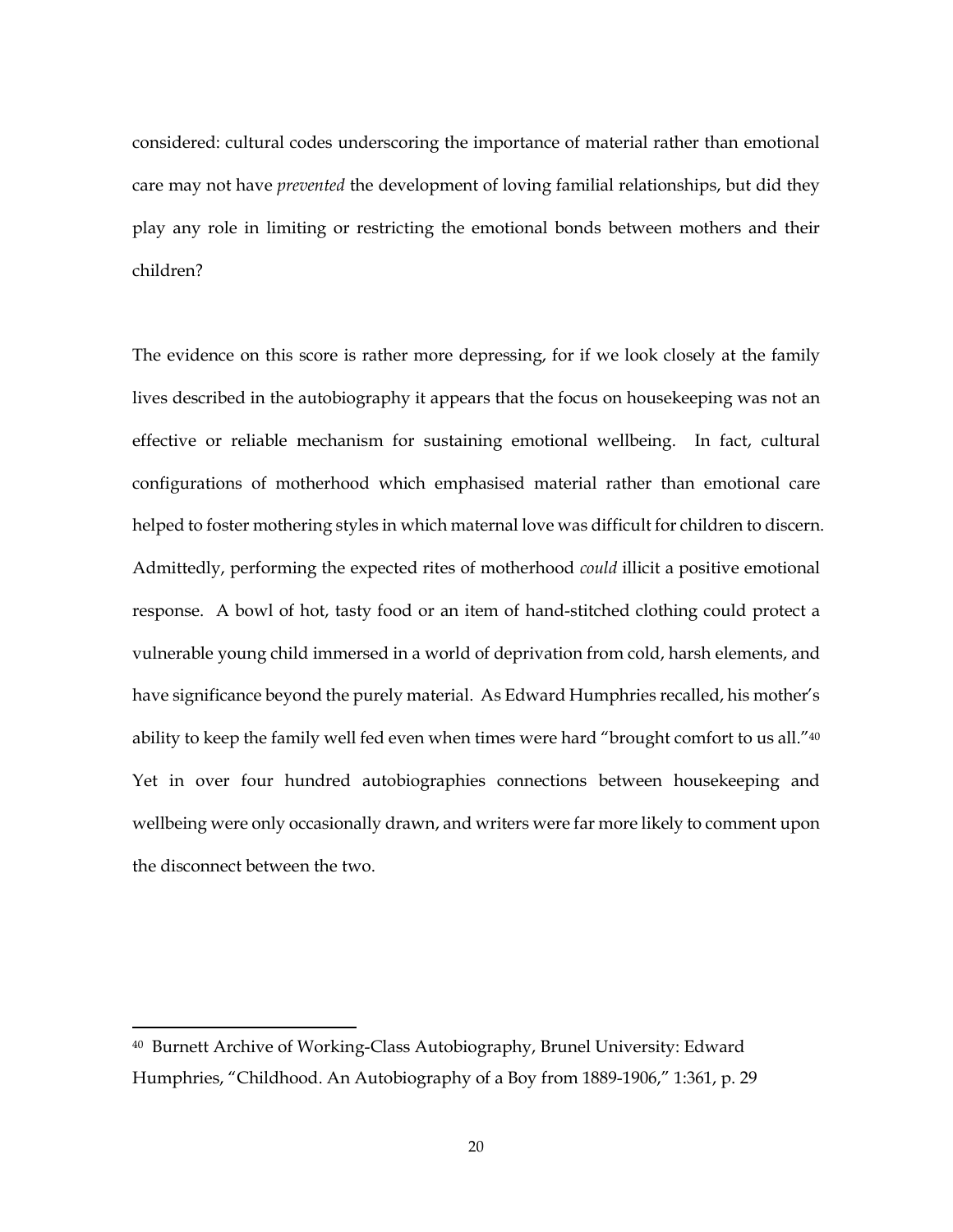Writers were capable of writing about their mothers' devotion to housework in remarkably neutral tones. Harry Pollitt remembered all "that cleaning of the front step and flags! That scrubbing down of the back-yard! Those steel fenders and fire-irons! Those brass candlesticks that had to be polished till you could see your face in them!" Yet he thought that the struggle to keep everything clean was not an act of love, but a subterfuge so that "people thought you were better off than you ever dared hope to be."<sup>41</sup> Arthur Goffin declared his mother was "never really happy unless she was working in one capacity or another", though he also noted that the unending work made her difficult and irritable. 42 Edward Brand's mother catered for her family to the point of obsession. She was "was always busy cooking, baking bread, jam making, pickling, wine making and ham curing." She was, in fact, "an expert wine maker." But she was also "quiet and reserved [and] never seemed to have time to play and read to us." She was "very strict" and "we never got the love from her that we did from Father who would take us on his knee and sing all the old songs to us…"43 Many autobiographers recognised the struggle their mothers had had to

<sup>41</sup> Harry Pollitt, *Serving My Time: An Apprenticeship in Politics* (London, 1940), 18-19. Thomas Bell was even more prosaic. He thought the reason for all the "scrubbing, cleaning, airing of beds and whitewashing of walls that went on" was simply to keep the family in "decent health Thomas Bell, *Pioneering Days* (London, 1941), 18. <sup>42</sup> Burnett Archive of Working-Class Autobiography, Brunel University: Arthur Frederick Goffin, 'The Story of a grey life, being the autobiography of Arthur Frederick Goffin', 1:271, no pag.

 $\overline{a}$ 

<sup>43</sup> E. P. Brand, *A Fenman Remembers* (Huntingdon, 1977), 13. For other busy mothers, see: Howard Spring, *Howard Heaven Lies about us* (London, 1956); 52-56. Thomas Alfred Jackson, *Solo Trumpet: Some Memories of Socialist Agitation and Propaganda* (London, 1953), 39.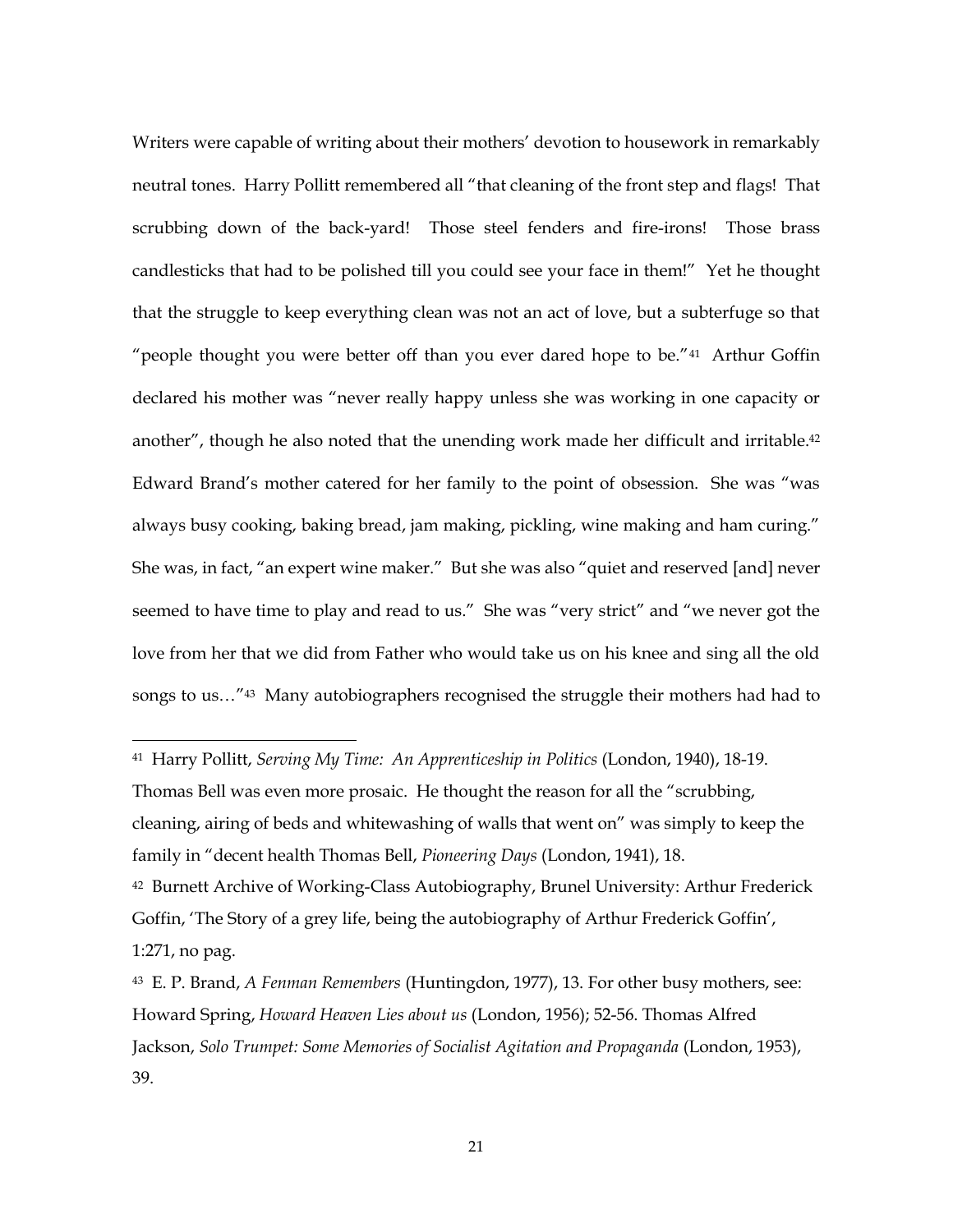manage the household's scant resources: to put meals on the table, clothes on backs, and boots on feet. It was, they recognised, hard, useful and back-breaking work. At the same time, however, this contribution was not usually read as an act of love in the eyes of children.

Furthermore, as the twentieth-century progressed and working-class writers became more comfortable with the thought that love and intimacy held a central place in mother-child relationships, authors became more willing to explore the space between modern values and their own earlier experiences. Take, for instance, George Acorn, raised in desperate poverty in a one-roomed hovel with a hard-drinking and often unemployed father and a mother who was "incapable" of affection. As a child he felt unloved and unsafe. The warring between his parents was continuous, with regular night-times rows that had the children cowering in their beds and the neighbours racing upstairs to separate the combatants.44 When she was not fighting with her husband, Mrs Acorn battled against her eldest son, using taunts and physical violence to extract compliance. As an adult, George could recognise that his mother, living with a precarious breadwinner and too many children (one of whom died before the age of two), faced multiple challenges. "Her struggles to supply our physical needs, especially during my father's enforced absence, were quite, quite heroic." Yet her heroic toil could not fill the void created by her years of harsh words and rough treatment. "If only to her strength of purpose had been added some

<sup>44</sup> George Acorn, [pseud], *One of the Multitude*, with an introduction by Arthur C Benson (London, 1911), 2-4.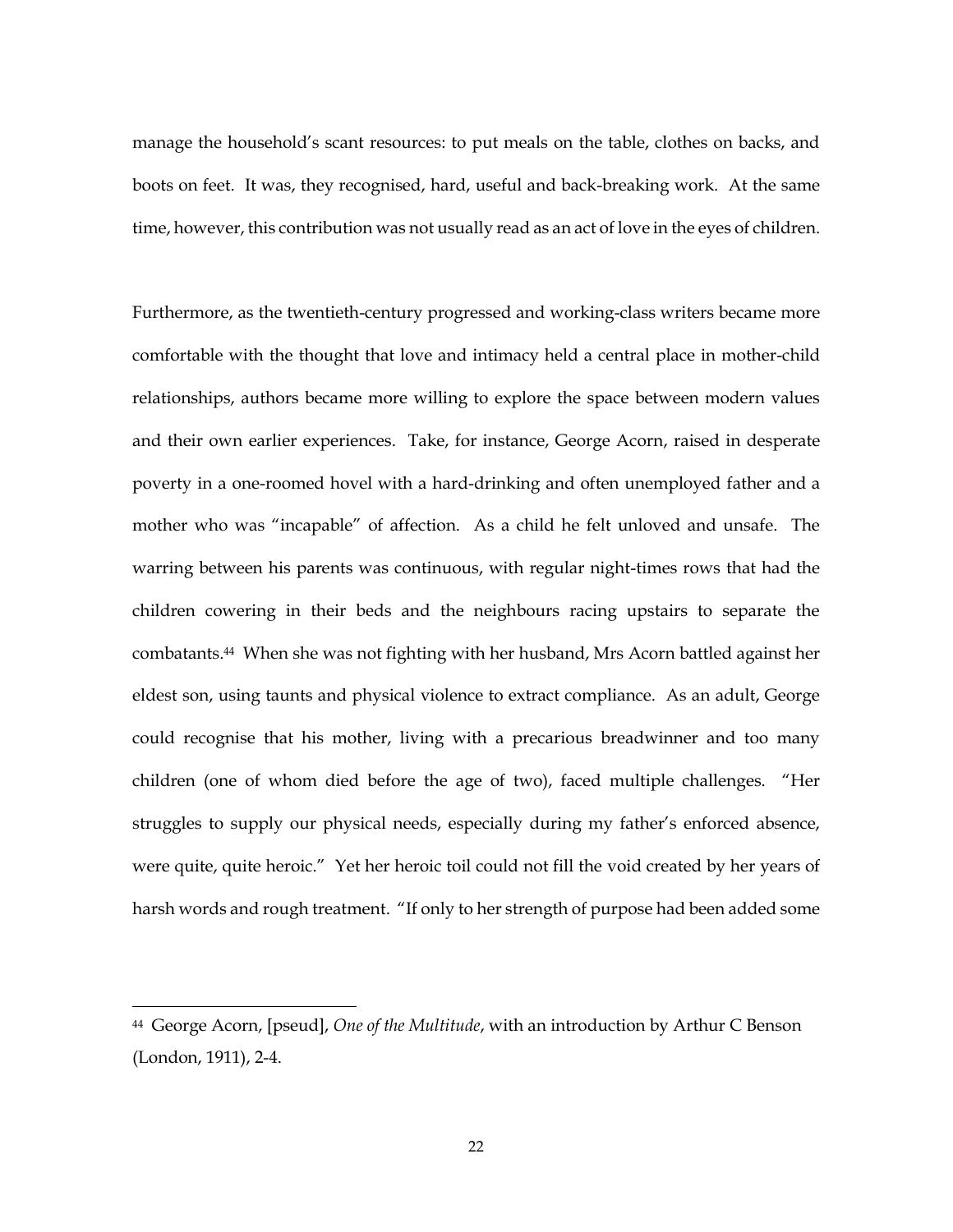spiritual sympathy, some ray of tender love, I know I should have responded with generous affection – my mother would have been so much to me."<sup>45</sup>

There were there others who shared a similar story of mothers who were effective housewives, yet who were at best emotionally distant, at worst outright hostile. Kathleen Woodward mused that she had been bound to her mother by "ties which existed without love or affection." Her mother "sweated and laboured for her children, equally without stint or thought, but was utterly oblivious to any need we might cherish for sympathy in our little sorrows, support in our strivings. She simply was not aware of anything beyond the needs of our bodies."<sup>46</sup> It was the absence of affection that Amy Grace Rose also remembered the best. As a child, she "always used to feel that that nobody loved me." Her mother was a "severe kind of woman … not kind and gentle;" it was unthinkable to "put [your] arms around her and kiss her."<sup>47</sup> Faith Osgerby's mother was a competent housewife, who worked hard for her husband and seven children, one of whom was unable to walk. But these competencies did not compensate, in Faith's eyes, for a childhood that "was really ruled by FEAR" and was devoid of affection – "I can never remember in all my life being

<sup>45</sup> Ibid., 281. See also George Meek, *George Meek, Bath-Chair Man, by Himself*, with an introduction by H. G. Wells (London, 1910), 21, 40, 42, 45-6.

<sup>46</sup> Kathleen Woodward, *Jipping Street* (London, 1928; repr. 1983), 18-19.

<sup>47</sup> Cambridge Record Office, Cambridge: Amy Grace Rose, volume of reminiscences MS (1945), P137/28/3, pp.1-2.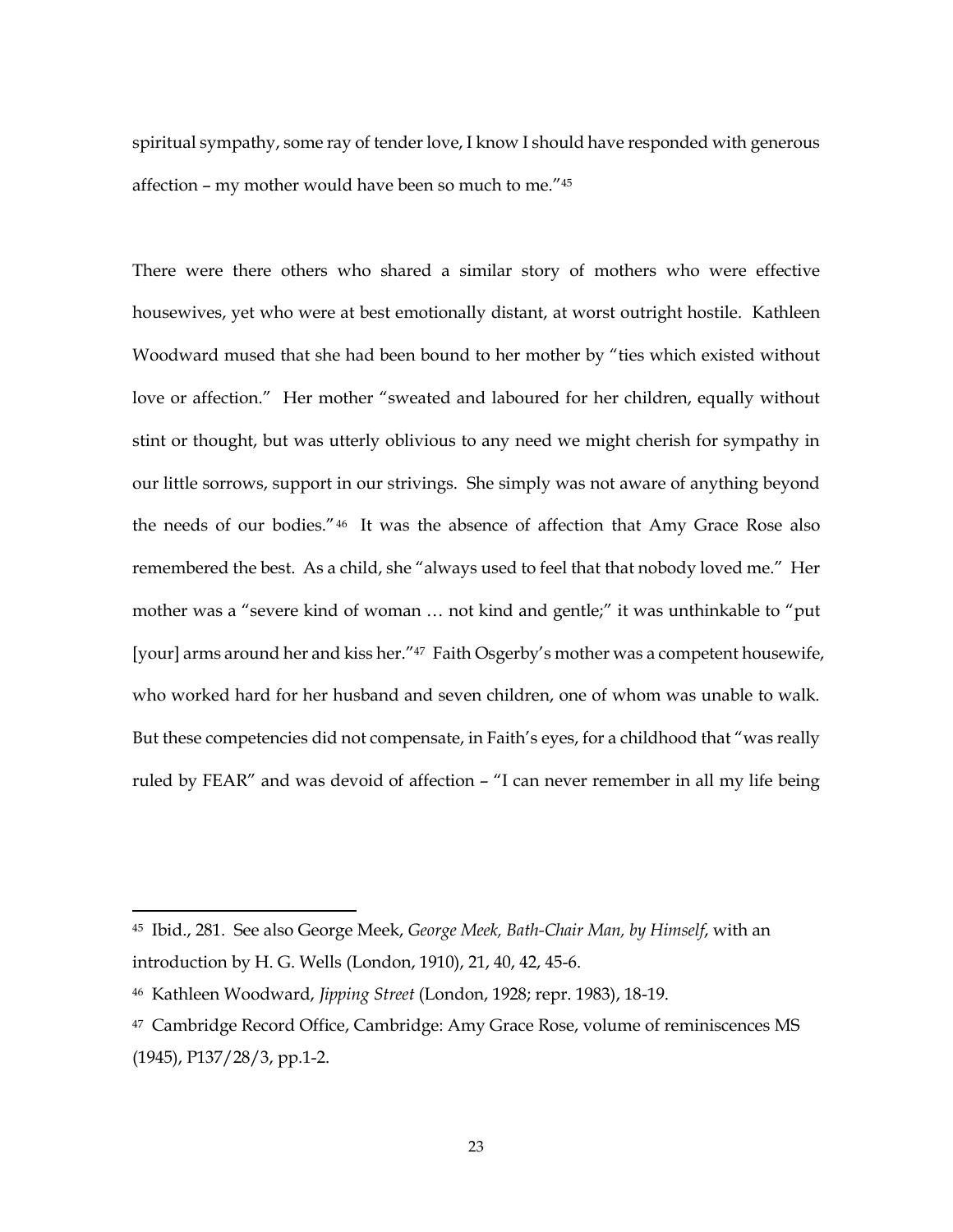cuddled or kissed or "loved" as we love our babies today".48 Hannah Mitchell also made a clear distinction between good housekeeping and good mothering. With respect to the former, her mother could not be faulted – she was a well-dressed housewife, "everything in order," "work and cleanliness were her gods."<sup>49</sup> But her temper was "so uncertain that we lived in constant fear of an outbreak." Her "violent passions," triggered by "the merest trifles," could last for days and sometimes ended with the children spending the night without food in the outside barn.<sup>50</sup> Clean or not, it was not, Hannah concluded, "a good atmosphere to grow up in."<sup>51</sup>

Not only was efficient housekeeping no guarantee of a child's emotional wellbeing, so was the reverse emphatically true: relationships could thrive even without much skill in the housekeeping department. Frederick Spencer admitted that his mother was "no Martha." She had "no special love for house-work," was "untidy [and] unmethodical" and had very

<sup>48</sup> Faith Dorothy Osgerby, "My memoirs," in John Burnett, ed., *Destiny Obscure*, 82, 79. Lack of affection was also noted in: Burnett Archive of Working-Class Autobiography, Brunel University: M. Abbley, 'Soul Adrift – being the memoirs of a queer child', Uncatalogued; Nora Hampton, 'Memories of Baptist End, Netherington, Dudley, 1895- 1918', 3:68; Amy Langley, Untitled, 2:466; Wallis, Bessie, 'Yesterday', 2:794; Daisy Noakes, *The Town Beehive – a Young Girl's Lot, Brighton, 1910-1934* (Brighton, 1980), p.9. <sup>49</sup> Hannah Mitchell, *The Hard Way Up: The Autobiography of Hannah Mitchell, Suffragette and Rebel*, with a preface by George Ewart Evans and ed. with intro by Geoffrey Mitchell (London, 1968), 39, 57.

<sup>50</sup> Ibid., 39-40.

<sup>51</sup> Ibid., 62.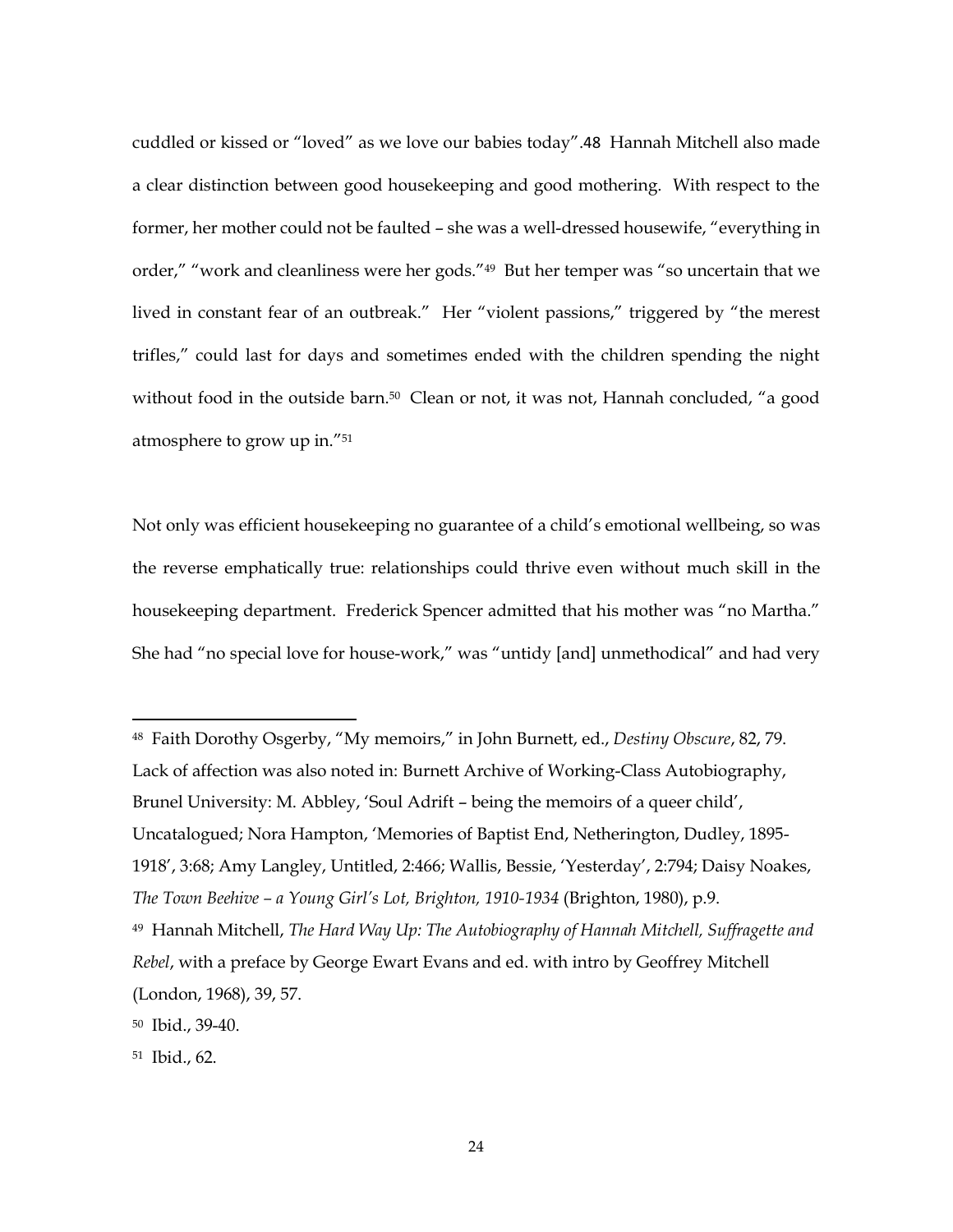little interest in "the eternal round of cooking, scrubbing, cleaning, mending." But she was "sweet" and had a "good heart." In her son's eyes, she made "a good home … in nonmaterial things."52 Meanwhile Elizabeth Flint made the rare confession that although "washday was on Monday really … Mum did not always bother." She sometimes left it for another week and even after the wash "the clothes never looked much better." But it did not really matter, because Elizabeth's mother nonetheless created a home full of "love and true kindliness."<sup>53</sup>

Good housekeeping was the dominant cultural convention defining the working-class mother. It was the motif to which writers returned over and over again, and it was not, as many of the writers make clear, commensurate with the love that children craved. But it was not the only norm to inflect family life. Physical chastisement was legal and socially acceptable in Victorian Britain, and widely used in schools, workplaces, homes and families. Of course, as most family historians remain wedded to a model of unchanging emotional experiences, the fact of physical punishment is not allowed to disrupt the narrative of the loving, working-class family. Jane Humphries, for example, suggests that "mothers' chastisement was [a] mundane" experience, because women (lacking the strength and size

<sup>52</sup> F. H. Spencer, *An Inspector's Testament* (London, 1938), 14-15, 22. See also Sir Edward Brown, *Memories at Eventide* (Burnley, 1934), 2-3.

<sup>53</sup> Elizabeth Flint, *Hot Bread and Chips* (London, 1963), 24, 17. See also Kate Taylor, "Memoir," in John Burnett, ed., *Destiny Obscure*, 305.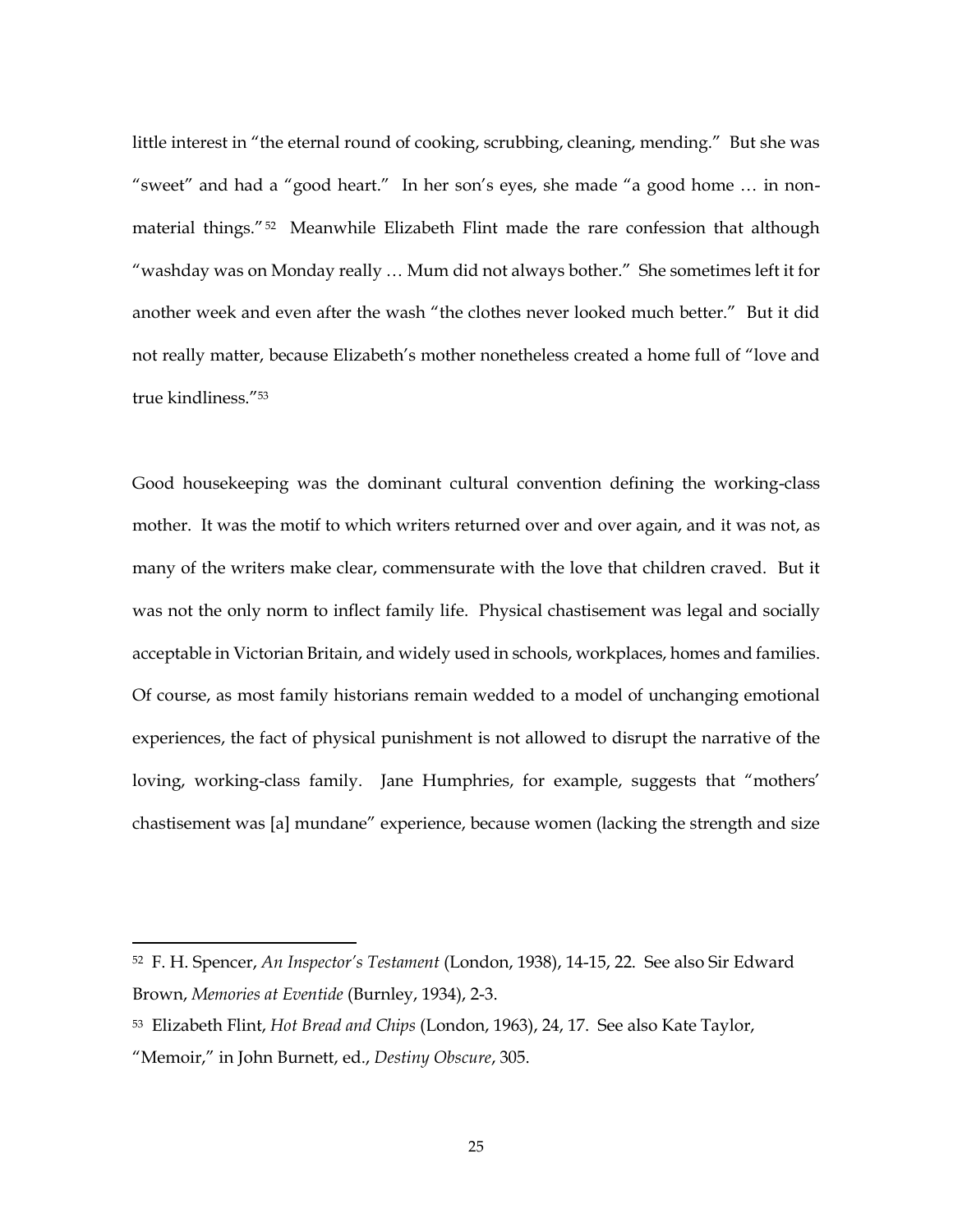of their husbands) were "less able to hurt".54 It is certainly true that some writers did recall the punishments of their childhood as a mundane experience. A stick that was used to stir dirty clothes and "our backs when we tried her patience beyond endurance." <sup>55</sup> The absurdity of going into the woods to find the "jinni fetw," or birch, which would be used on one's own back.56 Corporal punishment is everywhere in the autobiographies. It was socially and culturally acceptable, and some writers internalised these norms. As Humphries says, they simply "made light of it".

But to dismiss the significance of physical punishment because it was doled out by women fails to do justice to the meaning of those acts. Women may be smaller than men, but when they used sticks and belts to punish, they had the capacity to both shame and injure their children, and posed a serious threat to their emotional wellbeing. As attitudes towards child discipline became more lenient in the twentieth century, autobiographical writers became ever more willing to reconsider a childhood dominated by violence, a childhood that had been manifestly different from those enjoyed by children at the time of writing.<sup>57</sup>

<sup>54</sup> Humphries, *Child Labour*, 143. See also Ellen Ross, who asserts that most of the corporal punishment administered within families fitted within community norms, and contrasts it with the unacceptable violence associated with abuse. Ross, *Love and Toil*, 149-151. <sup>55</sup> Sir James Sexton, *Sir James Sexton, Agitator: The Life of the Dockers' MP*. *An Autobiography*,

with a preface by the Rt. Hon. David Lloyd George, MP (London, 1936), 24-5.

<sup>56</sup> Wil Edwards, *From the Valley I Came* (London, 1956), 13, 26, 27-8.

<sup>57</sup> For more on this shift in attitudes, see: Deborah Thom, "'Beating children is wrong': domestic life, psychological thinking and the permissive turn," in L. Delap, B. Griffin, and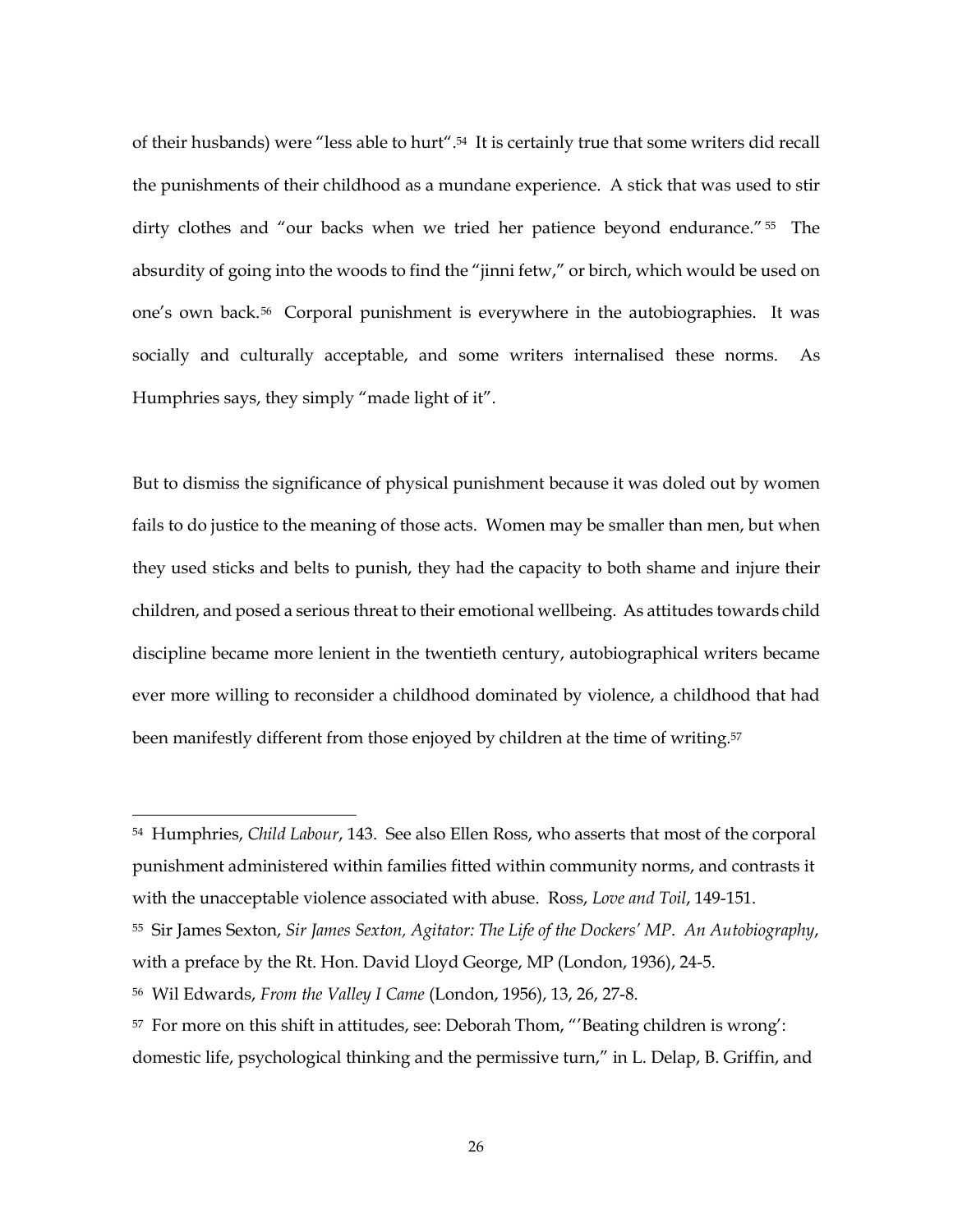Perhaps unsurprisingly, there was a considerable overlap between writers who complained of emotionally distant mothers and those who reported high levels of violence. George Acorn, Kathleen Woodward and Faith Osgerby all had a large stock of such memories. Acorn remembered countless thrashings, a "good hiding," "savage punishment," and objects of various kinds being hurled in his direction – a fork, a loaf of bread, a knife, "a fusillade of cups" that had been sitting on the table.<sup>58</sup> Woodward's mother's anger was "frequent and violent" and "she aimed her blows without feeling or restraint." Once she split Kathleen's head open, and another time aimed a fork at her "which dangerously pierced my side."59 Osgerby, who we saw a moment ago could never remember having been "cuddled, or kissed or 'loved'" as a child, could remember being hit only too clearly. The punishment, she grimly recalled "was always done by my mother, and truly she was very capable at the job." My bottom "was smacked so very often sometimes for such small faults, such as a sulky look ... if any of us cried for some reason she was not aware of we got a smacked bottom so that she *would* know what we were crying for."<sup>60</sup> And many other writers had their own tales to tell. Jack Lawson described several incidents of physical violence at the hands of his mother, including one where she tore into the children's bedroom in a fury, ripped off their clothes and a "leather strap swished and crackled against

60 Osgerby, "Memoirs," 79.

A. Wills (eds.), *The Politics of Domestic Authority in Britain since 1800* (Basingstoke, 2009), 261-83.

<sup>58</sup> Acorn, *One of the Multitude*, 62, 42, 14, 12, 63.

<sup>59</sup> Woodward, *Jipping Street*, 19.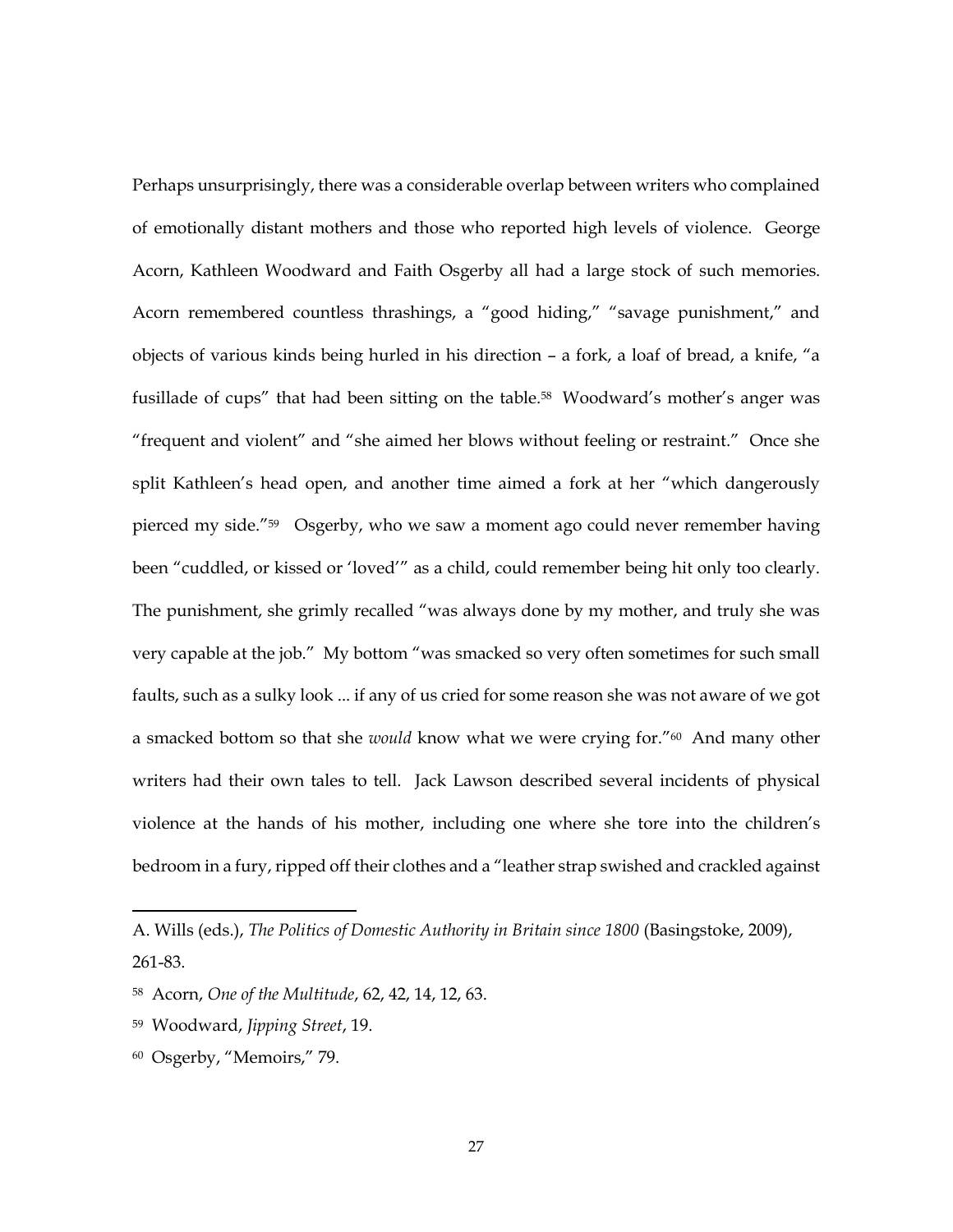our bare bodies."61 Such was her loss of control that her husband ordered her to stop, fearful for his children's lives. One writer remembered a mother's "solid, terrifying discipline;"<sup>62</sup> and another living in fear of a "cruel and spiteful" mother with a short temper and a cane that was frequently taken down from its place on the wall.<sup>63</sup> To suggest that incidents such as these are "mundane" and can be straightforwardly accommodated within the framework of loving parents is a shameful misreading of the evidence.

Furthermore, the autobiographies reveal that although occasional corporal punishment might be accommodated within families, high levels of violence were detrimental to the quality of the emotional tie between mother and child. Amongst Hannah Mitchell's complaints about her mother were her "nagging, ravings and beatings."64 It was not the basis of a successful relationship, she concluded, but helped to create "an antipathy … between us, which lasted all our lives."<sup>65</sup> Another linked the violence she experienced to more general feelings of fear that pervaded her childhood: she had "lived in a world uncertain and often afraid … My mother's face, when I touched her, was always cold and I

<sup>61</sup> Jack Lawson (John James), *A Man's Life* (London, 1932), 23.

<sup>62</sup> Burnett Archive of Working-Class Autobiography, Brunel University: Kay Garrett, Untitled, 2:305, p.1. See also May Jones, Untitled, 1:401, p.4.

<sup>63</sup> Kathleen Dayus, *Her People* (London, 1982), p.6.

<sup>64</sup> Mitchell, *Hard Way Up*, 55, 62.

<sup>65</sup> Ibid., 57. See also Dayus, *Her People*, p.6. George L. Reakes, *Man of the Mersey* (London, 1956), 10 – his mother's cane was almost the only thing he remembered about her.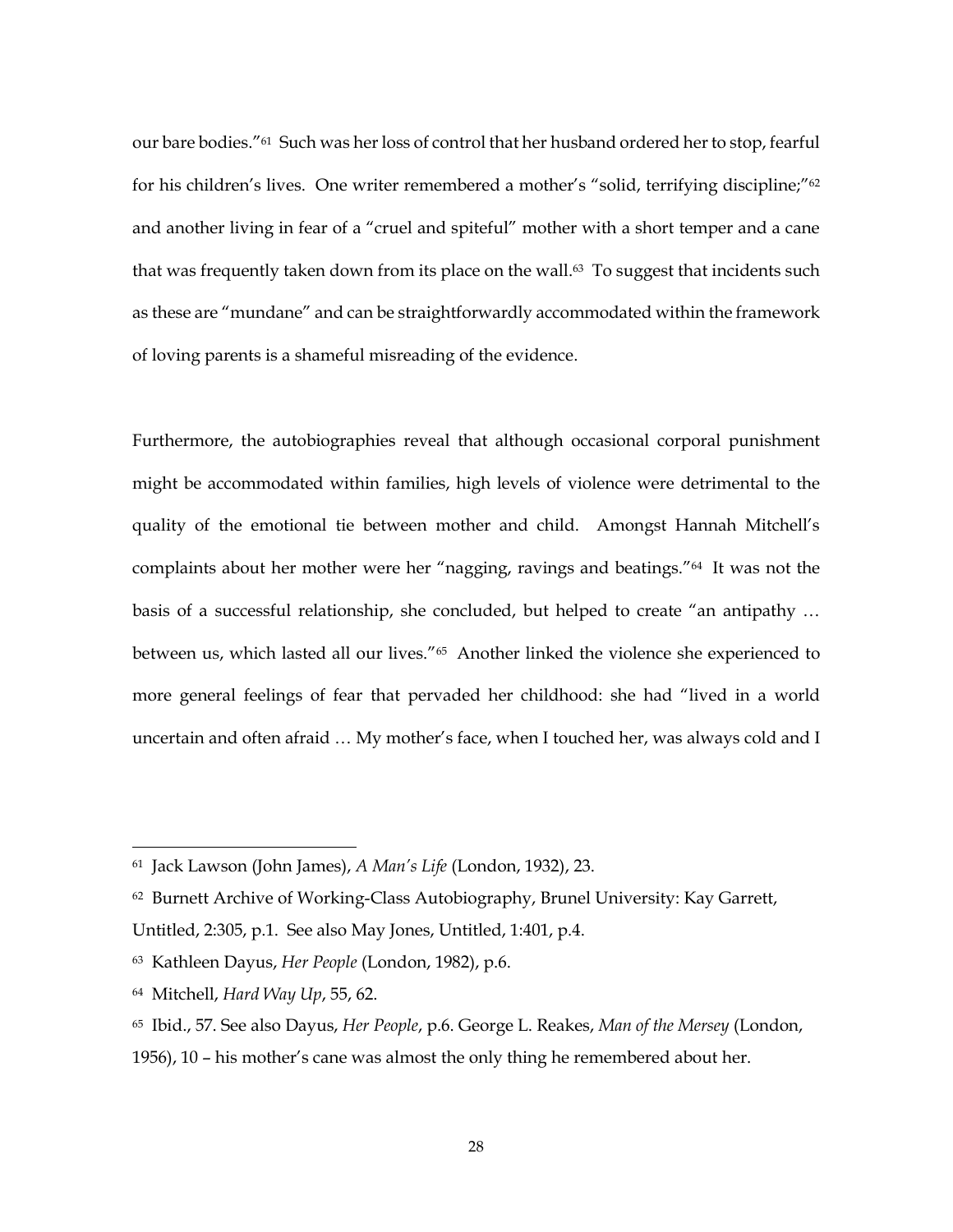knew that all was not well."<sup>66</sup> Almost none of those who reported high levels of physical punishment did so in the context of loving or successful family relationships. Sticks, straps and belts may have been commonplace, but they still had the power to damage.

It is clear from this evidence that the standard claims about working-class family life simply won't do. The harsh mothers of George Acorn and Kathleen Woodward are well-known to historians, yet there has been a collective refusal to accept that their accounts of emotional and physical abuse might upend the established narrative. Instead, their stories are dismissed as "atypical"<sup>67</sup> or even ingeniously reworked to find a "statement about mother love" or the "great, loving maternal instinct" within the Victorian working-class.<sup>68</sup> This is a distortion of what Acorn, Woodward and many others were trying to say. Their point rather was that *although* their mothers were hardworking and industrious within the home, they were also emotionally distant, at times physically abusive, and that this mattered. It is time to engage seriously with these non-standard narratives, and to situate these mothers and their unhappy children within our historical understanding of the emotions of family life.

<sup>66</sup> Crosby Library, Waterloo: Zoe Fairhurst, "Our Zoe of Gilling West: Her Life Story," 920.7 FAI, pp.2-3. See also Meek, *George Meek*, 41; Acorn, *One of the Multitude*, esp. 42. The reverse was also true. Contented children often remarked upon the fact that their mothers had not sought to enforce obedience through the use of physical force. See, for example, Bryson, *Look Back in Wonder*, 15

<sup>67</sup> Humphries, *Childhood*, 138, 239.

<sup>68</sup> Ross, *Love and Toil*, 168; Chinn, *They Worked*, 49. Compare, however, with Steedman's very different interpretation of Woodward's complex text: Steedman, *Landscape*, 91-2.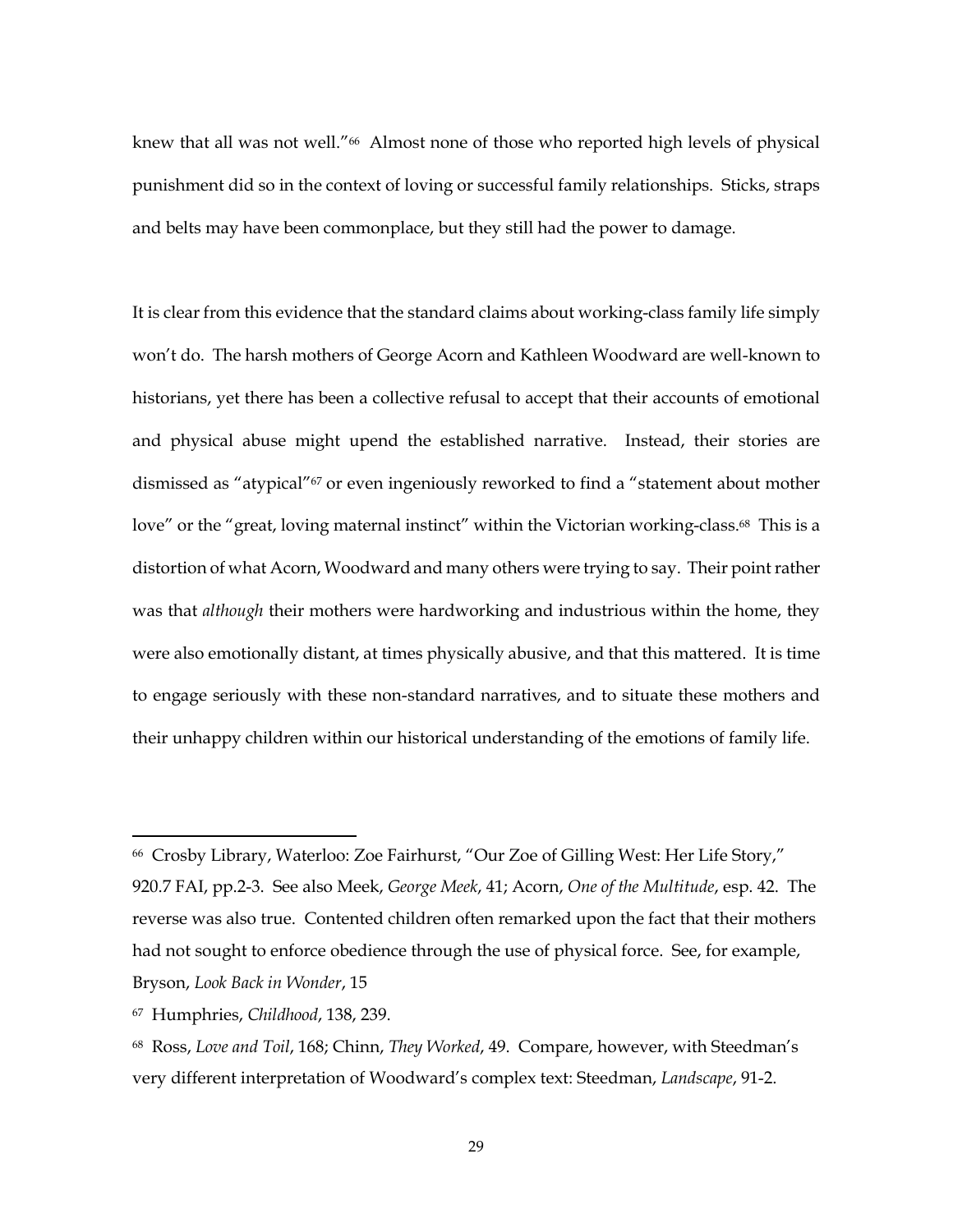It is also clear that the emotions framework, with its emphasis on the mutability of human emotions, is more convincing than the cultural history paradigm of underlying continuity in human emotion across time and space. The autobiographies reveal just how powerful cultural constructs really were. A construction of motherhood stripped bare of emotional content did not automatically strip all loving emotion from the heart of mother-child relations – as we have seen many mothers did forge successful, intimate relationships with their children these precepts notwithstanding. But it certainly did play a role in validating and sustaining patterns of maternal behaviour that left children feeling unloved. And this, following Reddy, constitutes a core working principle for historians of the emotions: culture does not just describe emotional life, it shapes it.

## 2.

The previous section looked at mothers who managed to live up, in some measure at least, to the usual expectations of motherhood. They kept their children housed, fed, and clothed, even if some were less successful at meeting their emotional needs. But as we continue to read across the autobiographies we are soon forced to confront an uncomfortable truth. Not all mothers managed even this. In a number of cases, mothers were unable to fulfil the most basic of duties, such as the provision of food, warmth and shelter. It is time to analyse the working-class family further by looking at cases like these.

Getting at these kinds of experiences, however, poses new challenges. As the previous section showed, changing ideas about the treatment of children in the twentieth century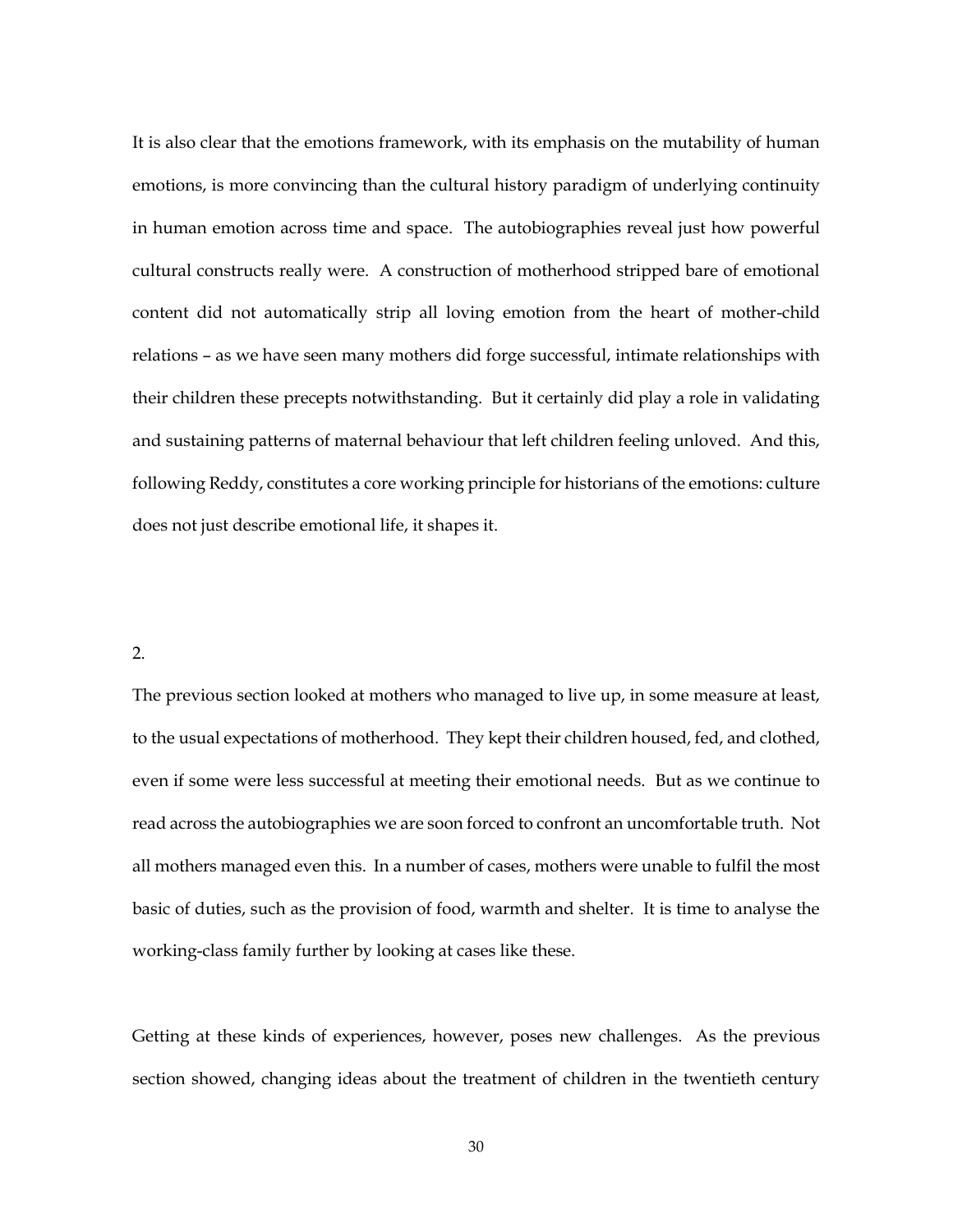opened up a space for writers born in the Victorian period to discuss matters that had previously been out of bounds, such as the extent to which they had felt loved and nurtured, and how they experienced physical punishment. But some things had not changed. Mothers were not supposed to be alcoholics. They were not supposed to neglect their children, or raise them in dirty, squalid conditions. They were certainly not supposed to abandon them. And the ongoing hold of these expectations posed problems for writers who had experienced something that lay outside any recognisable social norm.

In the 1990s, with the publication of Frank McCourt's *Angela's Ashes: A Memoir*, a new literary genre – the misery-memoir – provided a template for writing about such themes. But the autobiographies discussed here were penned many years before the emergence of the misery-memoir. Our authors had no model for describing parental neglect and almost no appetite to do so.69 They deployed a number of different strategies. For example, when recalling her hard childhood and the many chores she had had to perform for her mother, Mrs Wrigley placed her complaints in the mouth of her sister: "I'm not saying what my other sister said, but she thought my mother was very cruel."<sup>70</sup> Flora Thompson shielded

<sup>&</sup>lt;sup>69</sup> For more on the shift away from secrecy in the twentieth century see, in particular, Cohen, *Family Secrets*.

<sup>70</sup> Mrs Wrigley, "A Plate-Layer's wife," in Margaret Llewelyn Davies, ed., *Life as We Have Known It by Co-Operative Working Women*, intro. Anna Davin (London, 1990), 57. Also interesting are those writers who unfavourably contrasted parents with grandparents: A. V. Christie, *Brass Tacks and a Fiddle* (Kilmarnock, 1943), 20; Anon, *I walked by Night, Being*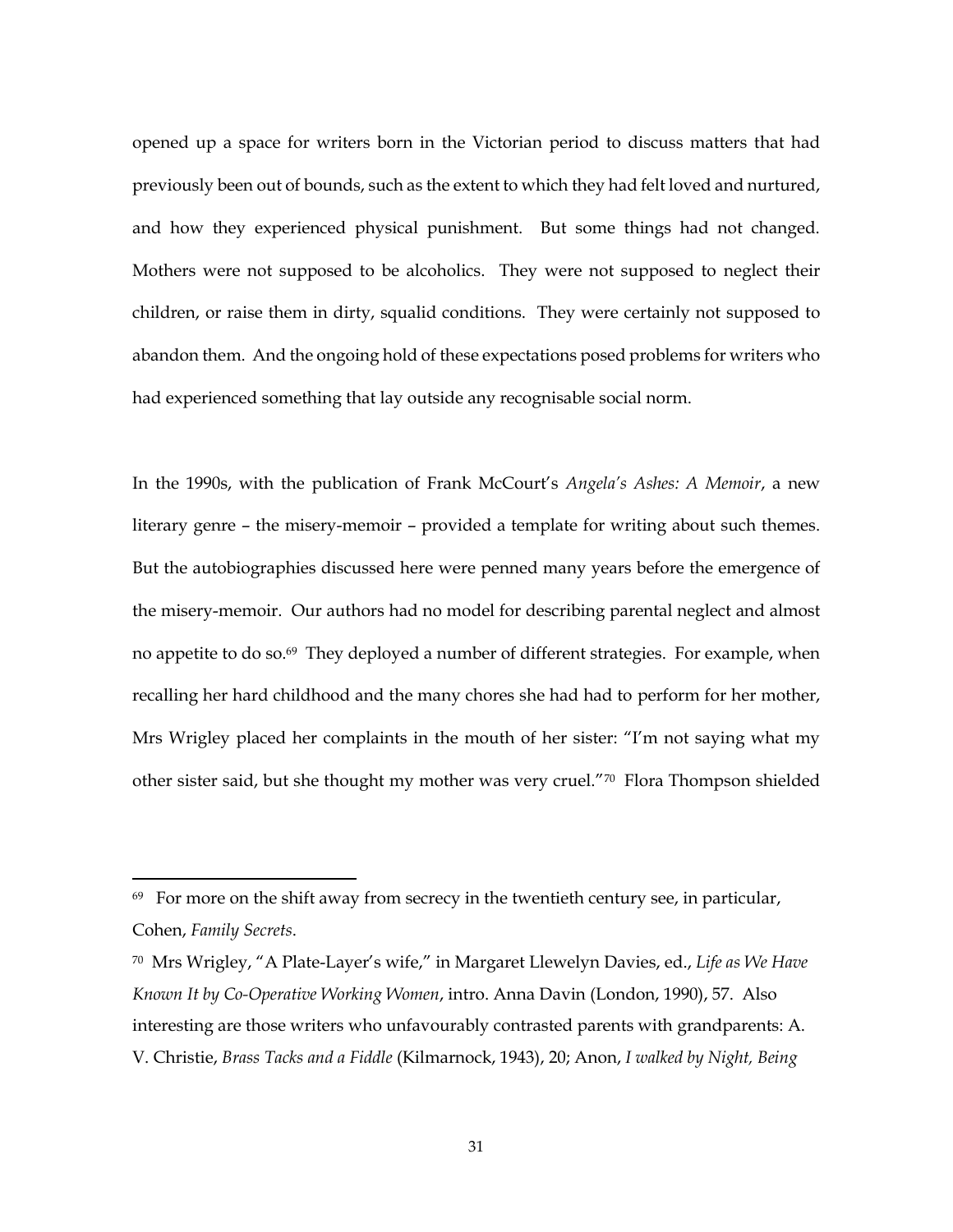her drunken father by writing her autobiographical memoirs in the third person and with names of individuals and places changed – though even with this precaution she left out the more unsavoury aspects of his behaviour. <sup>71</sup> Kathleen Hilton-Foord turned to poetry. The prose version of her autobiography provided a simple narrative account of her childhood with her grandmother; the verse version revealed the emotional pain caused by her exclusion from the home her parents shared with her four brothers – the heavy 'feeling of rejection' that she carried round for years after. <sup>72</sup> Others opted simply to omit any discussion of their early years at all. Frank Bullen wrote four volumes of autobiographical reminiscences, but it was only in the fourth that he referred to his early home life and the absence of his mother, and even then did so in the most coded of terms.73 Earlier versions of his lengthy life story had begun when he was aged nine.

*the Life and History of the King of the Norfolk Poachers*. *Written by Himself*, ed. Lilias Rider Haggard. (London, 1935).

<sup>71</sup> Flora Thompson, *Lark Rise to Candleford*, with an introduction by H. J. Massingham (Oxford, 1939; repr. London, 1973); Idem., *Heatherley, Her lost sequel to 'Lark Rise to Candleford'*, ed. Anne Mallinson (Headley Down, Hampshire, 1998), p.83; See also Barbara English, 'Lark Rise and Juniper Hill: a Victorian Community in Literature and in History' *Victorian Studies*, 29, 1985, pp. 7-34.

<sup>72</sup> Burnett Archive of Working-Class Autobiography, Brunel University: Kathleen Hilton-Foord, "The Survivor: the memoirs of a little Dover girl", 2:398, 1-3; and "Grannie's Girl", 2:398, no pag.

<sup>73</sup> Frank Bullen, *Recollections: The Reminiscences of the Busy Life of One Who has Played the varied parts of Sailor, Author & Lecturer* (London, 1915), 29.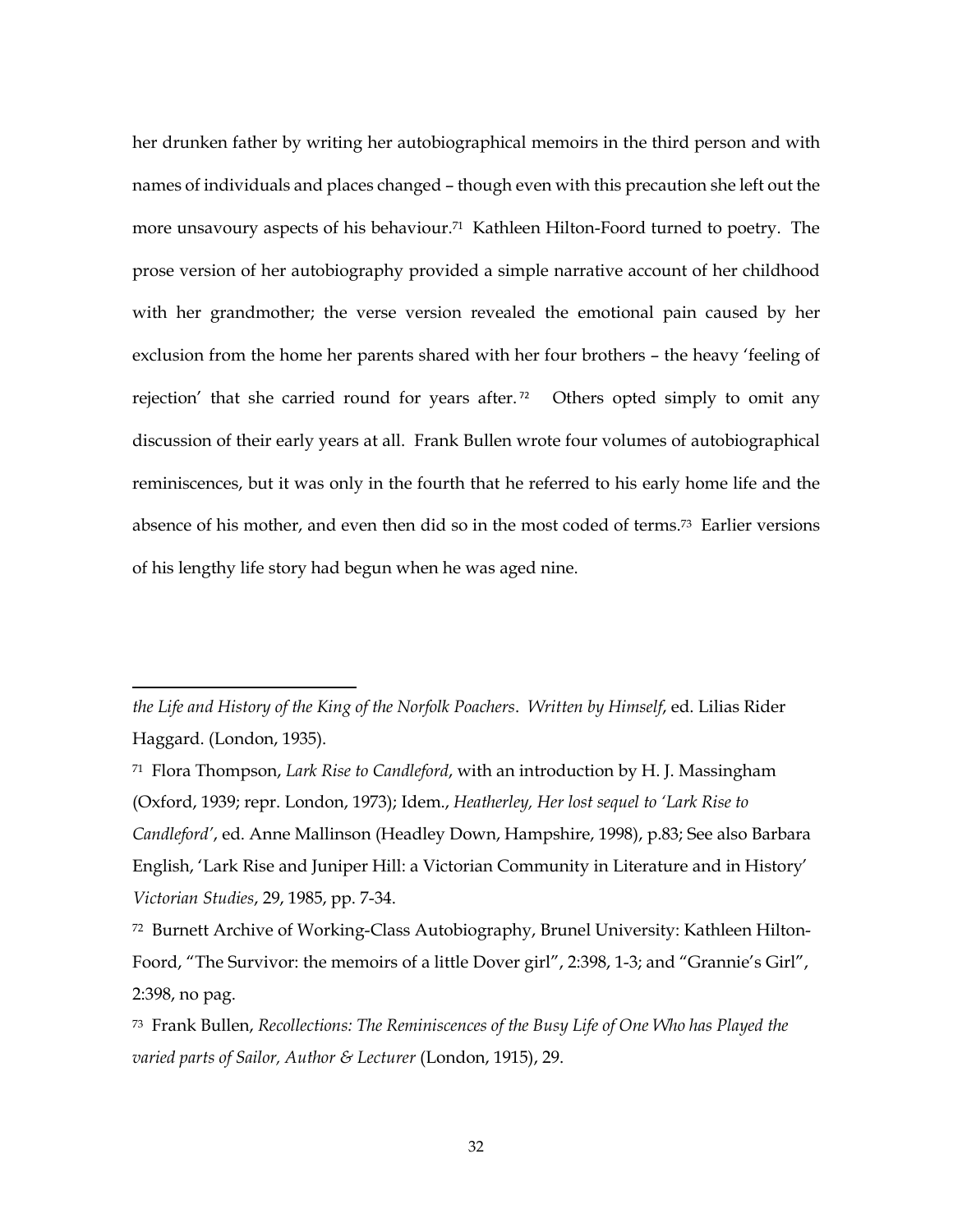In reality, of course, most authors could not tell their life story without at least some reference to their childhood, and the failure of basic care or the absence of a mother was so obvious and so serious that it was generally impossible to avoid some details slipping out. Yet the memory of such things could be unpleasant and difficult. Herbert Harris wrote about his separation from his mother and subsequent incarceration in an orphanage some seventy years after it had happened, yet confessed that "even now I have pangs of anguish and depression when I give thought to the story".74 He, like many others, wanted to brush over negative experiences and offered no more than the sketchiest outline of this part of his life. <sup>75</sup> As a result, new reading strategies are required to make sense of life-stories that were incomplete, muddled or incoherent.

Consider, for instance, Les Moss's verdict of his mother. She was, he declared, "a good mother," she "couldn't have been a better mother." Indeed, he had "two good parents, there's no shadow of a doubt about that." But gnawing away at this account of "good" parents are some contradictory facts he also disclosed. There was his father: an alcoholic whose drinking reduced the family to poverty. And his mother - "very strong willed ... [and] a jawpot. She couldn't seem to be enjoying herself unless she was jawing at something." All this had had serious implications for his childhood self. His mother's

<sup>74</sup> Burnett Archive of Working-Class Autobiography, Brunel University: H.J. Harris,

<sup>&</sup>quot;Autobiographical letters, 1978-1984", 2:363, letter dated 4th May 1978

<sup>75</sup> Indeed, his account is so elliptical that I am unable to establish exactly what *had* caused the break up his family when he was three years old. See ibid., letter dated 3rd May 1978, pp.2-3.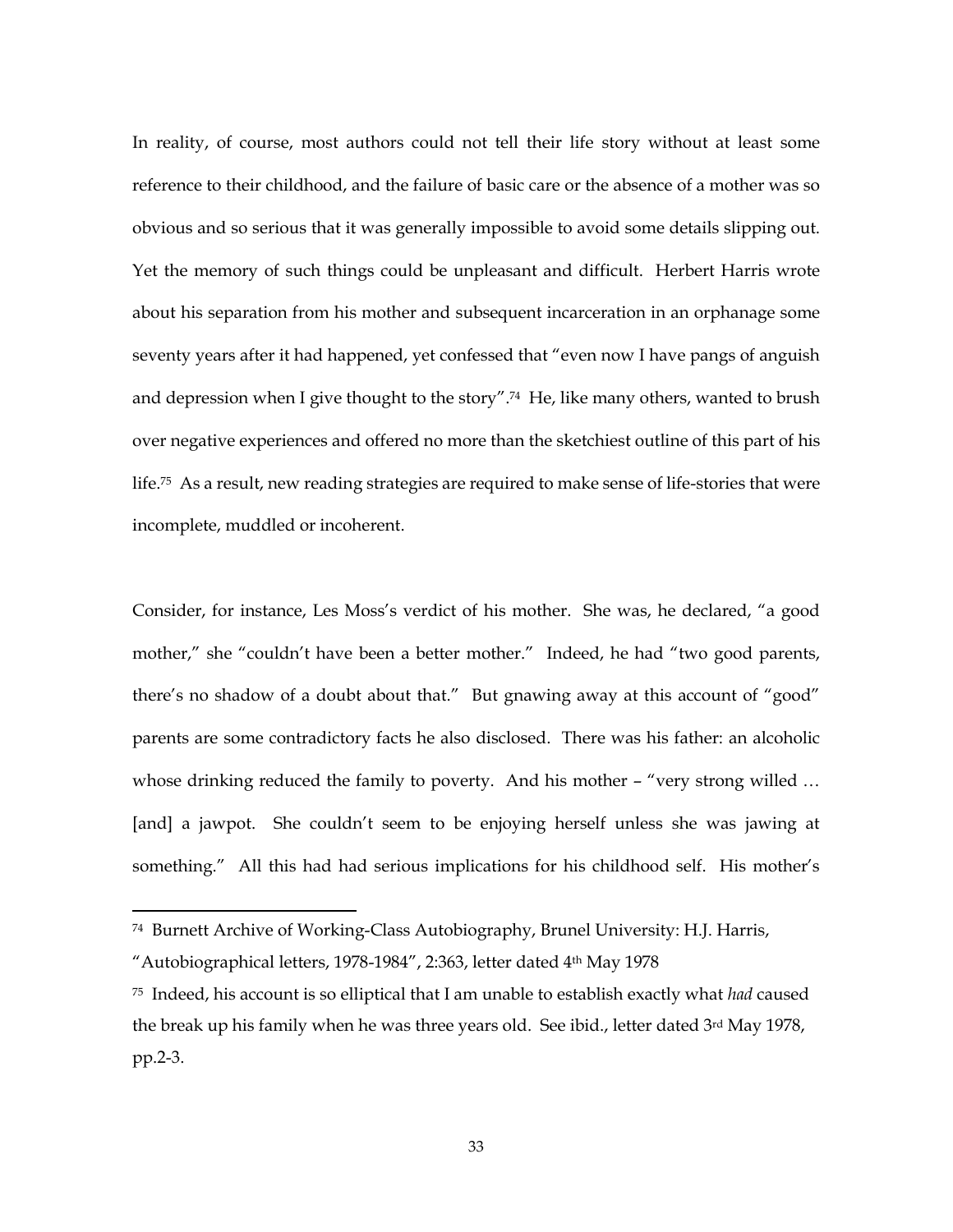"weakness," he concluded, had "spoilt everything in the family." When his parents began fighting late at night he was "frightened to death … and used to dread what was going to happen".<sup>76</sup> Moss's autobiography provides his reader with two very different versions of his childhood: a home with two good parents doing their best; and a home destroyed by heavy drinking and domestic conflict. And this captures a recurring difficulty of using autobiographies to try and recover the reality of working-class life. Historians are dependent upon the words of individuals who were deeply, sometimes tragically, bound up in events with serious personal consequences.

This tendency of writers to provide ambiguous accounts emerges particularly clearly in cases of neglect and abandonment. Many simply did not want to analyse a childhood that had contained a prolonged period of neglect or separation. Rebecca Jarrett, for example, insisted that her mother was a "good mother." Yet her own narrative contained evidence that fatally undermined that assessment – it explained that her mother was an alcoholic and a prostitute who had started selling Rebecca for sex at the age of twelve.<sup>77</sup> Mrs Layton's mother took to drinking gin when her children were small, leading to years of poor health and an early death. But like Rebecca Jarrett, the adult Mrs Layton refused to countenance that the alcoholism may have ultimately diminished the quality of the care she had provided:

<sup>76</sup> Les Moss, *Live and Learn: A Life and Struggle for Progress* (Brighton, 1979), 6-7.

<sup>77</sup> The Salvation Army International Heritage Centre, William Booth College: Rebecca Jarrett, "Rebecca Jarrett: written by her own self," RJ/2/2, p.3.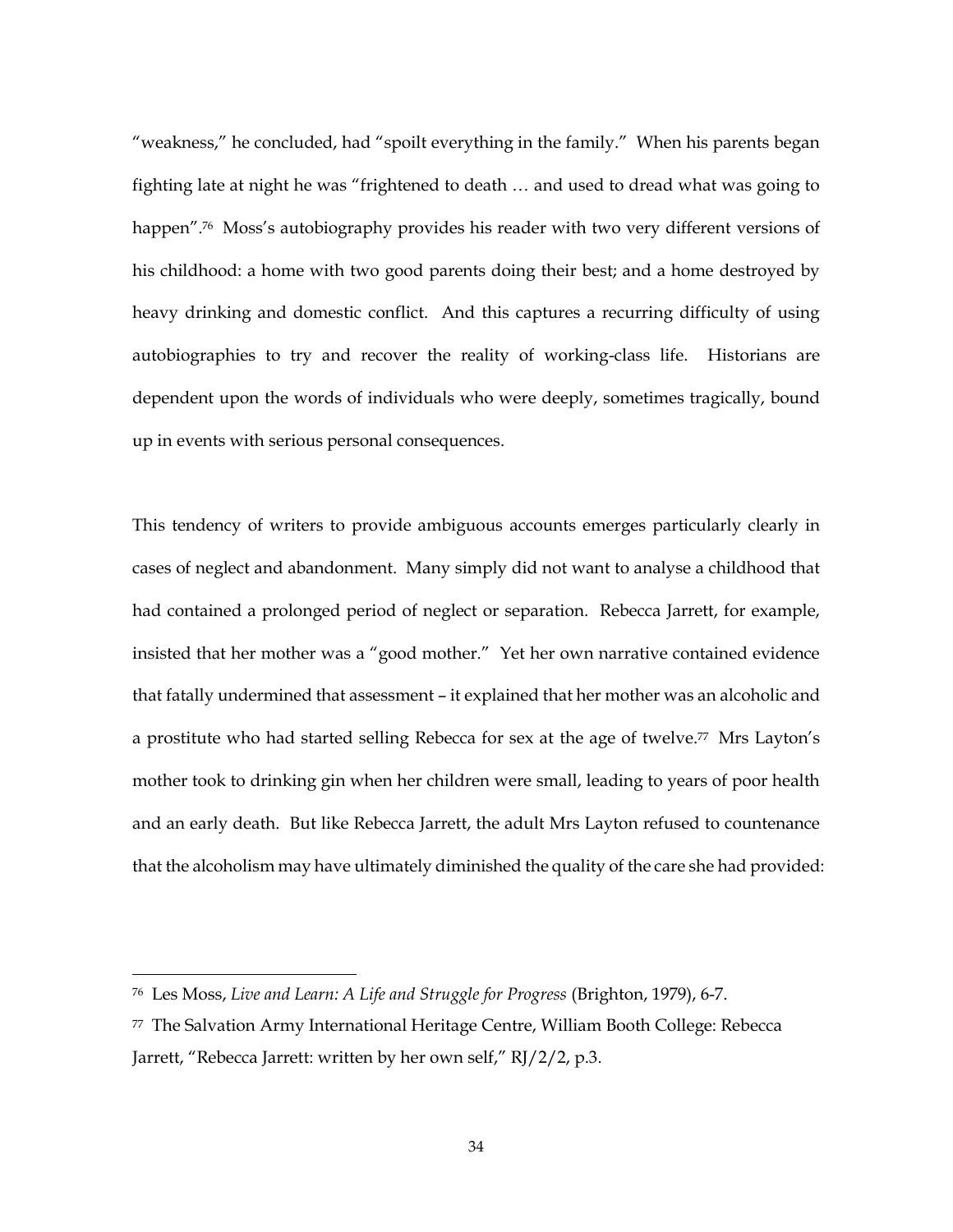she was "a good kind mother … she could not have done much better for her children than she did."<sup>78</sup>

A similar tension is evident in those who were abandoned by their mothers. James Hawke, for example, spoke in warm tones about the mother who had left him. He concluded that she "must have had great courage," adding that he had "always felt kindly towards my mother," and expressing regret that he had not been able to find her as an adult. But the truth was that James' mother had left him at such a young age that he could not really remember "anything personal" about her. And those things that he could remember do not make easy reading. Before abandoning James, his mother "did not show much affection for [me]". His few recollections of their years together included an "unmerciful hiding," and a "sound beating with the buckle-end of a belt" that he received from her hands.79 The only other things he could remember were the ache in his heart when he realised his mother preferred his sister to him, and the actual moment of her departure.<sup>80</sup> Betty May interpreted

<sup>78</sup> Layton, "Memories of seventy years," 8. For alcoholic mothers, see also Catherine Cookson, *Our Kate: An Autobiographical Memoir* (London, 1969); [Arthur Harding], *East End Underworld. Chapters in the life of Arthur Harding*, ed. Raphael Samuel (London, 1981); Burnett Archive of Working-Class Autobiography, Brunel University: Kay Garrett, Untitled, p.1, 2:305 and Annie Lord, 'My Life' 2:486; Pat O'Mara, *Liverpool Slummy* (London, 1934; Liverpool, 2009); Sam Shaw, *Guttersnipe*, with a foreword by Bertrand Watson (London, [1946]); Jane Walsh, *Not Like This* (London, 1953). The idea of the "good mother" is also problematized in Steedman, *Landscape*, 1, 16-7 <sup>79</sup> James (Major) Hawke, *From Private to Major* (London, 1938), 13-14. 80 Ibid., 14.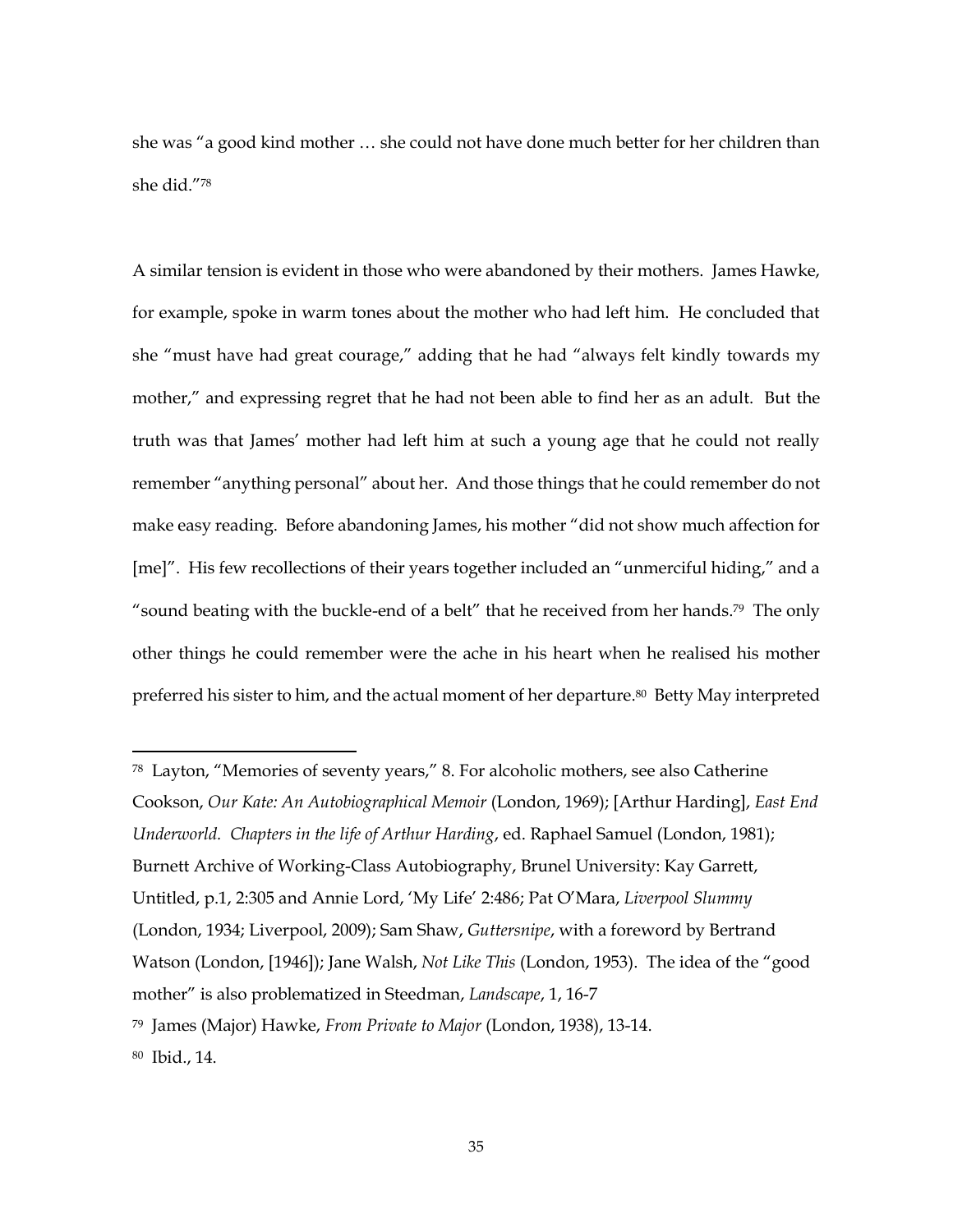her abandonment in a similar way. After a furious row between Betty and her brother, their mother unceremoniously dumped the pair of them with their father – an alcoholic running a brothel – from whom she had separated many years previously.81 Yet Betty May did not condemn her mother for sending her to live with her drunken father, in fact she took much of the blame for the calamity upon herself. After all (she reasoned) she and her siblings had "needed a great deal of looking after" and was it not her own misbehaviour – she had thrown her brother's boots into the canal – that had precipitated the separation?82 Henry Price's mother had twice abandoned her son, first as an infant and a second time after a brief reunion when Henry was seven. He could recollect only the second rejection and he placed the blame for it squarely on his step-father. His mother, he claimed had not wanted the separation – for her the parting "was a bitter one."<sup>83</sup>

Repeatedly writers made brave attempts to reframe the circumstances of their abandonment, so that although this vital detail is shared with the reader, no complaint is made of the mother for her role in it. Thomas Luby, in attempting to explain how he had ended up

<sup>81</sup> Betty May, *Tiger-Woman: My Story* (London, 1929), 19.

<sup>82</sup> Ibid., 14, 17-18.

<sup>83</sup> Islington Local History Centre, Finsbury Library, London: Henry Edward Price, "My diary," 5, 1032 S/HEP. In fact, by the time that the illegitimate Henry returned to his mother at the age of seven she had married and given birth to another son, who she had also named Henry. Her naming choice suggests she had not anticipated taking her firstborn Henry back into her home. See Price, "Diary," 5. See also Hilton-Foord, "The Survivor", 1, 5; and "Grannie's Girl" no pag.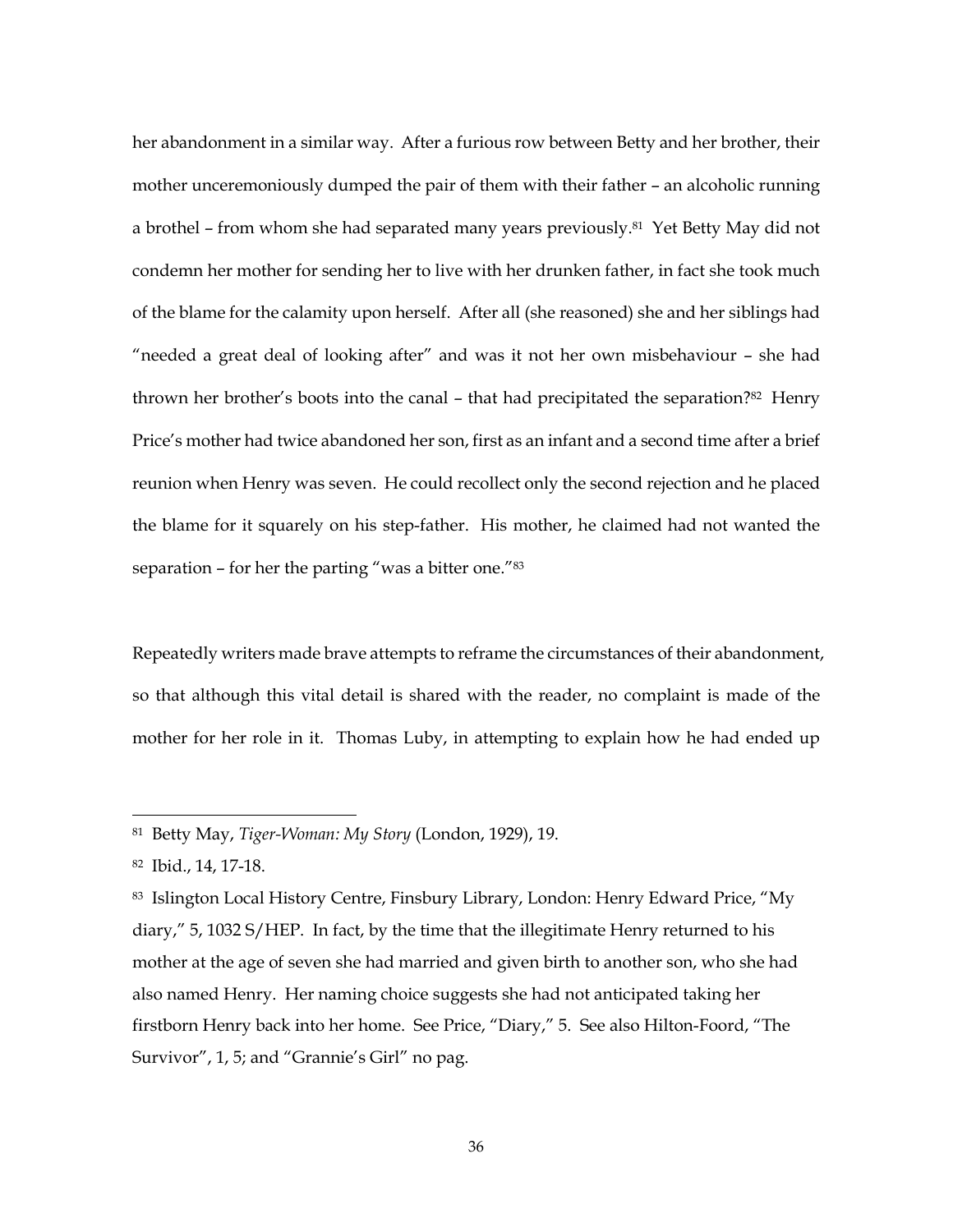homeless and living with a drunkard when just nine years old, needed to describe the homelife he had previously shared with his mother: she had not been feeding him, he was treated "much like a dog or any animal."<sup>84</sup> Yet he never articulated any criticism of his mother for his childhood of homelessness and neglect. Others provided narrative accounts of their mother's departure without making any attempt to explore its meaning or significance. Jim Uglow, for instance, recalled how his father had returned from a two-year trip at sea to find "a three months old baby in a pram, a pile of debts and three very neglected children." After a few ugly scenes, his mother left with the new baby and its father. She "just disappeared from our lives." By the same token, she just disappeared from Jim's narrative.<sup>85</sup> Alongside these writers unwilling to explore the significance of their abandonment were others who had been left at such an early age, they really knew nothing of their birth family.<sup>86</sup> They were unable to provide any kind of account of their mothers at all.

The ways in which writers addressed difficult childhood experiences has served to obscure the historical record. If there was one thing that autobiographers liked to write about, it was their hardworking mothers; and the prevalence of these mother-figures in the

 $\overline{a}$ 

<sup>86</sup> See, for instance, Francis Anthony, *A Man's a Man* (London, 1932); John Gray, *Gin and Bitters*, with an introduction by Ethel Mannin (London, [1938]); Sir Henry Morton Stanley, *The Autobiography of Sir Henry Morton Stanley*, ed with a preface by Dorothy Stanley (Boston & New York, 1909); Burnett Archive of Working-Class Autobiography, Brunel University: Edward Balne, "Autobiography of an ex-Workhouse and Poor Law School boy," 1:37; Edward Brown, Untitled, 1:93.

<sup>84</sup> William Luby, "William Luby, sweet-boiler," in John Burnett, ed., *Useful Toil*, 89-90, 96. <sup>85</sup> Jim Uglow, *Sailorman: A Barge-master's Story* (London, 1975), p.16.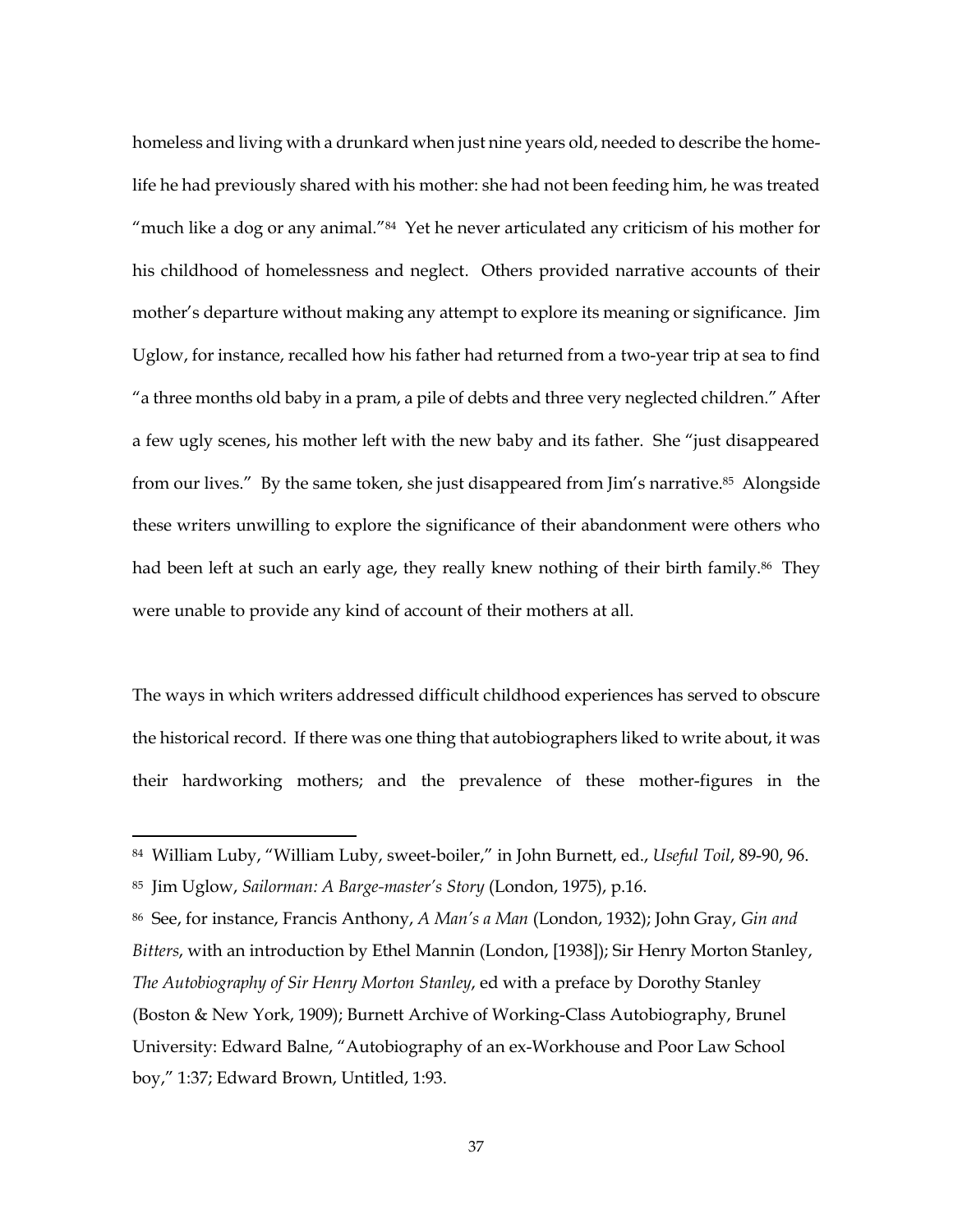autobiographical narrative has encouraged historians to emphasise the importance of domestic work, and even to interpret this as an alternative expression of love. But we should not confuse the dominance of a particular motif in written documents with the dominance of those traits in historical reality. As we have seen, the autobiographers include individuals with a very different story to tell; individuals whose mothers had suffered from addiction or who had neglected or abandoned their children for other, sometimes unexplained, reasons. And although writers were sometimes able to discuss parents who had failed to live up to part of the twentieth century's new ideals concerning affection and discipline, they were far less willing to expose and dwell upon these more fundamental failings of care. Instead, their stories were told in hesitant, unconfident, non-critical, and sometimes confusing ways. But we do not need to accept our writers' blithe assurances that maternal addiction or abandonment had not disrupted their childhood, that despite it all they had had a "good mother." These difficult stories may not resonate clearly through the autobiographical literature in the way of the hard-working, industrious housewife, but we nonetheless need to find a place for them in our understanding.

In order to do this it is helpful to try to evaluate how widespread they really were. Reading across the autobiographies has illustrated that family life consisted in a material and an emotional element and that these two elements could combine in many different ways. There were mothers who provided a safe, clean home for their children rich in love and affection, but also mothers who performed the same household tasks without meeting their children's emotional needs. More occasionally mothers failed to provide either material or emotional care. So how do the various kinds of experiences described in the 411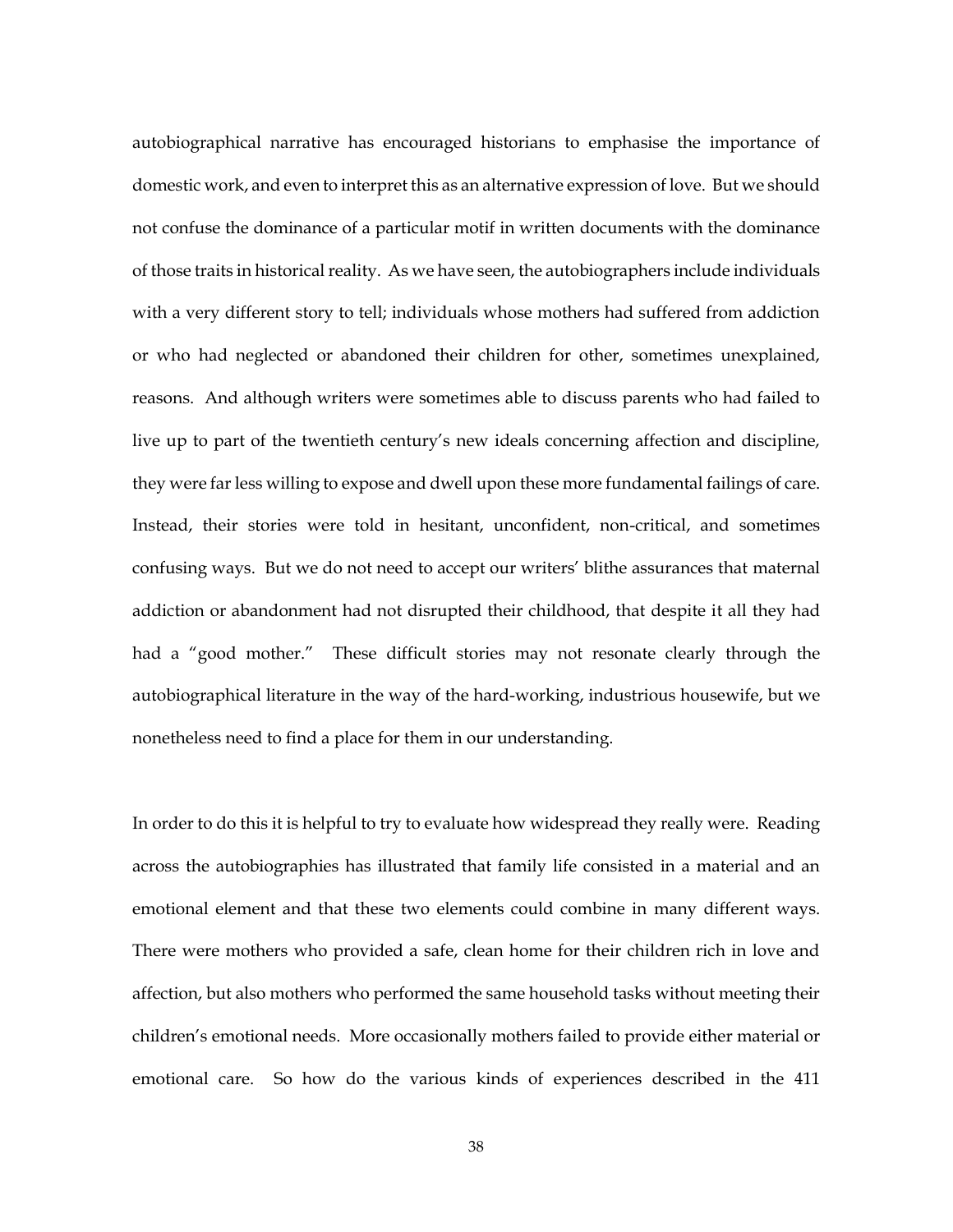autobiographies looked at here stack up? Was emotional and material neglect a marginal experience of the underprivileged few, and therefore something that we historians can also put to the edge of our accounts? Or was it a more common experience for the working-class child?

Let us start with those writers who described happy homes, loving mothers and contended childhoods. Around 40 percent of all the autobiographers fit into this category – 35 percent of men and 40 percent of women. In most of these cases, the mother performed her housework efficiently, but it was not this alone which caused their children to feel contented. In all of these cases, the writer drew attention to some additional maternal qualities – love, affection, kindness, patience, good humour – that had underpinned their wellbeing. At nearly half of the autobiographical writers, this provides some support for the standard view that family love was able to thrive despite the very different socio-economic context of Victorian Britain. Yet with more than half of all writers failing to describe their family life in these terms, this account is also far from complete.

A further third of writers produced neutral accounts that are not open to further interpretation. There is a large gender difference in writing styles here: 45 percent of male writers, as against 28 percent of female writers, displayed this reticence. About half made some reference to their mother's domestic skills – her cooking, cleaning, provisioning; but did not say anything about the emotional texture of their childhood. The other half wrote nothing about their mothers at all, not even indicating how she fared as a housekeeper. The tendency has been to assume that as these writers did not indicate otherwise, they were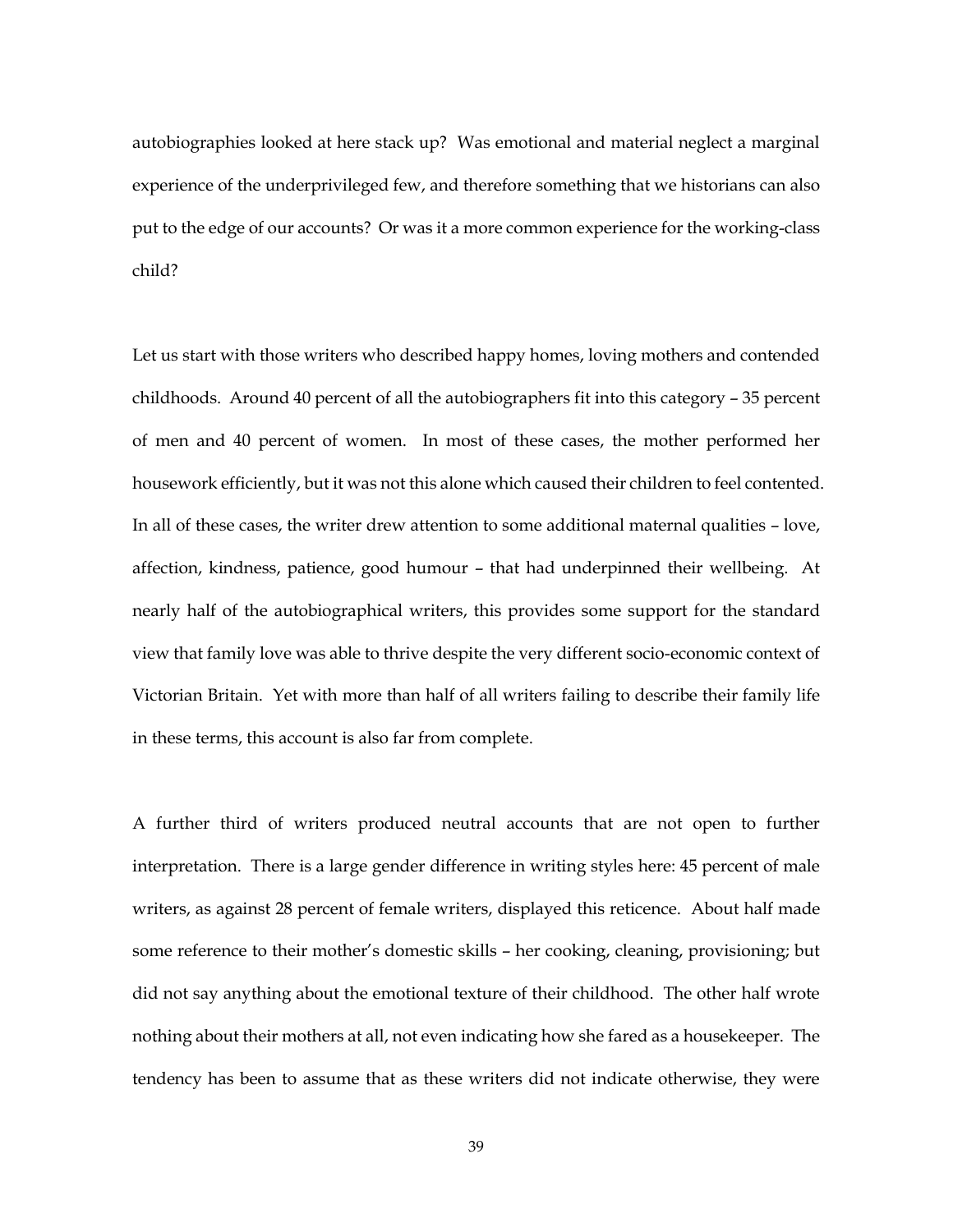presumably raised in loving homes, but we must resist this temptation. By the twentiethcentury, working-class writers had the tools to describe an emotionally content childhood – as we have just seen, some forty percent of all writers did so. But this thirty percent did not. Silence in the autobiographies is complex, and it should certainly not be readily equated with comforting notions of familial love and well-being.

This leaves a final group who provided a far more disturbing account of neglect, addiction, excessive violence, abandonment, or simple indifference from their mothers. This group is not negligible. Just over 20 percent fell into this category; 18 percent of men and 25 percent of women. The gender difference may be owing to the fact that female writers tended to be more critical of their mothers and more indulgent towards their fathers (whilst for men the reverse was true) or it may stem from that large group of men (45 percent) who wrote nothing about their families: perhaps men were more likely to use silence to conceal negative experiences. Either way, amongst both sexes, just under ten percent reported serious neglect, addiction or abandonment. The remainder (8 percent of men and 15 per cent of women) wrote about mothers who were emotionally distant or physically aggressive, but who nevertheless played their expected part in providing food, clothes and lodging. At somewhere between one in five and one in four writers, this was a fairly sizeable subset of working-class children experiencing a range of problems ranging from emotional detachment to severe neglect.

Of course, how far the life stories narrated in the autobiographies map on to lived experience is more difficult to assess. In the final analysis, it is not possible to step from the few to the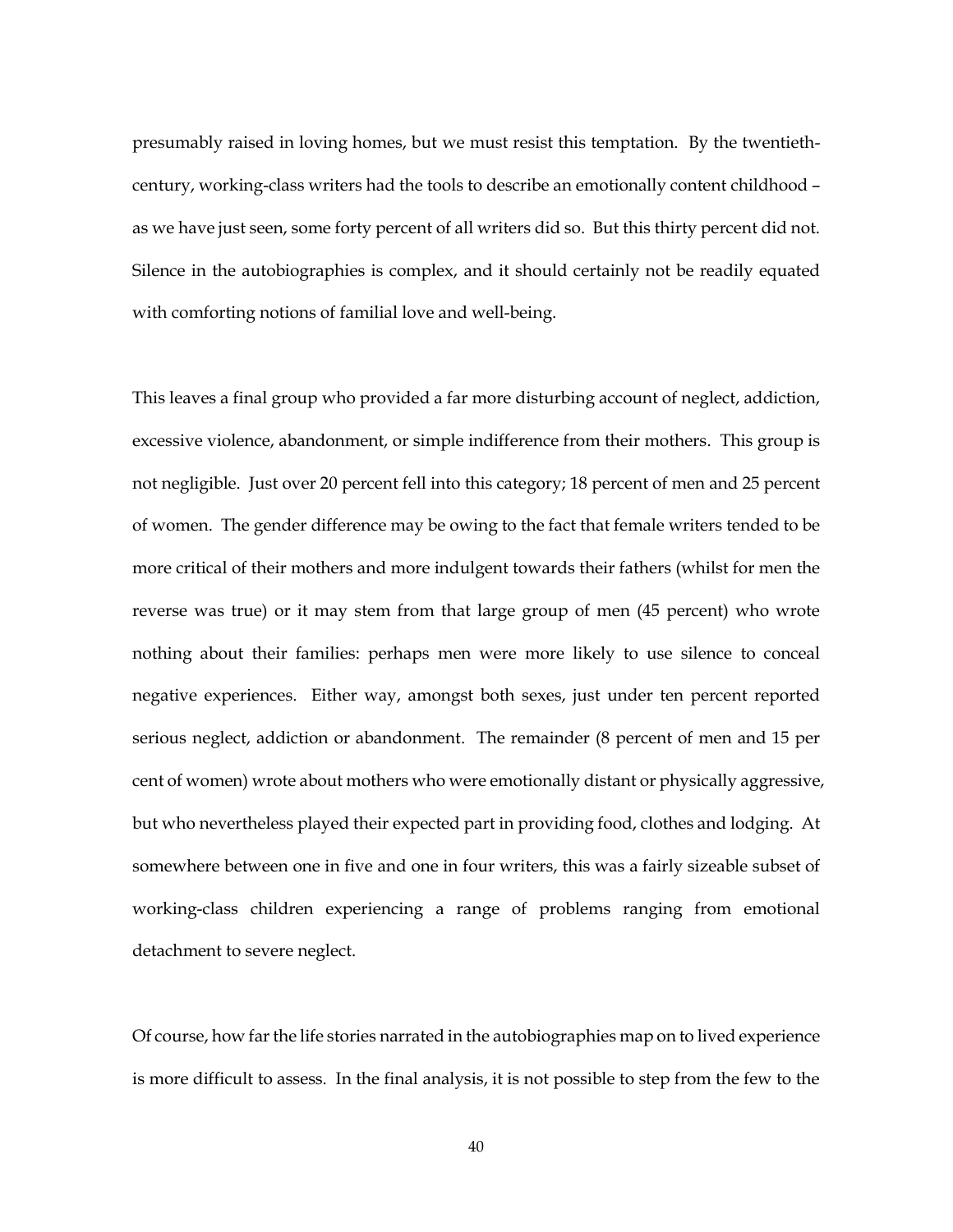many, nor to know what lay behind the silence of the third of writers who did not discuss family matters. There will always be questions about who wrote an autobiography and why. Nonetheless, there is surely enough evidence to suggest that these writers reliably draw attention to a significant and neglected feature of life in the working-class family in Victorian England. If the stories reported here are anywhere close to lived experience, large numbers of working-class children were at risk of emotional or material neglect. Somewhere between a fifth and a quarter of all children in our sources reported receiving insufficient care from their mothers to ensure their wellbeing. There are no grounds for believing that the experiences described in the autobiographies were any more bleak than that of the population at large, and good reason to suspect that at least some of the writers who did not divulge any personal family detail may have been concealing negative experiences. Clearly we are dealing with a very substantial minority, sufficient to force a reassessment of comforting notions about the stability of family love through the ages.

3.

This article has sought to bring ideas and insights emerging from the study of the emotions to the history of working-class families. In conclusion, it is time to travel back from the specificity of Victorian Britain to the general terrain of emotions history. To ask: how do the central tenets of emotions history stand up when we take men from the centre of our studies and put women in their place? And does it matter if those women lacked power, were sometimes illiterate, and always poor?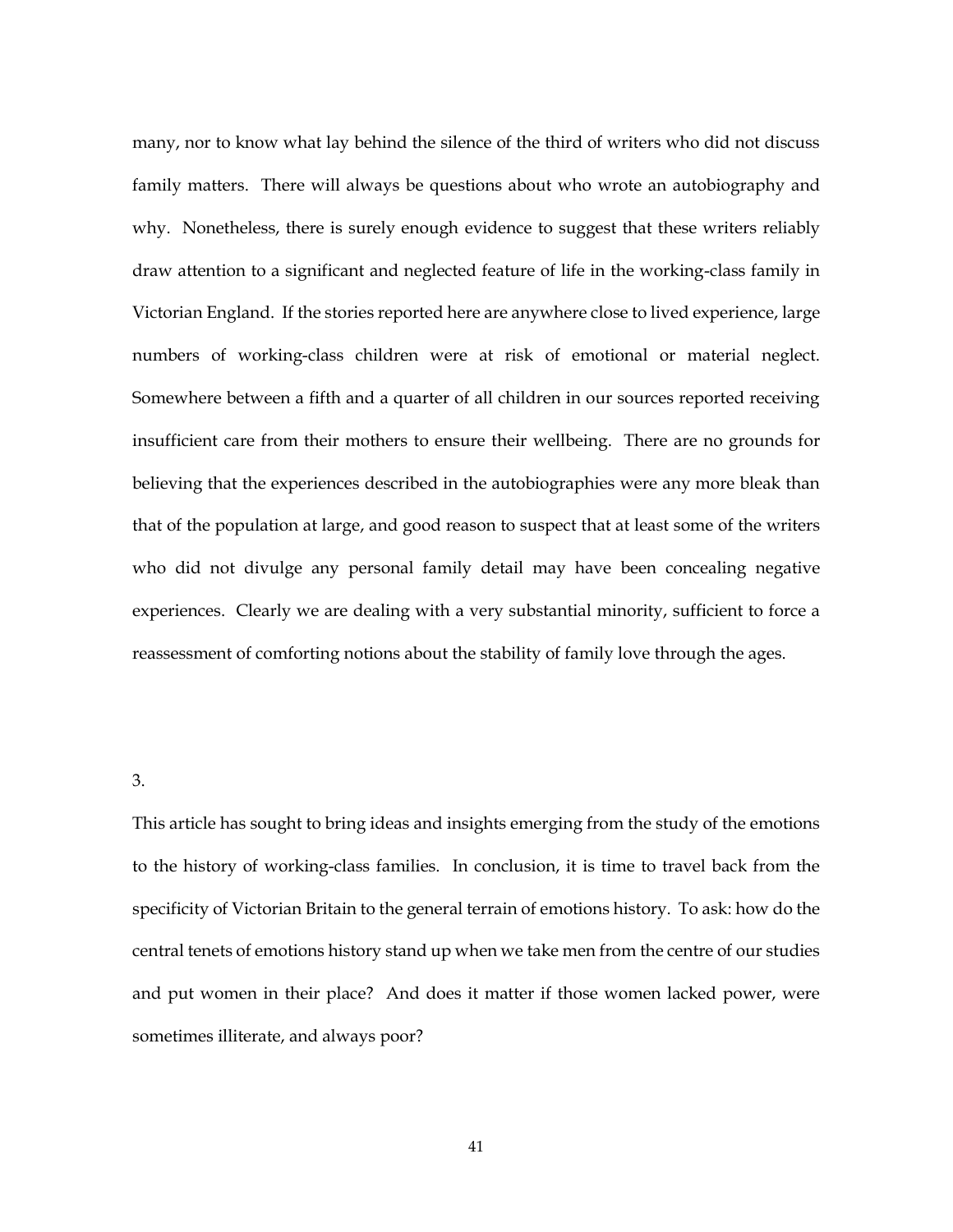It must be clear that the conceptual framework provided by the history of emotions has allowed us to move away from a concept of maternal love as universal and unchanging, and acknowledge the true range and complexity of familial experiences. Furthermore, exploring the space between cultural prescription and emotional reality has greatly enhanced our understanding. Reddy argued that emotional life does not sit apart from prevailing cultural values, or "emotional regimes," but is shaped by them, and so indeed it seems from the evidence considered here. These sources indicate that working-class culture placed greater store on the provision of material care than emotional care. The absence of sustained emphasis on love and affection did not mean that love and affection *never* existed between mother and child, but it did permit a range of legitimate parenting styles in which these emotions were expressed only ineffectually. Equally, cultural norms allowing parents an unfettered right to strike their children had direct emotional implications. As one autobiographer wrote of his father whose discipline had been "rigid" and "inhumane": "I rarely recall feeling for him the faintest glow of affection – remembrances of stern discipline were always too near for that."<sup>87</sup> The cultural norms for raising children in Victorian Britain were austere. We should not attempt to gloss this by redefining the performance of arduous household labour as an alternative expression of love. Instead, we should accept the central insight of recent research into the emotions: emotions are changeable and shaped by the cultural norms in which they are situated. Victorian Britain produced historically contingent cultural configurations for family life, and these in turn contributed to unique patterns of emotional experience.

<sup>87</sup> Michael Home, *Autumn Fields* (London, 1946).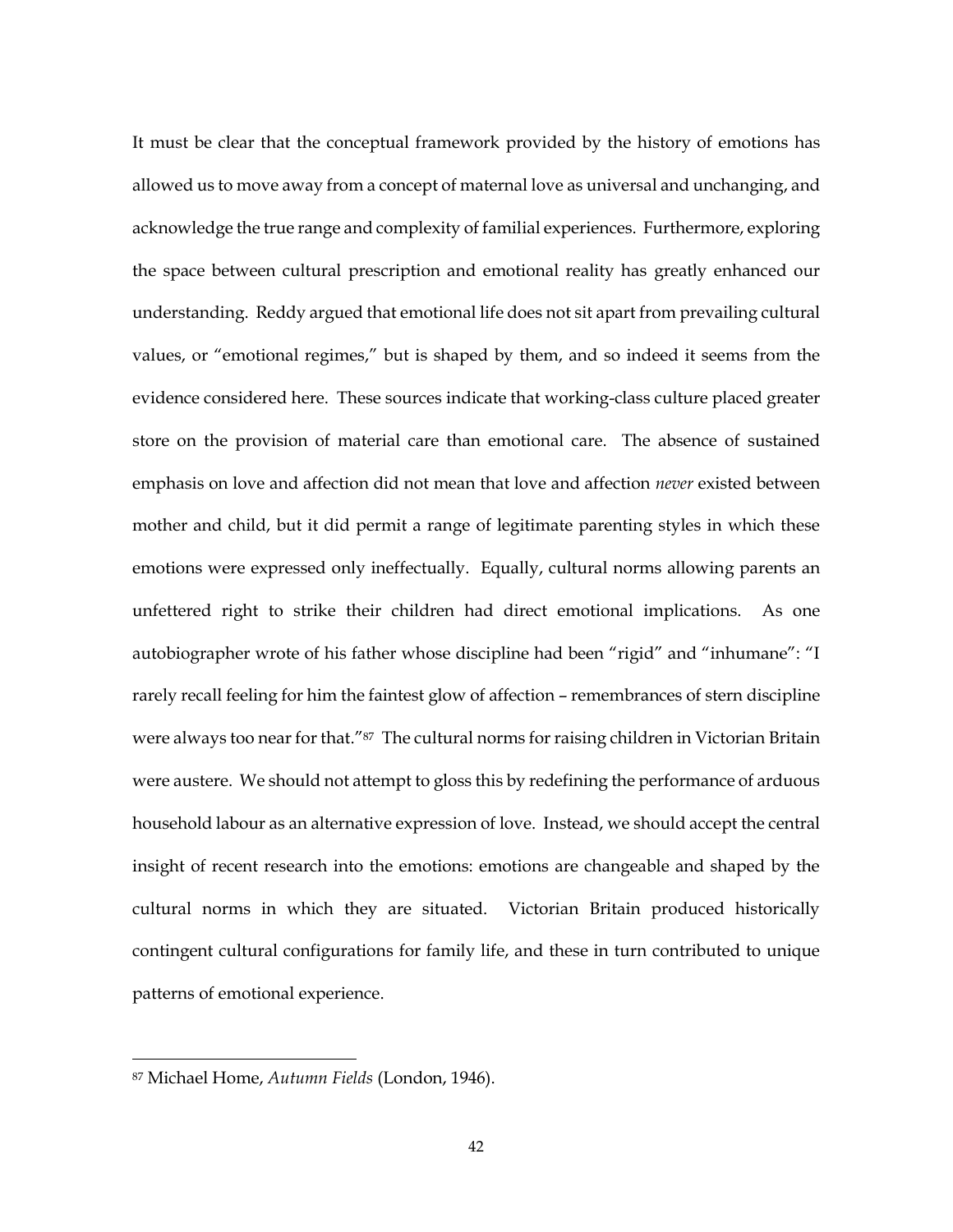Yet for all that emotions history can help us to penetrate some aspects of working-class family life, there are others that it fails to elucidate. We have seen that a space existed between cultural precept and social practice that could be filled in different ways by different mothers; but we have also encountered a stubborn core of mothers whose choices sat outside all expected bounds. How do we understand mothers who simply failed to conform to Victorian expectations? Cultural configurations were never monolithic, but some certainly had a very wide purchase. There was little dissent from the belief that mothers should provide the unpaid labour required to feed and clothe their children. I have found no configurations anywhere that permitted mothers to spend the housekeeping money on drink, or to neglect or abandon their children. Yet in a significant minority of families, these unscripted behaviours occurred. Some mothers and their children were living out their family relationships in ways that were almost wholly untouched by the prevailing values. So what were the determining influences in families such as these? If culture was not effective in ensuring these children's core physical needs were met, what other forces were at work?

We must also question the existing literature's preoccupation with the interplay between emotions and power. The most innovative work in emotions history has sought not only to explore the relationships between culture and emotions; it has also endeavoured to situate these processes within a wider political framework. As Ute Frevert has observed, feelings were "very important to social and political order. They could generate and stabilize such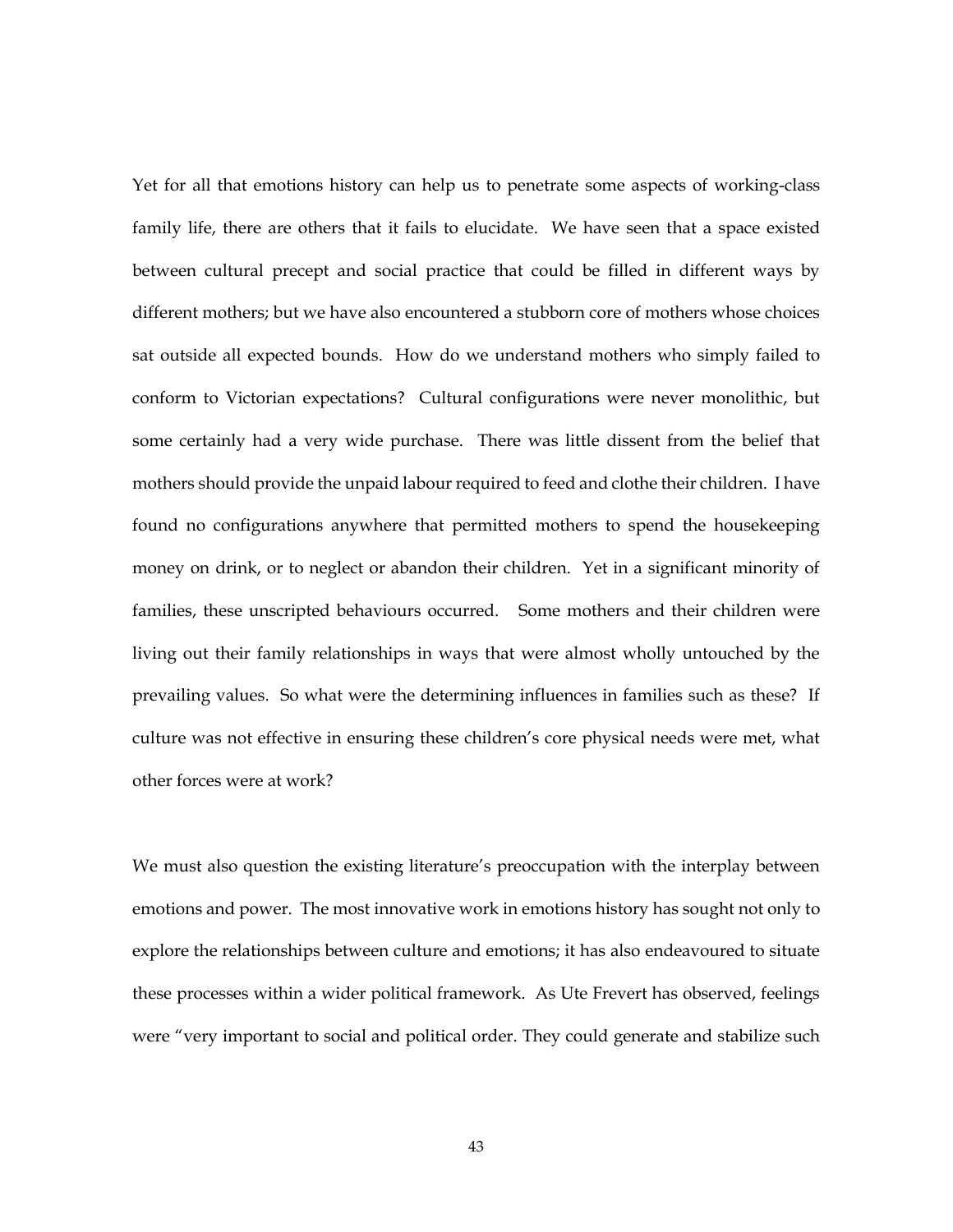order, but they could also do the opposite."88 Or as Reddy has recently restated, "Emotional experience ... is always of great political significance."<sup>89</sup> Indeed, it has arguably been this concerted effort of emotion historians to connect cultural, literary, emotional and political worlds that has given emotions history its keen analytical edge.

But these connections have been overwhelmingly drawn from analysing the emotional history of social elites, and of men more often than women.<sup>90</sup> When elite adult males are decentred from our analyses, this project to decode the politics of emotion looks far less compelling. This is not to deny that there is a political aspect to motherhood. Of course, states do sometimes take an interest in the practices of working-class mothers (one thinks, for example, of the pro-natalist polices of the twentieth century), $91$  and the family is certainly the site of small-scale power relations between men and women. Yet these general observations do not take us far in understanding why the Victorian working classes

<sup>88</sup> Frevert et al., *Emotional Lexicons*, p.271.

<sup>89</sup> William M. Reddy, "Emotional Turn? Feelings in Russian History and Culture: Comment", *Slavic Review*, Vol. 68, No. 2 (2009), pp. 329-334, p.330.

<sup>90</sup> In addition to ibid. see S. D. White, 'The Politics of Anger', in Rosenwein (ed.), *Anger's Past*; Eustace, *1812: War and the Passions*; Barbara Rosenwein, "Thinking Historically about Medieval Emotions", *History Compass*, 8/8 (2010): 828–42; Margrit Pernau, Helge Jordheim, et al, *Civilizing Emotions: Concepts in Nineteenth Century Asia and Europe* (Oxford, 2015); Ute Frevert et al., *Emotional Lexicons*.

<sup>91</sup> See S Michel and S. Koven, "Womanly duties: Maternalist politics and the origins of welfare states in France, Germany, Great Britain and the United States, 1880–1920@, *American Historical Review*, 95 (1990), 1076−1108.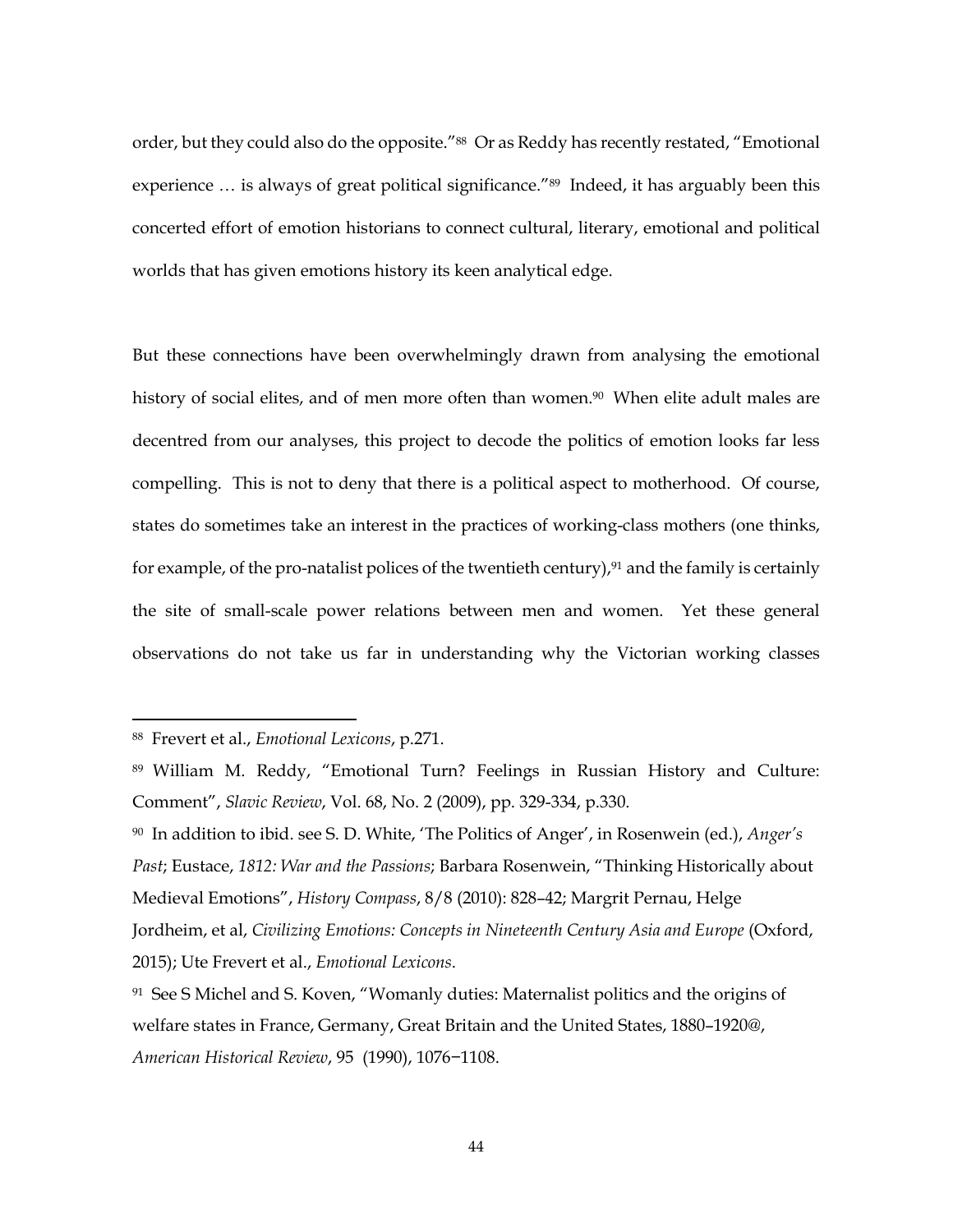privileged the physical labour of motherhood over the emotional, or why mothers forged their parenting practice out of the cultural material they had to hand in the precise ways they did. To give just one example: when an exhausted George Acorn fell down a flight of steps whilst carrying up the family's water, his mother did not soothe her son's bruised body, or offer him "sympathy", or enquire "whether [he] was hurt." She gave him a thump and berated him for breaking the family's water bottle.<sup>92</sup> We can agree that that there is a political context for mothering, yet this does little to help us understand why Mrs Acorn's mothering strategy involved thumps rather than the other more recognisable elements aspects of maternal love.

We can only proceed by recognising that there was a very large difference between the largely male social elites who lie at the heart of most emotions research and the women, poor and often illiterate, who have been studied here. Elite adult males are firmly embedded within their society's formal networks of power. Even when this is not manifested in formal political office-holding, male elites nonetheless enjoy favoured access to resources and power. These conditions do not hold for poor women, but a very different context does come into view: poverty. The historical actors we have looked at here were not middle-class groups grasping out for a firmer grip on power, but lower-class groups scraping along a very course material edge. Power was firmly out of reach; poverty and hunger were terrifyingly close. And there was something about this economic precariousness that seeped into the core of these families.

<sup>92</sup> Acorn, *One of the Multitude*, pp.40-42.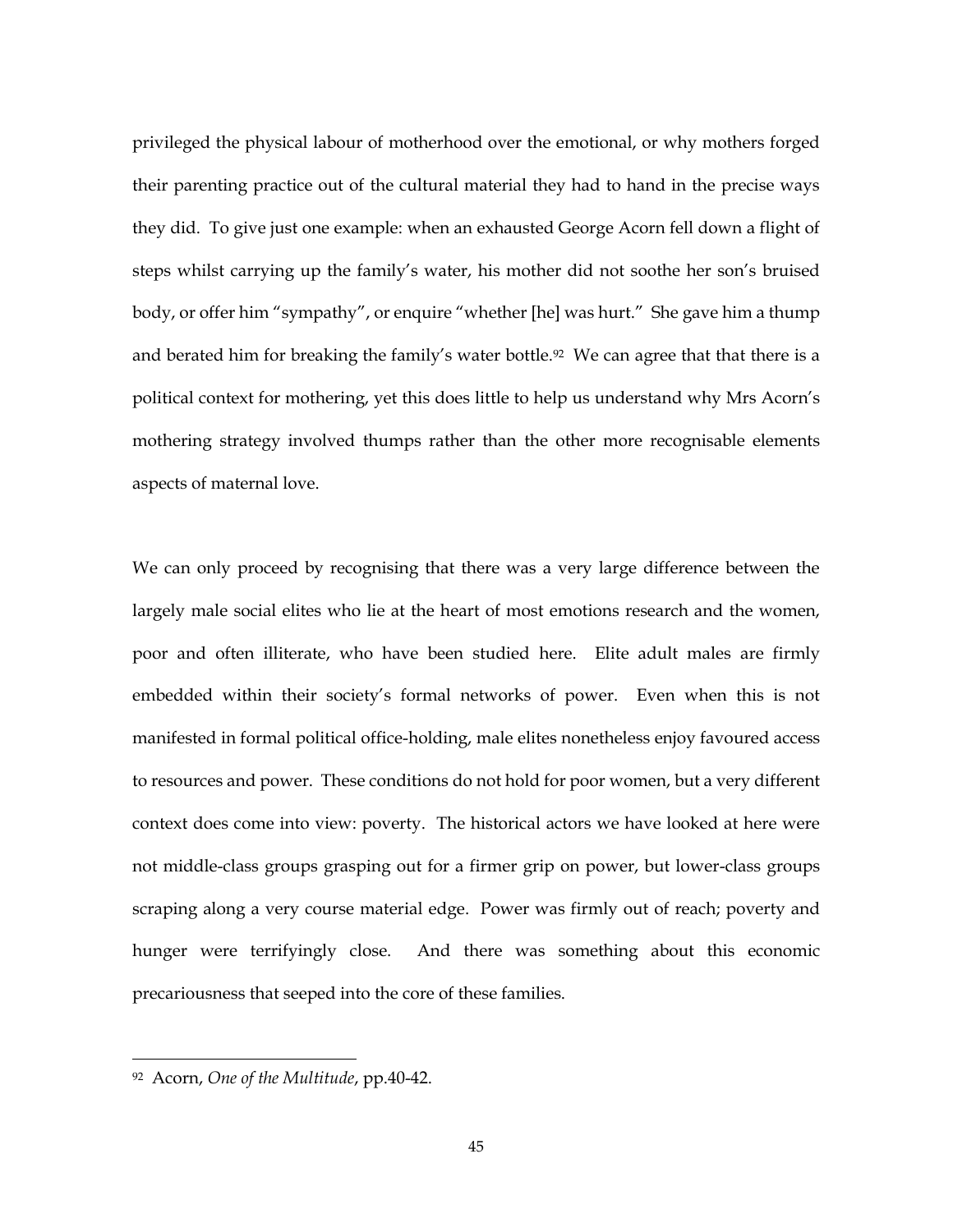In order to make sense of the fragility of some children's relationships with their mothers, we must address the social and economic realities within which they were situated. Many of the unhappy families described here endured conditions of desperate poverty and this had a direct impact on the emotional texture of their lives. A number of themes repeatedly appear: extreme poverty; fathers who were drunken or absent (often of course a cause of extreme poverty); very large families (again a potential cause of poverty); violent fathers, and bereavement within the family. These themes run like a thread throughout more than a third of the autobiographies – and although sometimes present in the loving families, some combination was almost always present for the writers describing unhappy homes.

Single mothers faced particular challenges, working long hours to keep a roof over their family's head, yet still responsible for the day-to-day care of dependent children. Allan Taylor's single mother got around the difficulty of reconciling the need to provide for her four-year old son with the need to look after him by working at the factory and leaving him alone in their room. She tied a string around his waist and attached it to the leg of the bed so that he could move around the room but not approach the fire. The adult Allan Taylor appeared to regard this as an example of his mother's ingenuity – like so many, he was not one to complain. But leaving a child of this age for a twelve-hour day with nothing but short visits at mealtimes was clearly far from ideal as a parenting strategy.<sup>93</sup> Betty May also recognised that the circumstances of her mother's life meant that she could not care

<sup>93</sup> Allan K. Taylor, *From a Glasgow Slum to Fleet Street* (London, [1949]), 1-2.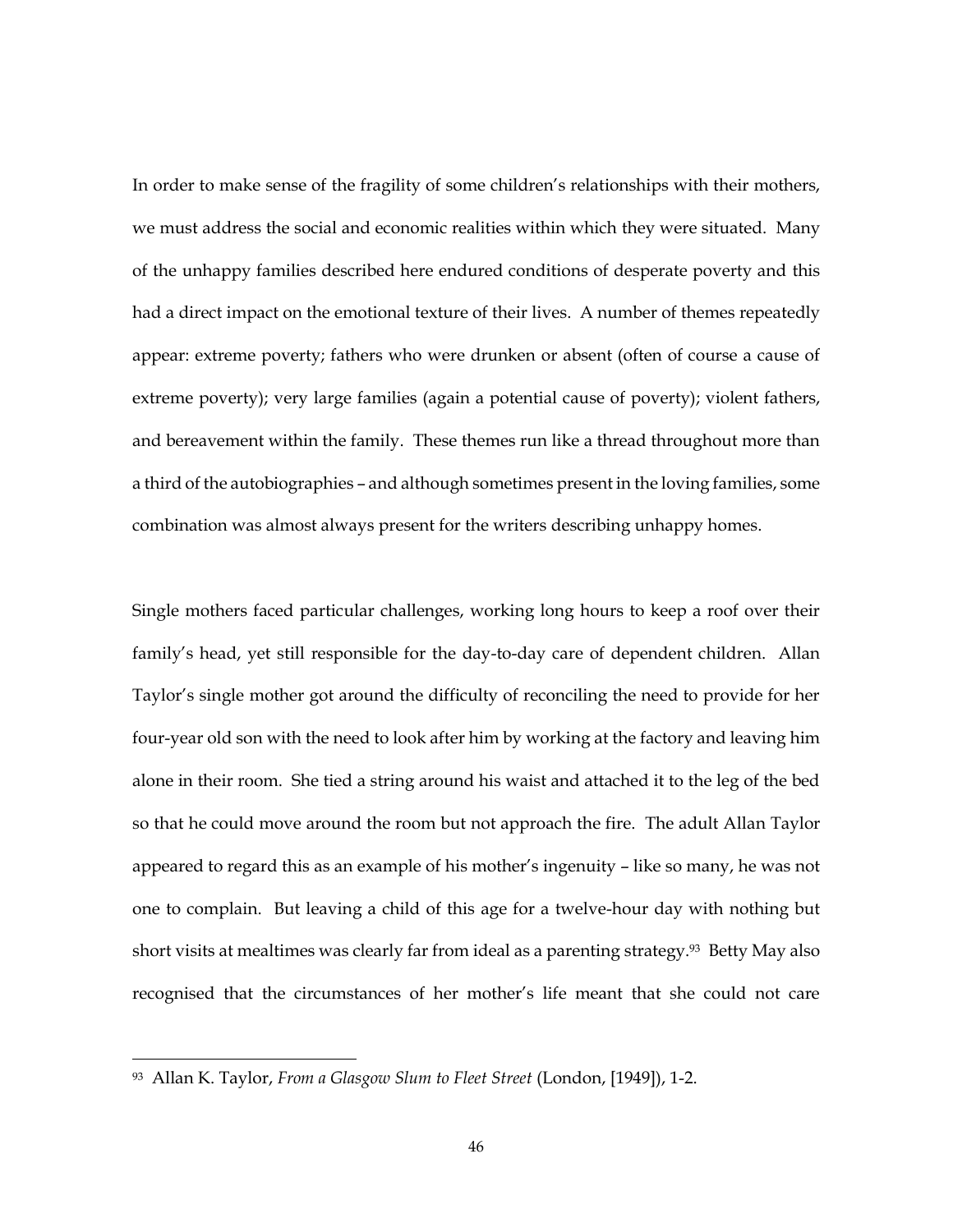adequately for her four children. Having been abandoned by her husband, she worked twelve-hours a day at the chocolate factory to keep her household running, all for the meagre sum of 10 shillings a week. "It would have been excusable if she had neglected us," Betty ruefully noted.<sup>94</sup>

Arthur Harding's mother faced a range of problems which worked against her ability to provide for her children and contributed to her descent into alcoholism. Following a road accident in early adulthood, she was unable to walk properly and suffered from chronic pain. Early in marriage, she lost her first child – a boy aged two years and nine months.<sup>95</sup> And her husband, though present, was hardly an effective family breadwinner. According to Arthur, he was "too lazy to earn a living" and "just an encumbrance really".<sup>96</sup> In the absence of a regular male wage, Mrs Harding took up sweated labour, working long hours to make matchboxes for a pittance. It can hardly be wondered that her children were neglected, nor that her drinking eventually spiralled out of control.

Long hours away from home not only made it impossible to provide adequate care to young children, it was also exhausting and left mothers without the resources to enjoy life. Alfred Coppard, for example, thought that after his father's death his mother had "became

<sup>94</sup> May, *Tiger-Woman*, 14.

<sup>95</sup> Harding, *East End Underworld*, 22, 24-5, 28-9, 65.

<sup>96</sup> Ibid., 69, 65.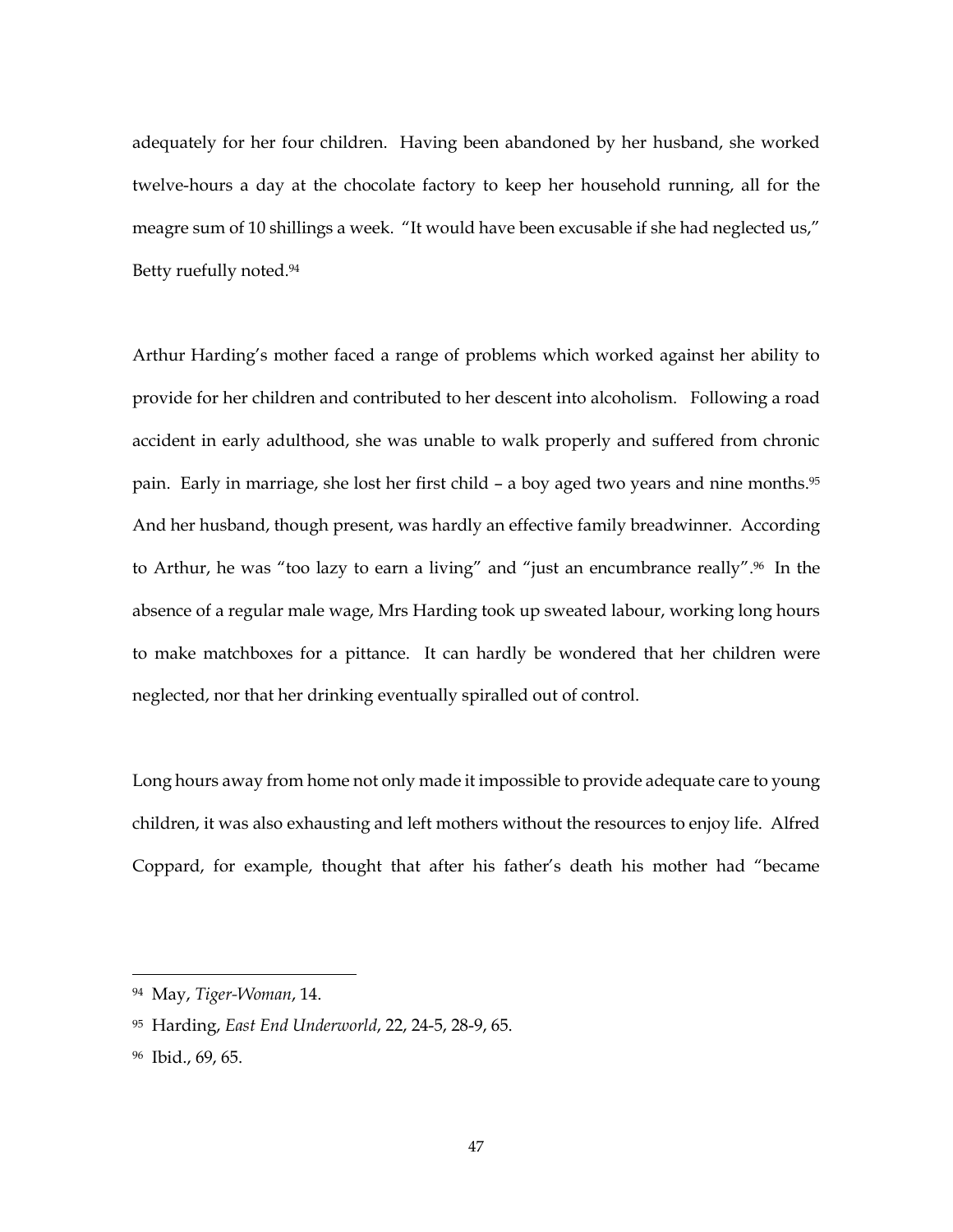something of a martinet; she had no time to be kind."97 Back-breaking laundry work and the endless round of domestic chores turned her life into a battle to be endured, rather than something to enjoy. It was only as an adult, that Kay Pearson understood some of the reasons why growing up "no one in our house showed affection."98 Then she saw the "heartache, poverty, hunger, and above all the loneliness which pervaded her [mother's] existence," following her husband's desertion.<sup>99</sup> In many of these families, the prevailing cultural prescriptions of motherhood were just a hazy background that provided no more than a vague guiding light. For the most part, these mothers were not framing their mothering around external cultural codes. They just scraped by from day to day as best they could.

The absence of a breadwinner created a life of poverty, overwork and exhaustion as women vainly attempted to double as both wage-earner and caregiver. But the presence of a male head of household was no guarantee of an easier life. Alcoholism was rife in Victorian cities, and the presence of a drunk or aggressive father posed problems of a different kind. Not only did heavy drinking deplete the family finances, it also placed mothers and their children at risk of violence and abuse and the emotional toll could be heavy. Septimus O'Reilly's mother had fourteen children to raise and a husband with a "terrible temper …

<sup>97</sup> A. E., Coppard, *It's Me, O Lord! An Abstract and Brief Chronicle of Some of the Life with Some of the Opinions of A. E. Coppard, Written by Himself* (London, 1957), 30.

<sup>98</sup> Kay Pearson, *Life in Hull From Then till Now* (Hull, 1980), 68.

<sup>99</sup> Ibid., 72. See also Jarrett, "Rebecca Jarrett," 3; Jack Lanigan, "Incidents in the life of a citizen," in John Burnett, ed., *Destiny Obscure*, 85-90.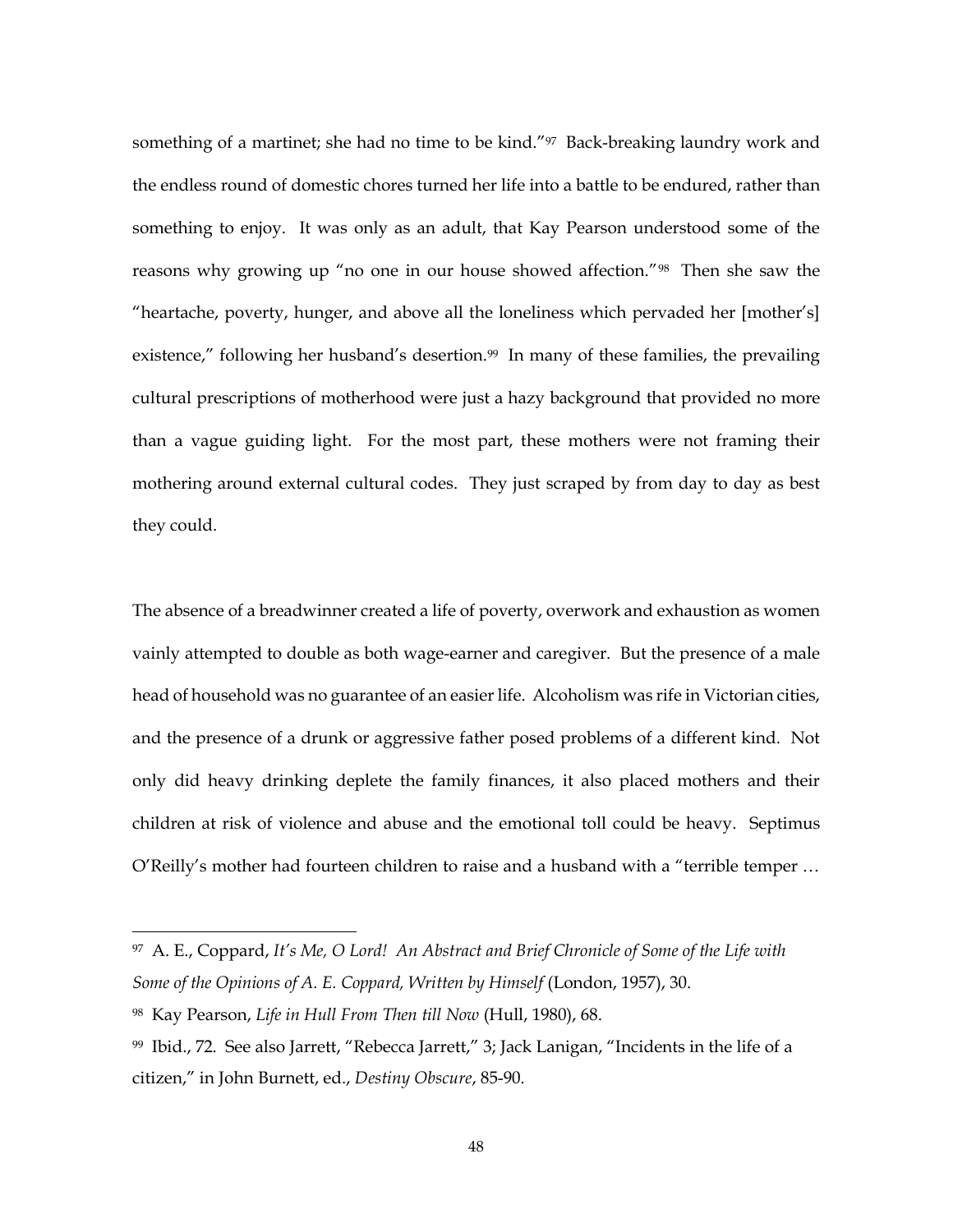coming home drunk on a Saturday night and beating her up – and sometimes doing the same thing mid-week, when he was sober, too." The last assault that Septimus observed was so severe – his father "pasted into her until he'd kicked and punched all the sense out of her" – that Septimus and his siblings feared he had killed her. It all took its toll her mothering making her (in Septimus' opinion) a "whiner and a nagger," who had never been seen to "smile or look pleasant."<sup>100</sup> Alice Foley's father's drinking left the family mired in poverty and at risk of unpredictable outbursts of violence. From time to time "he disappeared for weeks, leaving his whereabouts unknown, then just as suddenly he turned up penniless and unkempt." When recovering from a boozing bout, "his temper was most vicious and unpredictable" and Alice had a large stock of memories about the outbursts she had witnessed as a child. Worse still, thanks to him her mother ended up with seven children, "none of which she had really wanted."101 Such tales were told many times over: seventy of the autobiographies mentioned alcoholic fathers, fifteen percent of the total with living fathers.<sup>102</sup>

<sup>100</sup> Septimus O'Reilly, *The Tiger of the Legion. Being the life story of "Tiger" O'Reilly as told to William J. Elliott* (London, [1936]), 26.

<sup>101</sup> Alice Foley, *A Bolton Childhood* (Manchester, 1973), 9.

<sup>102</sup> For a few other examples, see: Charles Spencer (Charlie) Chaplin, *My Autobiography* (London, 1964); Lanigan, "Incidents in the life of a citizen,"; Jack Martin, *Ups and Downs: The Life Story of a Working Man* (Bolton, 1973); Shaw, *Guttersnipe*; Walsh, *Not Like This*; Emlyn Williams, *George: An Early Autobiography* (London, 1961).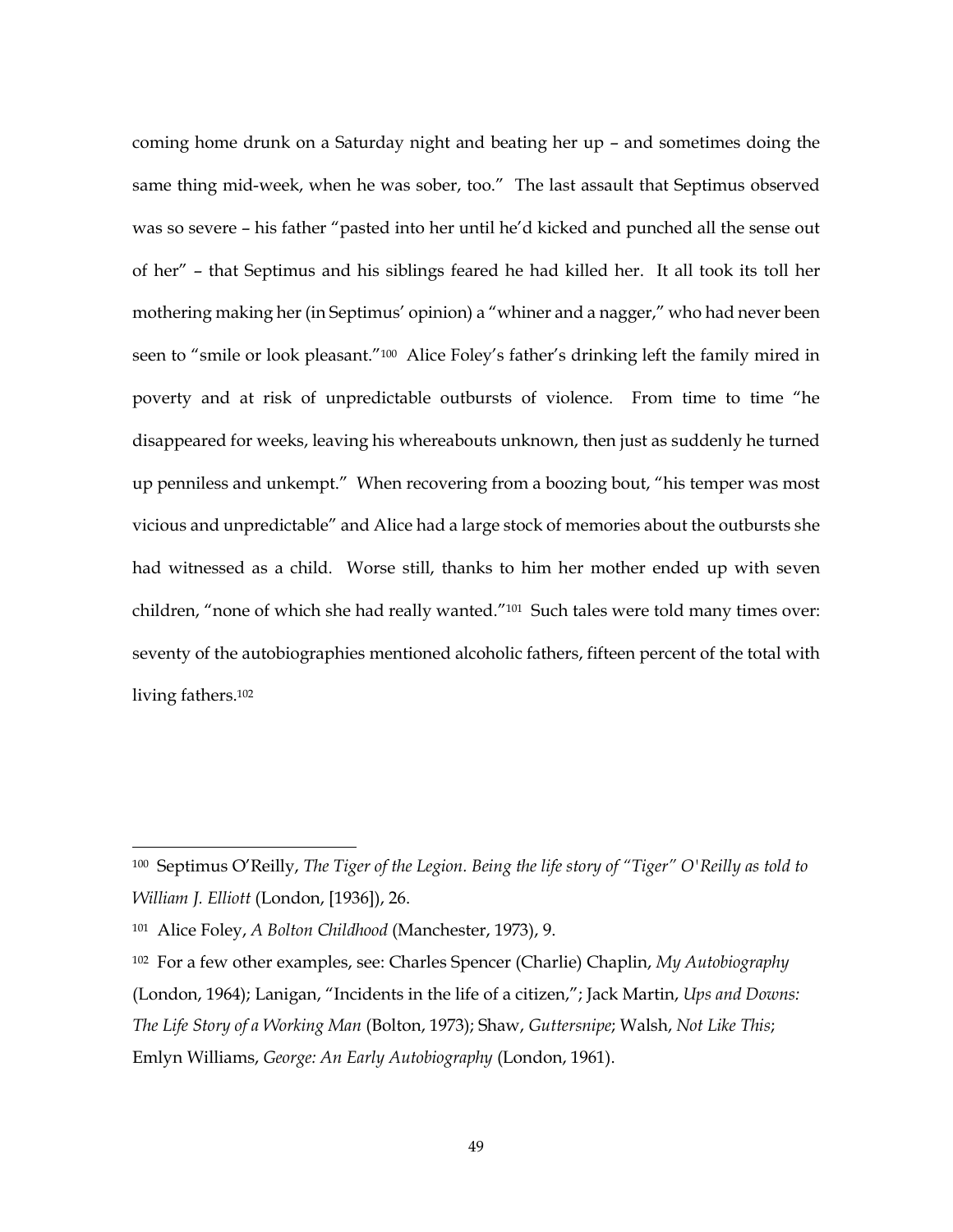Even sober, wage-earning husbands risked adding new members to the family, with the result that mothers who were only barely coping were further taxed with an unending round of pregnancy and birth. Faith Osgerby's mother let them all know that "babies were not welcomed in the family" and even told her daughter about her unsuccessful efforts to abort her – she took gunpowder, "mixing it to a paste in a soapdish on her washstand every night."<sup>103</sup> Alfred Rowse's mother thought she had successfully limited her family to just two children, when five years later Alfred made an appearance. From early childhood he was made to realise what a "regrettable accident" his birth had been, and grew up with a "feeling of not being wanted."<sup>104</sup> Hannah Mitchell noticed how matters at home had deteriorated after the birth of her mother's last two children. This, she opined, "seemed to be more than she could endure and our home became more unhappy than ever."<sup>105</sup>

Not only were women unable to control their fertility and thus burdened with unwanted children. This was also an era of high mortality, and the death of husbands, children and babies could throw managing households into complete disarray. Following the death of her husband, Joseph Williamson's mother did a valiant job of raising her eight children the youngest just an infant of three months old, but was also subject to occasional "fits of

14

<sup>103</sup> Osgerby, "Memoirs," 79. See also John Langley, *Always a Layman* (Brighton, 1976), p.

<sup>104</sup> A. L. Rowse, *A Cornish childhood: Autobiography of a Cornishman* (London, 6th edn. 1956),

<sup>80, 86.</sup> See also Brand, *Fenman Remembers*, 13.

<sup>105</sup> Mitchell, *Hard Way Up*, 40.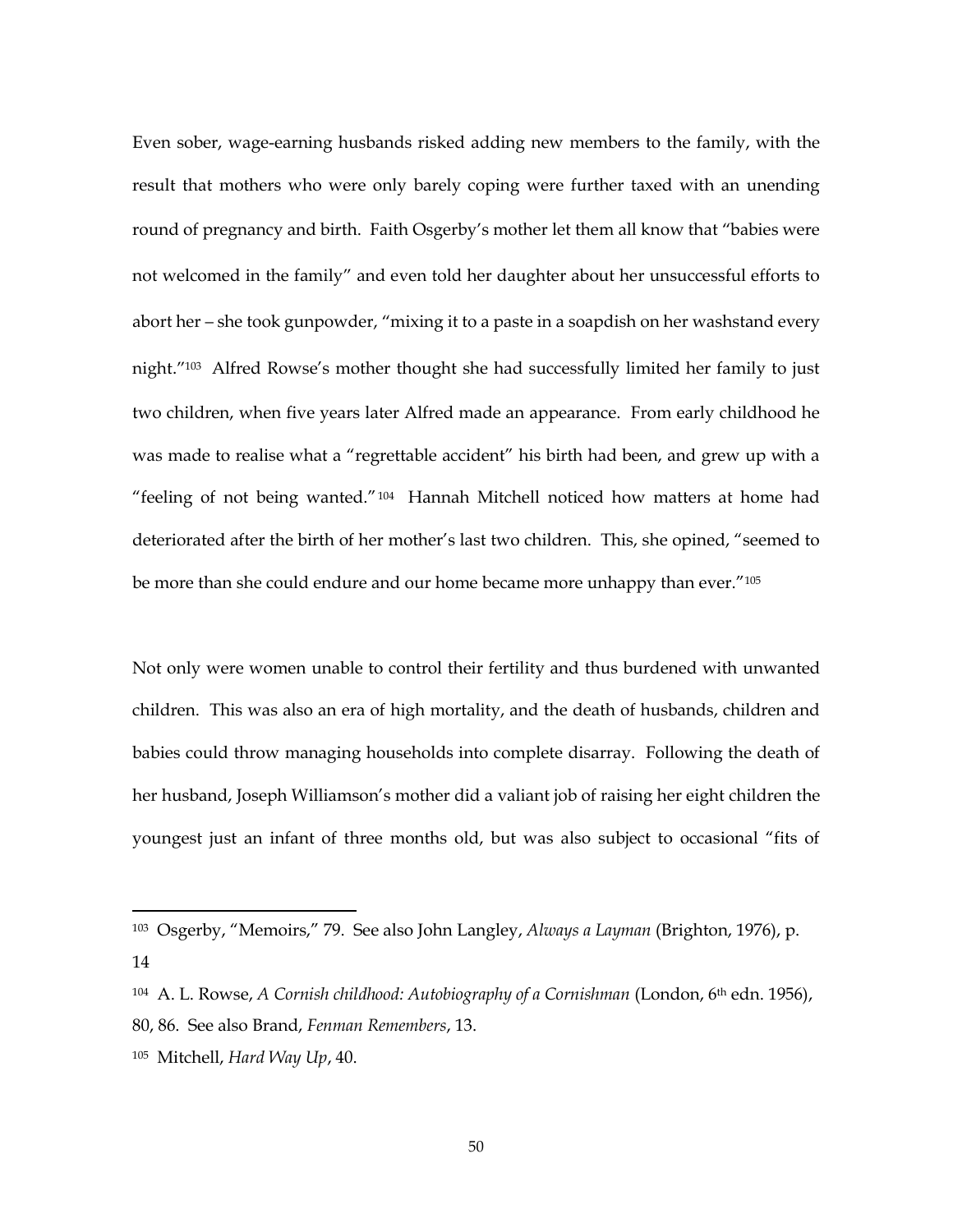depression." At these times the home became a "dead house" and the children witnessed terrible displays of "sadness and tears."106 Having lost a husband and three infants within the space of a few short years, the cause of her low spirits is not hard to understand. Infant death appears to have been the trigger to the departure of George Severn's mother. First a daughter of less than two years, then "another baby girl died" when just a few weeks old. Mrs Severn left the family home within weeks of the second death. <sup>107</sup> George Meek, whose mother failed to show him "any love or affection," lost no fewer than four of her eight children. <sup>108</sup> The endless cycle of (unwanted) pregnancy and birth placed strains on women's physical and mental health, and the added burden of burying infants and small children completely undid some mothers' ability to care for those who remained in their care.

What starts to emerge in these women's stories are a host of forces that must be acknowledged in order to make sense of their emotional lives. There was clearly a material dimension to the emotions of motherhood. Extreme hardship, inadequate and overcrowded housing and insufficient food placed enormous stress on family relationships and

<sup>106</sup> Joseph Williamson, *Father Joe: The Autobiography of Joseph Williamson of Poplar and Stepney* (London, 1963), 19.

<sup>107</sup> J Milliot Severn, *The Life Story and Experiences of a Phrenologist* (Brighton, 1929), 5-6. <sup>108</sup> Meek, *George Meek*, 21. The legacy of a child's death is also evident in the autobiography of the writer, H. G Wells. Herbert George Wells, *Experiment in Autobiography: Discoveries and Conclusions of a very ordinary Britain (since 1866)*, (London, 1934). See also Acorn, [pseud], *One of the Multitude*; Harding, *East End Underworld*.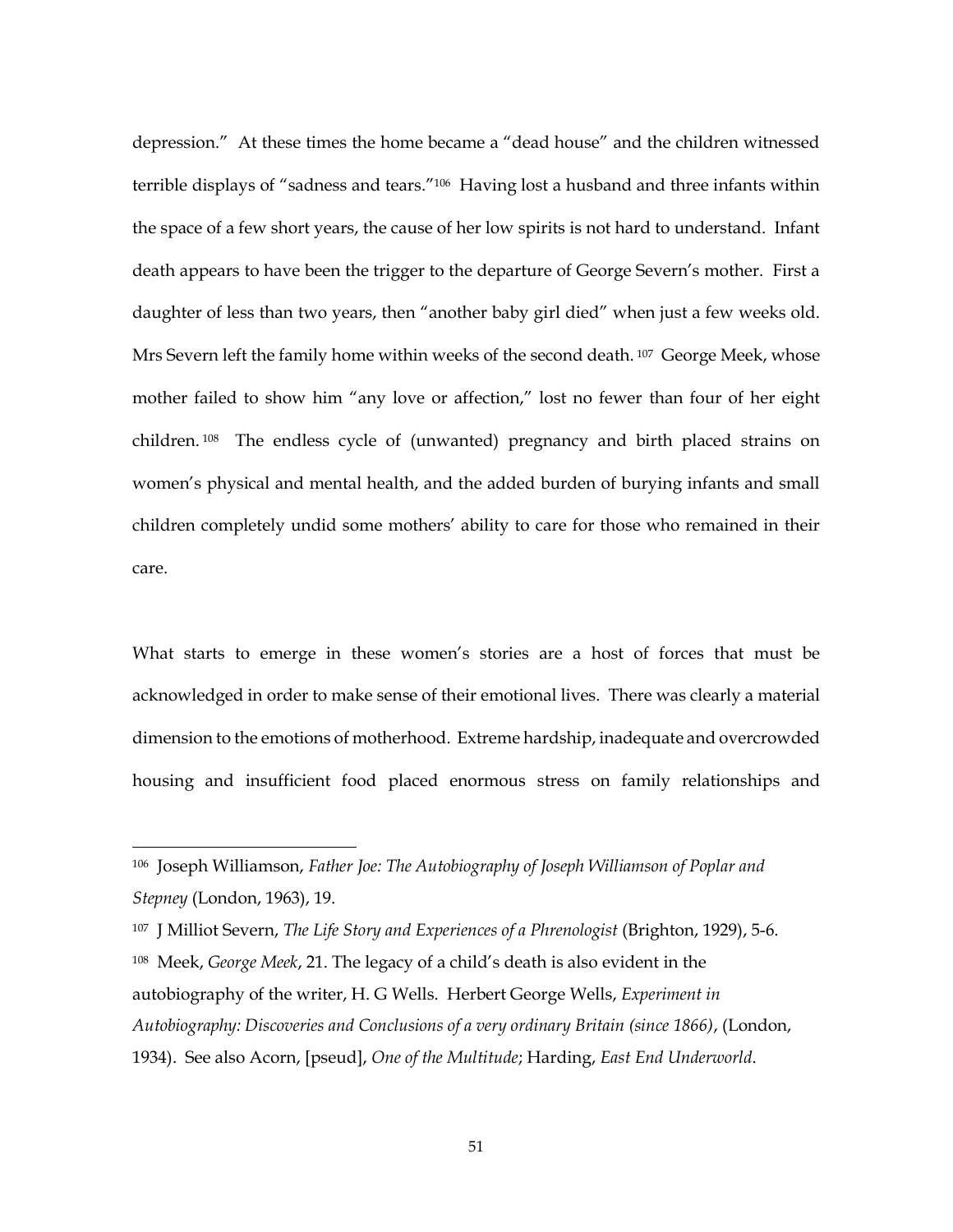undoubtedly played a role in wearing down individual's capacity for meaningful relationships founded on love rather than more practical considerations. But there were non-material components as well. The mother of H. G. Wells did not live at the most impoverished margins of society. The family had no servants, but it did enjoy the luxury of sufficient domestic space for the parents to sleep in separate bedrooms – "their form of birth control" opined the adult Wells – which at least permitted her to limit her family. <sup>109</sup> Yet it was still far from the comfort that the daughter of a respectable innkeeper might have hoped for in her marriage to Mr Wells. Furthermore, Mrs Wells' female status rendered her dependent upon the hopelessly ineffective breadwinner her husband proved to be and unable to forge an alternative, more satisfactory life. Then there was the "great tragedy" – the death of her dear daughter, Fanny, at just nine years old – an event that permanently fractured her relationship with all her remaining children. Her story reveals us what a messy and complex web of experiences she brought to her mothering and how fundamental those experiences were for the emotional lives of those close to her.

Clearly there are elements of working-class family life that are not well captured by the existing frameworks of emotions history. A literature which draws heavily on the experiences of elite social groups has convincingly drawn the connections between culture, emotions and power, but this schema is of only limited use in explaining how emotions functioned in impoverished families. Working-class mothers founded their parenting decisions on prevailing cultural norms, but they also lived in a harsh world which inflected

<sup>109</sup> Ibid., p.24